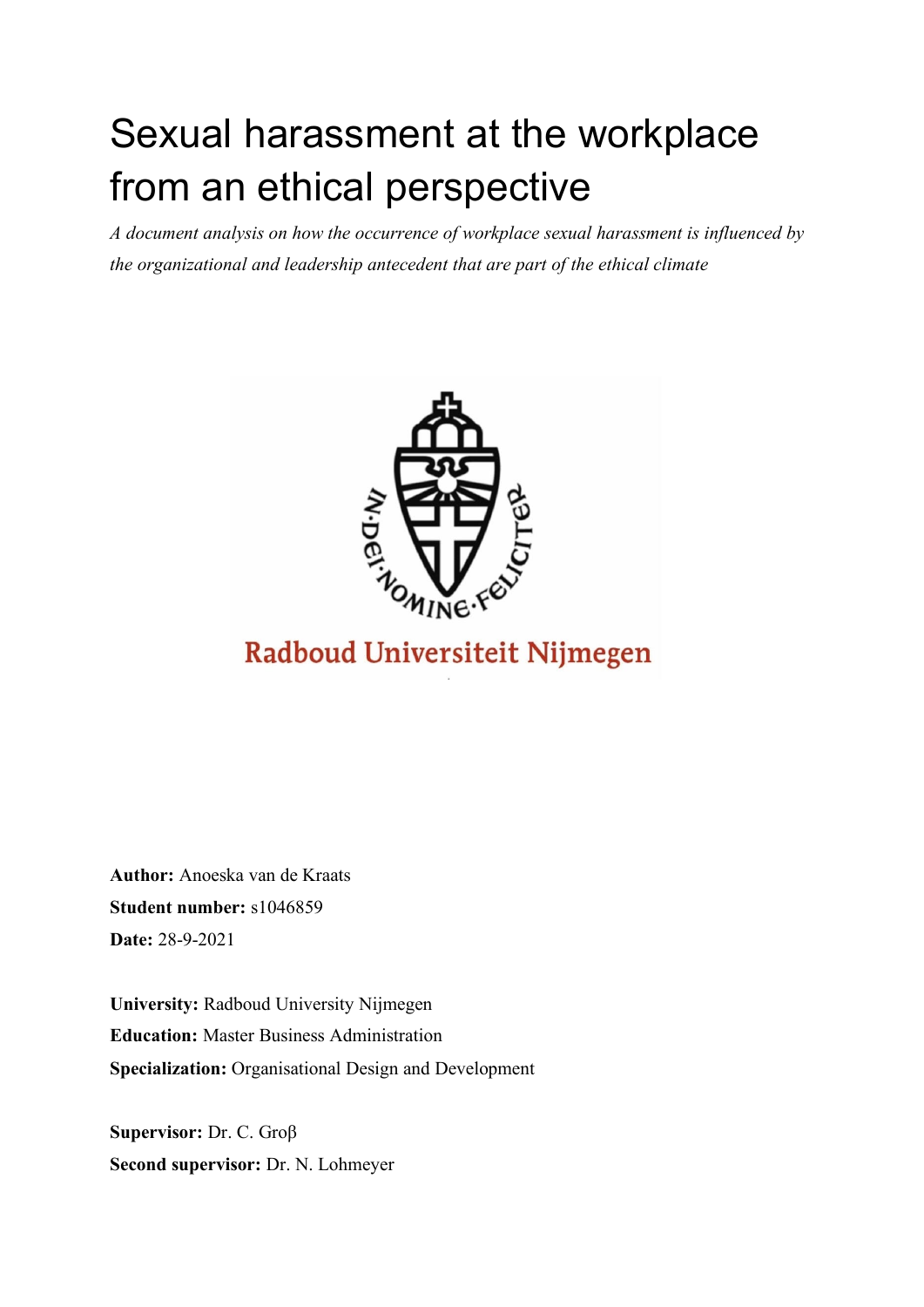## **Preface**

Dear reader,

In September 2019, I started the pre-master Business Administration at Radboud University in Nijmegen. After finishing the pre-master, I chose to specialize in the master 'Organizational Design and Development', which I started in September 2020. Now, almost one year later, I have finished my master thesis, which results in me graduating; something I am proud of. I look back on a very meaningful couple of years. In particular, I have learned a lot during this trajectory of writing a Master Thesis, which is way out of my comfort zone. Nevertheless, I have enjoyed the last few months of working on this research.

This research focuses on workplace sexual harassment from an ethical perspective. Unfortunately, sexual harassment is still a relevant topic which is still something that is experienced by employees in organizations. Finding out about how relevant this topic remains, has inspired me to choose workplace sexual harassment as a topic for my Master Thesis.

Over the last few months, I have worked in close collaboration with my supervisor Claudia Groβ. I would like to sincerely thank her for her guidance and support during this trajectory. Besides, I would also like to thank my second reader, Nora Lohmeyer for providing meaningful feedback on my research proposal halfway through this process. Finally, I would like to thank my family and friends for supporting me during this process; it means a lot and is greatly appreciated.

Hereby, I proudly present you my master thesis.

I hope you enjoy your reading.

Anoeska van de Kraats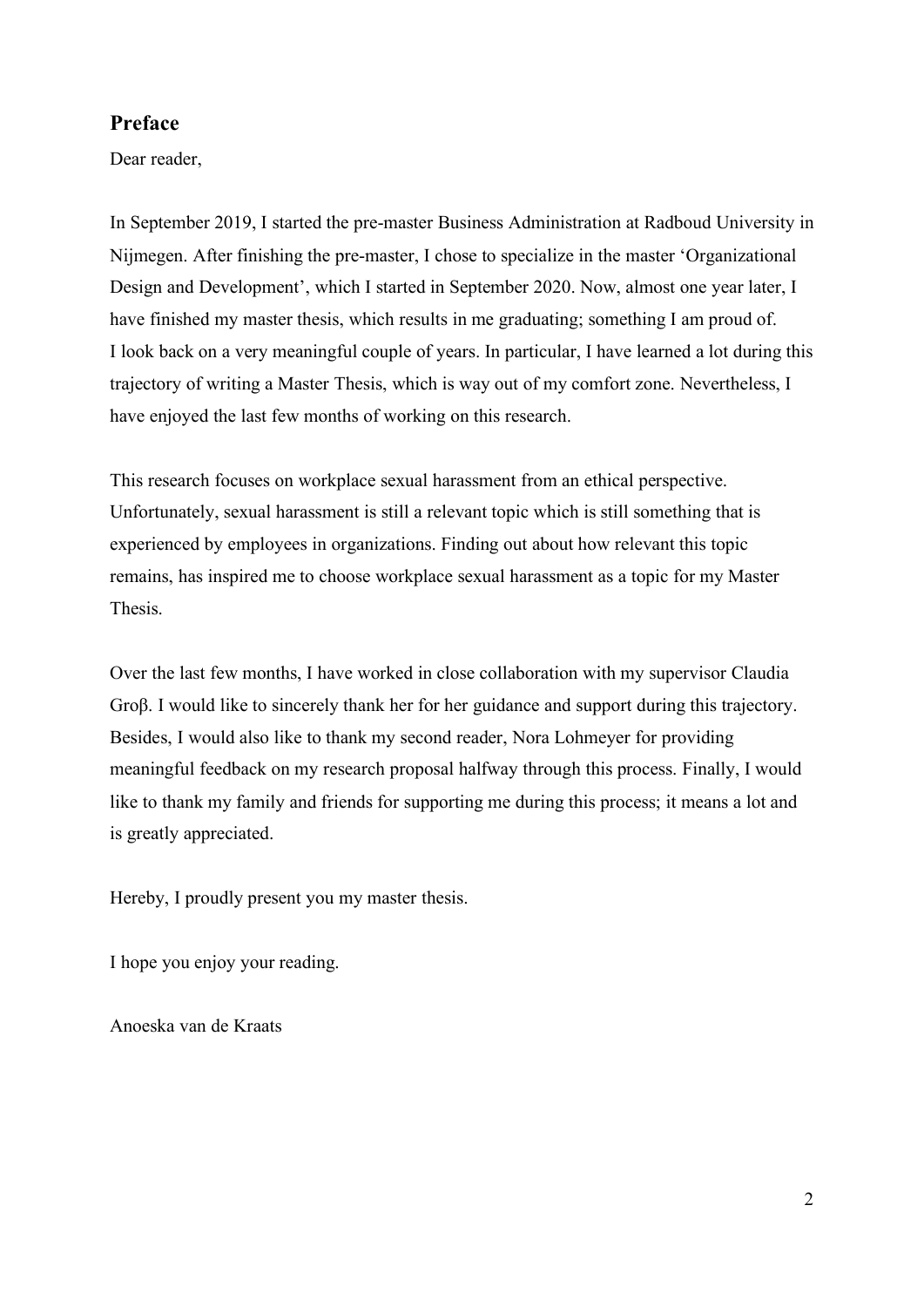## **Abstract**

Sexual harassment is still something that is experienced by employees in organizations, with cases in for-profit and non-profit organizations. It is known that the ethical climate influences the ethical behavior of employees, which thereby affects the occurrence of sexual harassment. This study aims to enhance the understanding of the causes of sexual harassment from an ethical perspective. Specifically, it investigates how the organizational and leadership antecedent influences sexual harassment. This has led to the following research question: *How do organizational and leadership antecedents of ethical climate influence the occurrence of sexual harassment?*

To answer this question, a qualitative document analysis has been conducted with the help of Uber. By means of this research method, the researcher was able to draw conclusions on how the antecedents of the ethical climate influences the occurrence of sexual harassment.

The findings of this research indicate that the ethical climate has a significant impact on the occurrence of sexual harassment. This occurrence is influenced by two antecedents: organizational and leadership antecedent. Due to the absence of several aspects of these two antecedents the occurrence of sexual harassment is argued to increase.

**Keywords:** sexual harassment, ethical climate, for-profit organization, ethics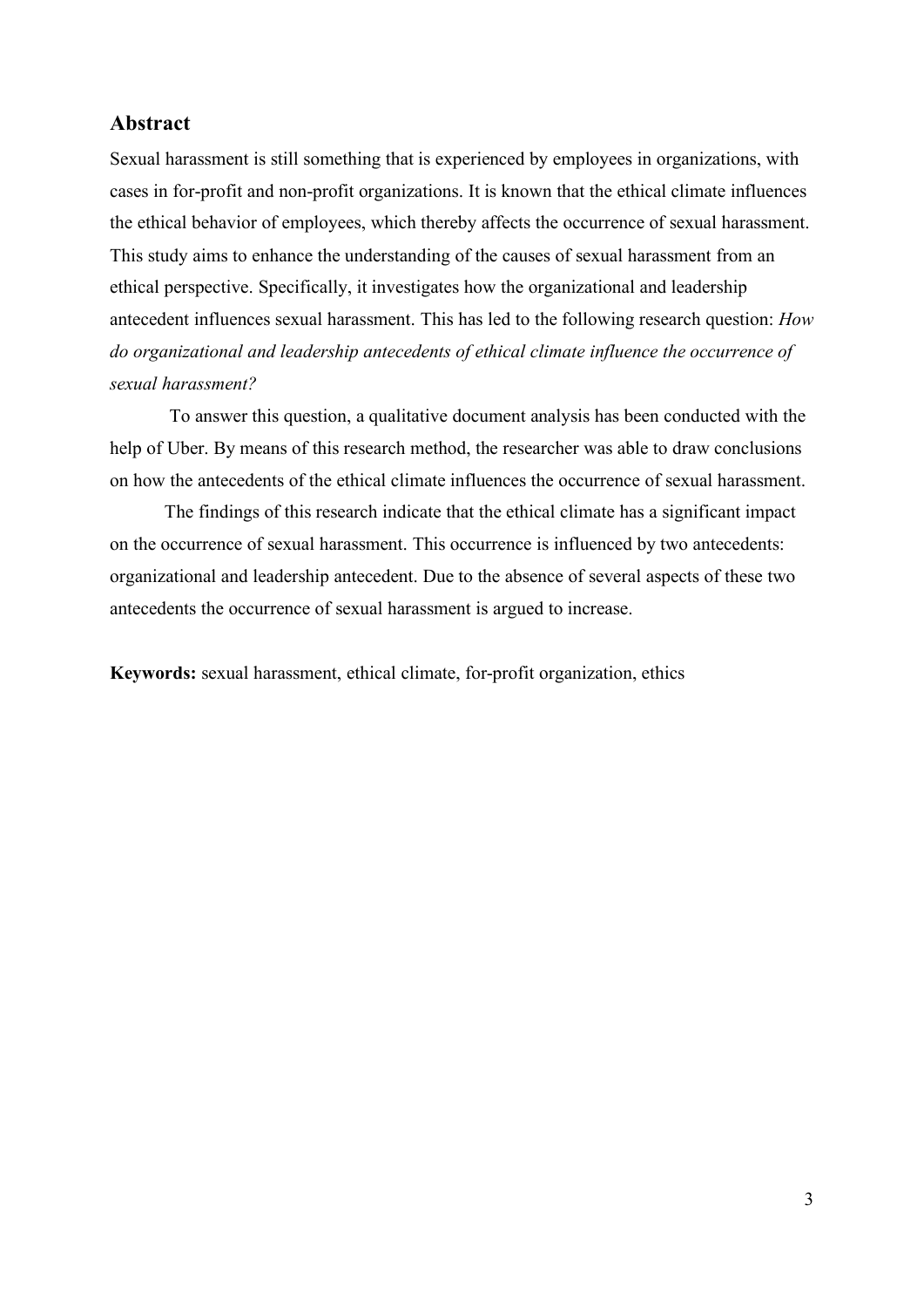## **Table of Contents**

| 2.3 Mayer's framework of four antecedents of Ethical Climate and Engagement in Sexually |  |
|-----------------------------------------------------------------------------------------|--|
|                                                                                         |  |
|                                                                                         |  |
|                                                                                         |  |
|                                                                                         |  |
|                                                                                         |  |
| 2.4 Summary theoretical framework: what do we know and not know 21                      |  |
|                                                                                         |  |
|                                                                                         |  |
|                                                                                         |  |
|                                                                                         |  |
|                                                                                         |  |
|                                                                                         |  |
|                                                                                         |  |
|                                                                                         |  |
|                                                                                         |  |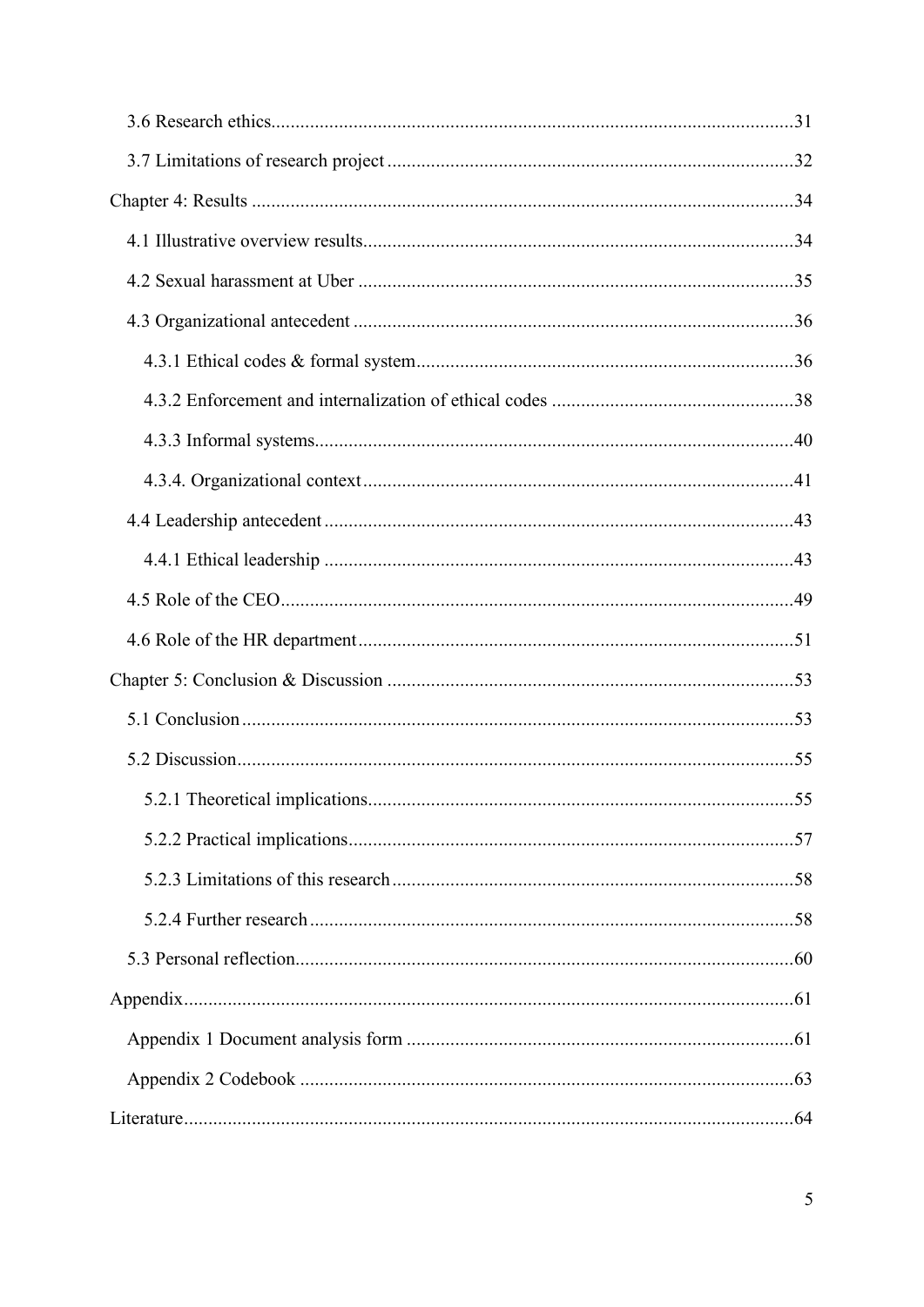#### <span id="page-5-0"></span>**Chapter 1: Introduction**

#### <span id="page-5-1"></span>**1.1 Introduction**

Narratives regarding sexual harassment in organizations are appearing in the media, with cases in non-profit and profit organizations. The phenomenon of sexual harassment in organizations is a worldwide problem (Sigal, 2006). This phenomenon entails: *"unwanted sex-related behaviour at work that is appraised by the recipient as offensive, exceeding her resources, or threatening her well-being'' (*Fitzgerald et al., 1997, p.15). Recent surveys reveal the persistence of this type of deviant behavior at the workplace. For example, in the United States, 5.6% of women reported some type of sexual violence by a perpetrator at work, which in absolute numbers would mean a total of 7 million women (CDC, 2015). Moreover, according to Pew Research Center (2018), 69% of women have been sexually harassed in a professional setting. These statistics show the importance of paying attention to this phenomenon of sexual harassment at the workplace. Addressing this issue of sexual harassment is becoming more and more important these days. Recently, it received a lot of attention from the #Metoo movement, which aims to raise awareness for women who experienced some form of sexual violence (Me too: Sexual Harassment Awareness & Prevention, 2020). Despite such a movement, workplace sexual harassment is something still experienced by many women and sometimes men in organizations.

The phenomenon of workplace sexual harassment is conceptualized as an ethical issue by different authors (Keyton & Rhodes, 1997; O'Leary-Kelly & Bowes-Sperry, 2001; Tenbrunsel, Rees & Diekmann, 2019). An ethical issue is defined as follows: *"when an individual's unrestrained behavior can help or harm another or others"* (O'Leary-Kelly & Bowes-Sperry, 2001, p.74). How employees behave, is influenced by the ethical climate of the organization they are working in (Appelbaum, Deguire & Lay, 2005). The ethical climate refers to*:*

*"The shared perceptions of ethically correct behaviour and the way ethical issues should be handled in the organization. It refers to the degree to which ethical content is embodied in the organization's policies and regulations, and in employees' behaviors and perceptions." (Nafei, 2015, p. 84).* 

The ethical climate might create both favorable and unfavorable conditions for sexual harassment behaviors and is part of the organizational climate (Victor & Cullen, 1988).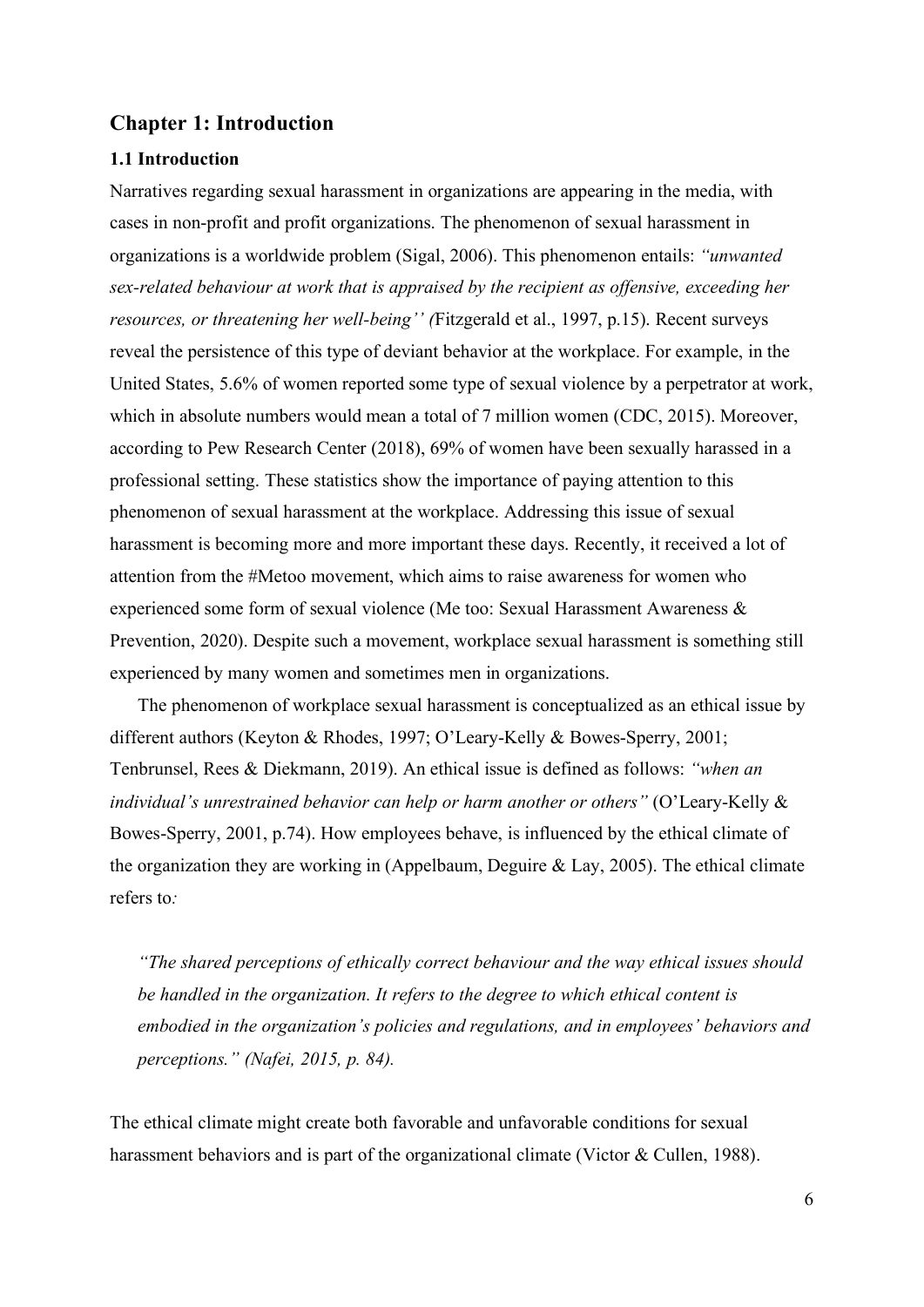The moral norms and values of the organization learn the employees how to behave within the organization (Appelbaum, Deguire & Lay, 2005). This means the organization has the responsibility for the ethical or unethical behavior of their employees because the organizational values determine what is ethically correct, which forms the ethical climate (Victor & Cullen, 1988). A weak ethical climate increases unethical behavior in organizations, and consequently, increases the likelihood of sexual harassment (Mayer, 2014).

As discussed above, the ethical climate has an important influence on the behavior of the employees and is associated with the occurrence of sexual harassment (Mayer, 2014). However, only one research exists that examines the causes of sexual harassment from an ethical perspective. This study by Tenbrunsel et al. (2019), states how four antecedents of the ethical climate influence sexual harassment in a non-profit organization. This is the only study that has tried to emphasize the relationship between the ethical climate in the context of sexual harassment; this is also recognized by Tenbrunsel et al. (2019) since they call for research on the ethical climate within the context of sexual harassment to be expanded. Therefore, it is interesting to gain more understanding in the concept of sexual harassment from an ethical perspective. This would allow for a more comprehensive and informed examination of the antecedents surrounding sexual harassment that contribute to the occurrence.

Furthermore, this study took place in the context of universities – a non-profit organization -, therefore, it is unknow what the relationship between the concepts "ethical climate" and "sexual harassment" look like in for-profit organizations. Yet, according to Brower & Shrader (2000), the ethical climate differs for non-profit and for-profit organizations, which confirms the need for researching this phenomenon within the for-profit organizations as well. It is expected that the causes of sexual harassment in both types of organization will differ. This is what this research provides; examining the causes of sexual harassment by means of gaining insight in the ethical climate. To contribute to this research gap, this study will use the framework of Mayer (2014) to analyse the case of Uber; the four antecedents of the ethical climate – individual, leader, organizational and environment – and how they affect sexual harassment will be examined (Mayer, 2014).

This research will focus on the organizational and leadership antecedents of this framework. Organizational characteristics are known to greatly influence the behavior of the employees (Peterson, 2002). Furthermore, Knapp et al. (1997, p. 709), state that, *"sexual harassment does not occur in a vacuum but, rather, in an organizational environment that*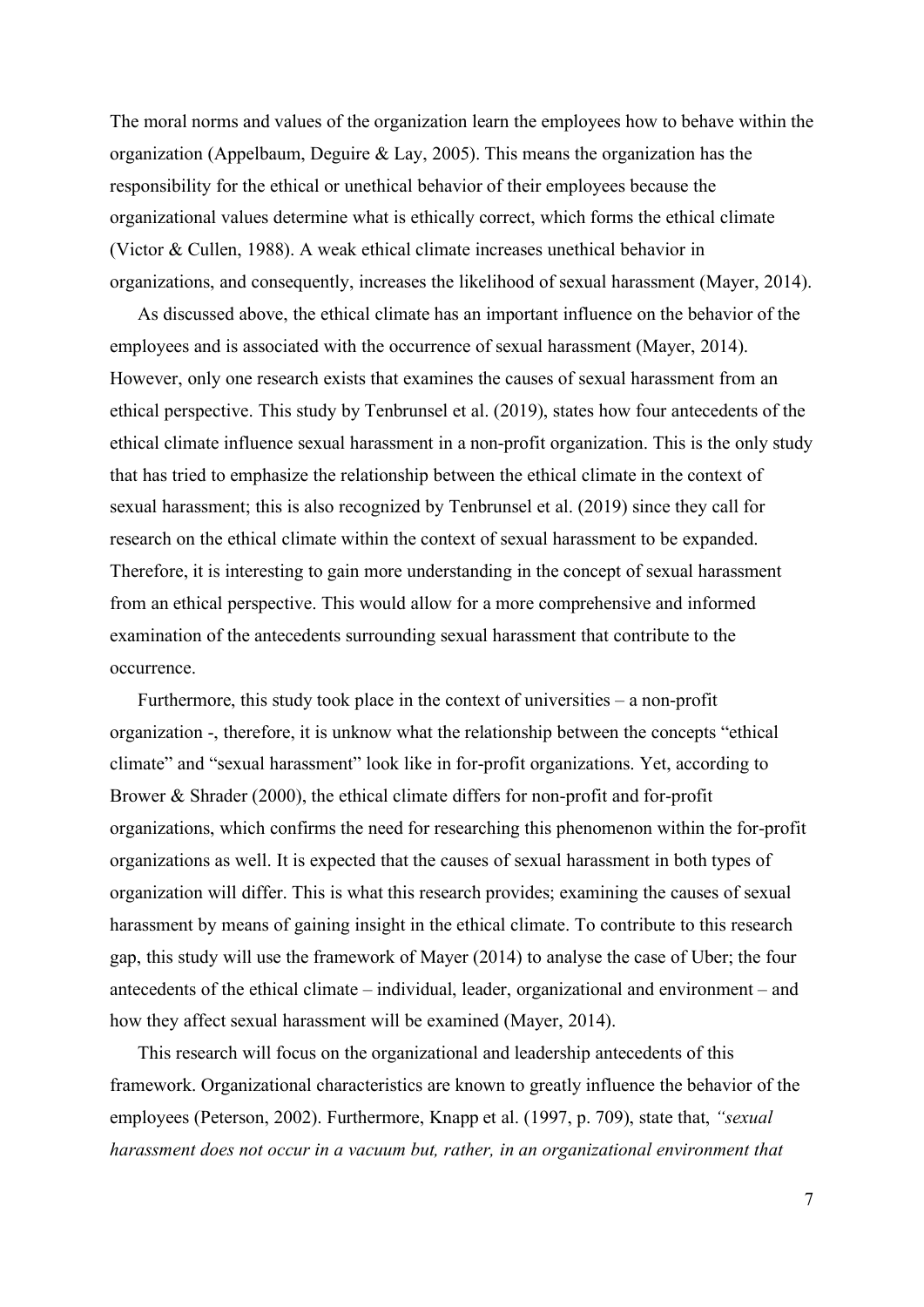*affects the way people behave.".* This means the organization has a major impact on the behavior of its employees and is identified as one of the most important predictors of sexual harassment (Tenbrunsel, Rees & Diekmann, 2019; Fitzgerald et al. 1997; Willness et al. 2007). In addition, leaders in an organization have a fundamental impact on the organization and the employees in the organization, in a positive and negative way (Hogan et al., 1994). Therefore, it is of importance to gather insight in these two antecedents, due to their impact.

In all, the organizational and leadership antecedent are used to examine their influence on sexual harassment to enhance the understanding of the causes of sexual harassment.

To contribute to the literature, the case of Uber is an interesting case to learn more about the occurrence of sexual harassment considering the ethical climate. Uber has become known for several scandals concerning sexual harassment.

. For example, in a promotion Uber promised to match Uber passengers with 'hot chick' Uber drivers for 20 minutes (BBC, 2017). Furthermore, a female Uber employee spoke about going out an escort-karaoke bar in Korea with four male Uber managers (Insider, 2017). In this escort-karaoke bar, women sat at the bar, wearing numbers on them. Moreover, Susan Fowler, a former employee of Uber published a blog in February 2017 about her experiences with sexual harassment at Uber, which was the start of an ongoing issue regarding sexual harassment within Uber. Susan Fowler is not the only person who experienced sexual harassment at Uber. The company received 5.981 claims of sexual harassment in the U.S. in two years (Uber, 2019). This case of Uber shows a serious amount of remarkable narratives concerning sexual harassment. Apparently, Uber is not the only organization that has been struggling and has been ineffective in stopping sexual harassment as there are still narratives of workplace sexual harassment. Therefore, it is of importance to examine the causes of this phenomenon and how it is influenced by the ethical climate.

#### <span id="page-7-0"></span>**1.2 Research aim and question**

Uber as a company failed regarding sexual harassment and is thus an appropriate case to learn more about how and when sexual harassment takes place considering the ethical climate. As mentioned before sexual harassment can be addressed using the framework of Mayer regarding the antecedents of an ethical climate. This research aims to investigate the contextual influences of the ethical climate that contribute to the occurrence of sexual harassment in workplaces. In this way, exploring the usefulness of the construct ethical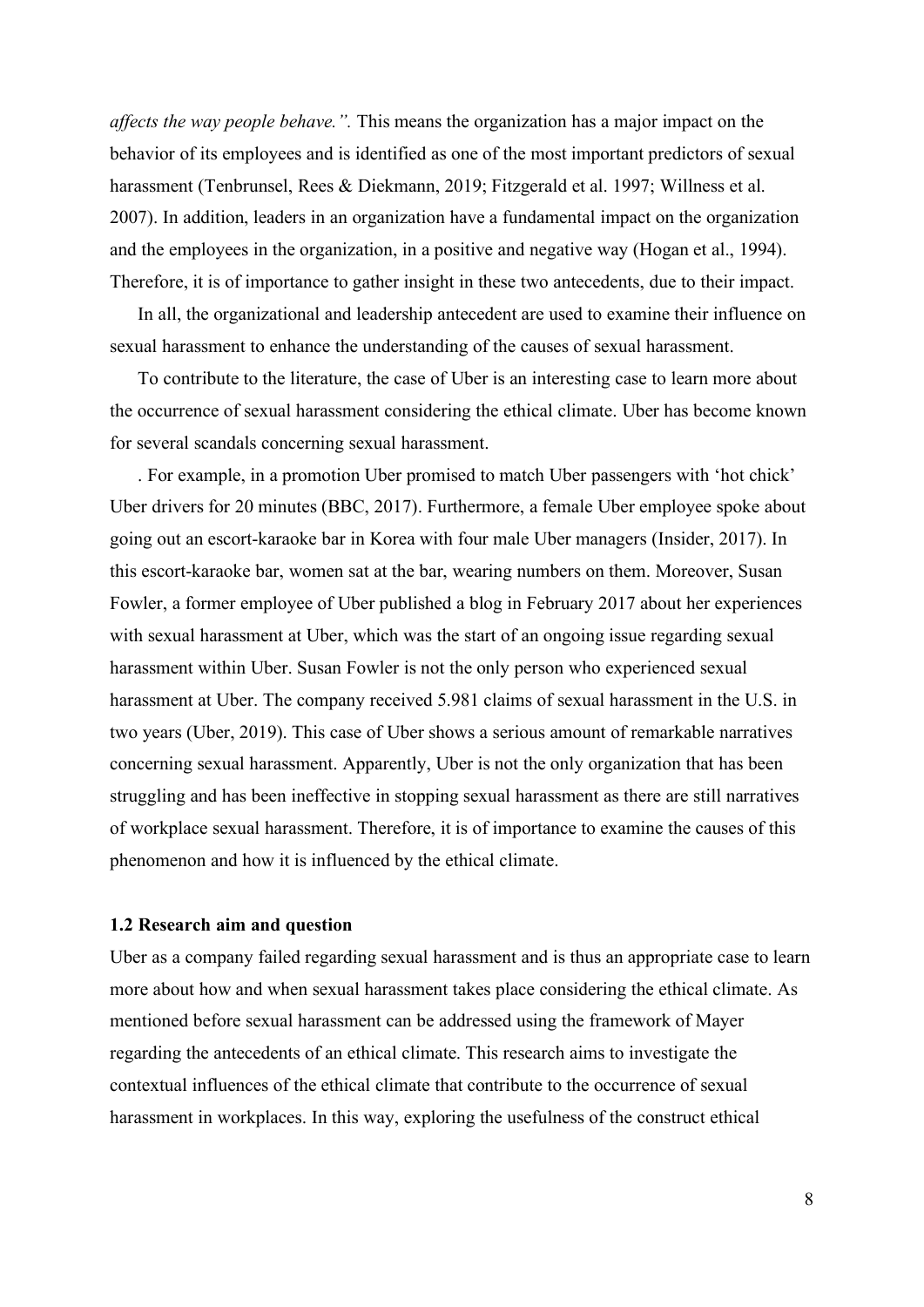climate would allow for a more comprehensive and informed examination of the antecedents that promote or mitigate sexual harassment.

This research will not focus on all the contextual influences as aforementioned but will only include the organizational and leadership antecedents. This research will therefore contribute to the academic literature on sexual harassment from the perspective of ethical climate. In addition, this research will expand the research on the organizational and leadership antecedents of Mayer's Framework since it will be applied to another context – workplace sexual harassment in for-profit organizations. The application of this framework may lead to new insights or may confirm the theory in this context. Furthermore, this research can raise awareness about the causes of sexual harassment at the workplace and contribute to the stimulation of organizations to foster a positive organizational ethical climate.

#### This results in the following research question:

*How do organizational and leadership antecedents of ethical climate influence the occurrence of sexual harassment?*

#### <span id="page-8-0"></span>**1.3 Relevance**

Sexual harassment in workplaces is still a major and continuing problem, which causes it to be of high relevance. The antecedents of sexual harassment have been widely researched. However, as aforementioned, the study of Tenbrunsel et al. (2019) is the only empirical study that addressed the antecedents and consequences of sexual harassment in relation to the ethical climate in universities. According to Tenbrunsel et al. (2019), research on ethical climate in combination with sexual harassment should be expanded to enhance the understanding of the causes of sexual harassment. With this in mind, there is still a significant gap in knowledge about the antecedents of ethical climate in relation to the context of sexual harassment in for-profit organizations. The case of Uber will be used to examine how the organizational and leadership antecedents of ethical climate influence the scandal of workplace sexual harassment.

Previous research about the antecedents affecting the ethical climate has been conducted by Mayer (2014). Within this study, a recent review of the literature on this topic of ethical climate has been conducted. According to this review, the individual antecedent is the most prominent one in research regarding ethical climate. The other antecedents – leadership, organizational and environmental antecedents of this framework have been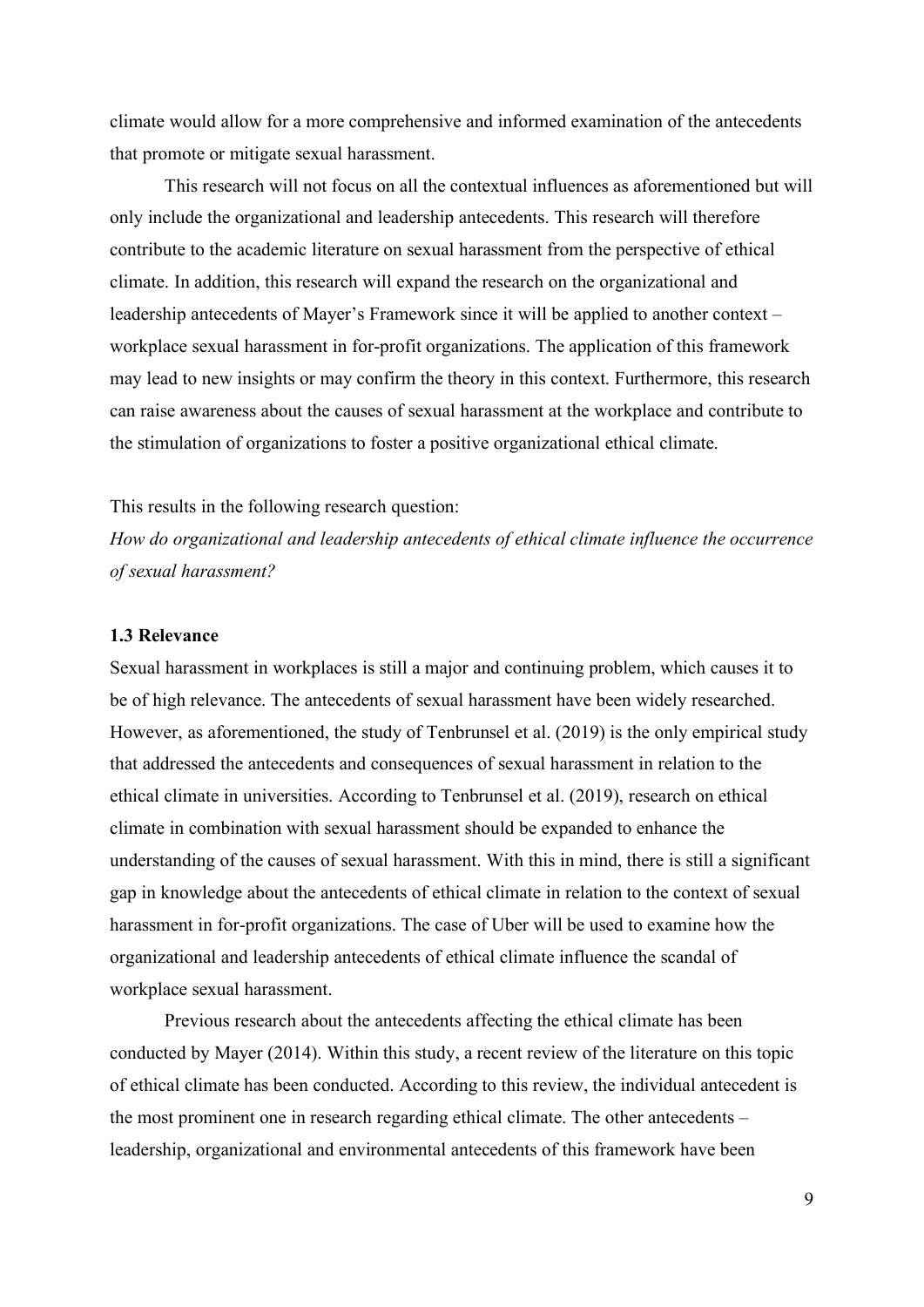researched to a lesser extent compared to the individual antecedent. Therefore, this research seeks to contribute to this framework by expanding the research on the organizational and leadership antecedents using the case of Uber.

Furthermore, this research will also contribute to the academic literature by combining the literature on ethical climate and sexual harassment. This will contribute to a better understanding of the organizational and leadership antecedents of ethical climate affecting sexual harassment at the workplace. Therefore, organizations can more appropriately design and implement programs and policies regarding their ethical climate, which may increase ethical behavior and thus, may decrease sexual harassment at the workplace.

#### <span id="page-9-0"></span>**1.4 Outline thesis**

To be able to answer the research question, this research is divided in several chapters. We structure this research beginning with an outline of the theory about the central concepts of this research in chapter 2. Therefore, the concepts sexual harassment and ethical climate will be discussed. Next, in chapter 3 the methodological choices will be explained and justified. Followed by the results in chapter 4. Then the conclusion and discussion related to the results will be drawn and presented in chapter 5. Furthermore, chapter 5 will elaborate on the strengths and weaknesses of this research and consists of future suggestions. Finally, a personal reflection will be presented at the end of chapter 5.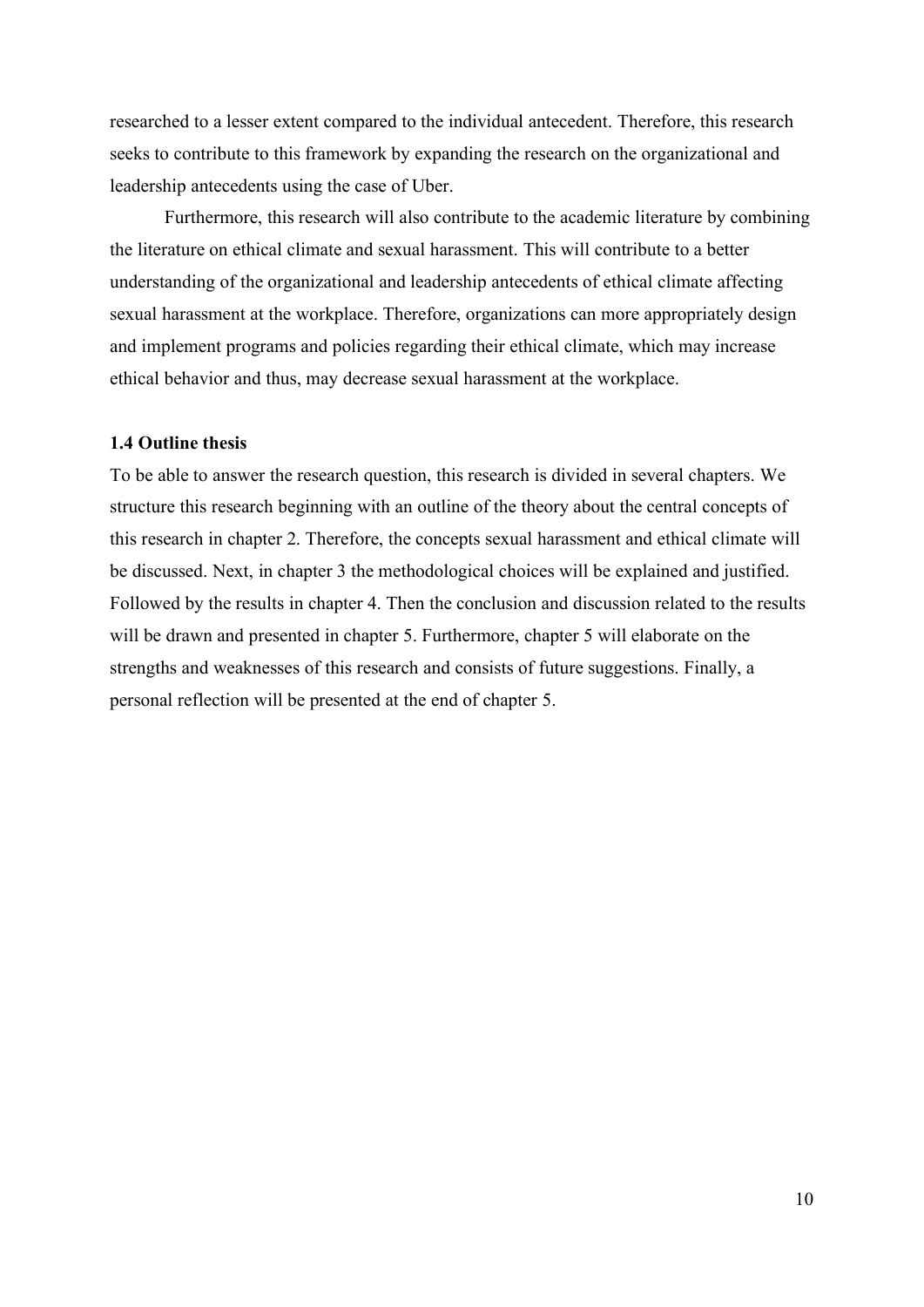#### <span id="page-10-0"></span>**Chapter 2: Theoretical framework**

This research aims to investigate the contextual influences of the ethical climate that contribute to the causes of sexual harassment in workplaces. Before examining sexual harassment from the ethical climate perspective, it is important to explain several concepts. This chapter will discuss the concepts relevant to this thesis, in particular, the research on the ethical climate as this forms the main part of the theory applied here. The first concept, that will be explained in paragraph 2.1, is the phenomenon of sexual harassment at the workplace. This paragraph aims to elucidate how we define sexual harassment and what consequences it has. After providing clarification on this phenomenon, the phenomenon ethical climate will be defined in paragraph 2.2. Next, the contextual influences of the ethical climate that may influence the likelihood of sexual harassment are described in paragraph 2.3. Lastly, in paragraph 2.4, a summary will be given about what we know and what we don't know. Additionally, in this paragraph, the conceptual model is provided.

#### <span id="page-10-1"></span>**2.1 Sexual harassment at the workplace**

#### <span id="page-10-2"></span>*2.1.1 Sexual harassment*

In the field of sexual harassment several definitions can be found to delineate this topic. A definition of sexual harassment is given by Fitzgerald et al. (1997, p.15). They define sexual harassment as: *"unwanted sex-related behaviour at work that is appraised by the recipient as offensive, exceeding resources, or threatening well-being".* Unwanted sex-related behaviour refers to sexual advances perceived as uninvited, unwanted, and unreciprocated by the individual. This sex-related behaviour consists of verbal and non-verbal behavior, for example unwanted touching, sex-related comments, and compliments, and attempts to start sexual or romantic relationships (Fitzgerald & Cortina, 2018). It is evident that this definition assumes sexual harassment as unwanted and unwelcome. Therefore, we define sexual harassment as sex-related behaviour that has negative consequences and is perceived as unwanted and unwelcome by the individual.

#### <span id="page-10-3"></span>*2.1.2 Consequences of sexual harassment*

In the literature sexual harassment is recognized as a serious problem, which has negative outcomes for the victim. Sexual harassment can harm the individual and has consequences, which can be divided into emotional and professional consequences (Fitzgerald & Cortina, 2018).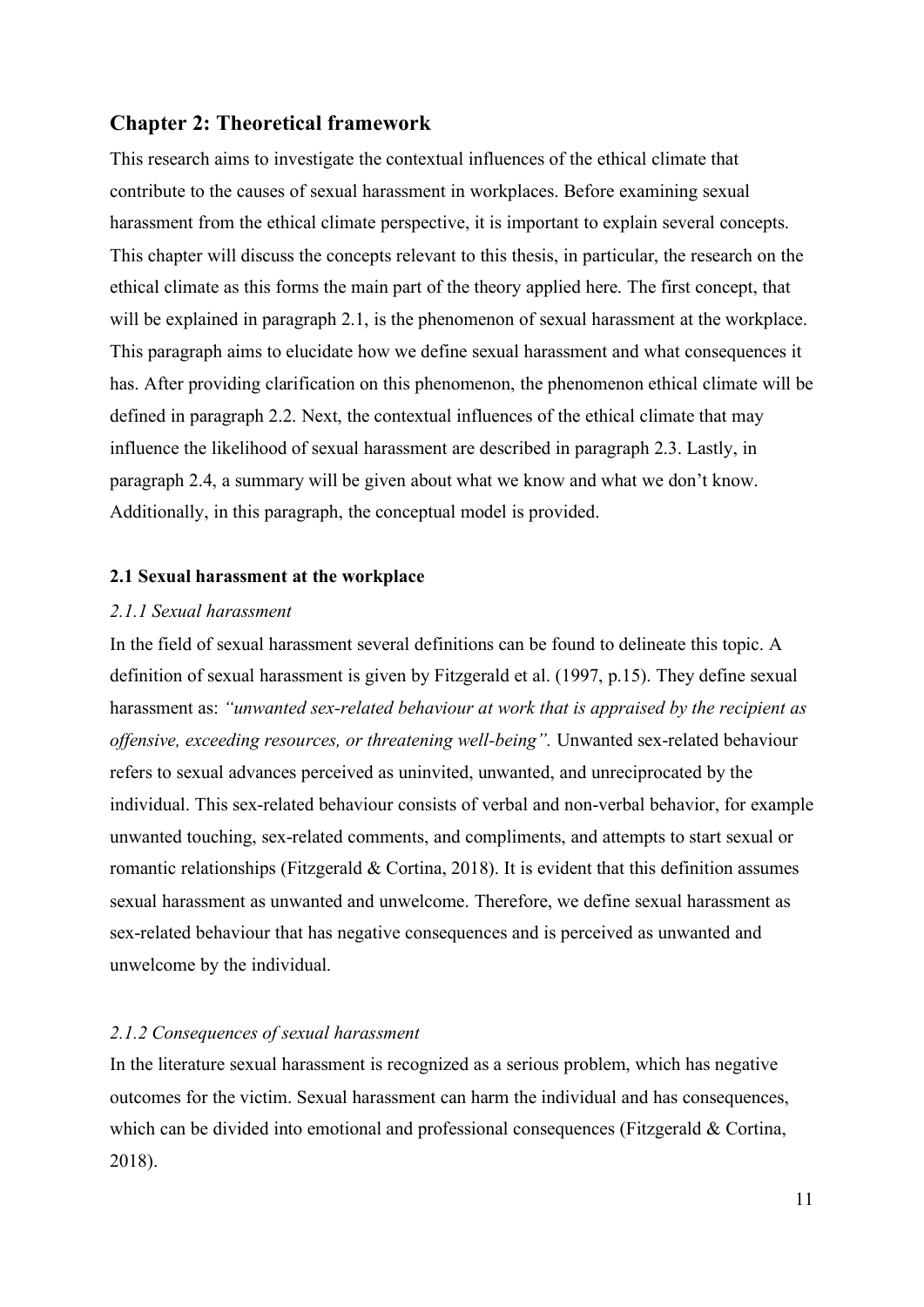#### Emotional consequences

Previous studies demonstrate that sexual harassment has emotional consequences, and even if the experiences of sexual harassment are less serious and intense the consequences are still significant (Fitzgerald & Cortina, 2018). According to Fitzgerald and Cortina (2018), emotional consequences are related to mental health, depression, anxiety disorders, and an increase in alcohol abuse. The diagnosable disorders that are related to the consequences of sexual harassment are Post-Traumatic Stress Disorder and Major Depressive Disorder. Women as victims of sexual harassment are more likely to suffer from these types of disorders.

Schneider, Swan, and Fitzgerald (1997) examined the impact of sexual harassment on the psychological well-being of women. Their results demonstrate that sexual harassment has a significant impact on psychological well-being; women who experienced sexual harassment had lower levels of psychological well-being. In addition, sexual harassment is one form of workplace aggression and has the highest impact on well-being compared to other forms of workplace aggression (Fitzgerald & Cortina, 2018). In sum, experiencing sexual harassment has emotional consequences, which leads to a decrease in well-being and the possibility of psychological disorders.

#### Professional consequences

Professional consequences refer to job-related consequences. Organizational withdrawal as a professional consequence has been found as a significant outcome of the experience of sexual harassment (Fitzgerald & Cortina, 2018). Victims of sexual harassment may remain in their job but may disengage from their job because of sexual harassment. According to Willness et al. (2007), organizational withdrawal consists of two sub-dimensions – work withdrawal and job withdrawal. Work withdrawal entails avoiding work-related tasks and the work situation. The second subdimension job withdrawal refers to an individual's desire or intention to leave the job and the organization, and is related to behaviors such as absenteeism, drinking, lateness, and neglectfulness.

Sexual harassment also negatively affects the work productivity and performance, as demonstrated in different studies (Woodzicka & Lafrance, 2005). Furthermore, the increase of sexual harassment in an organization, leads to a decrease of organizational commitment, and an increase in job stress (Fitzgerald & Cortina, 2018).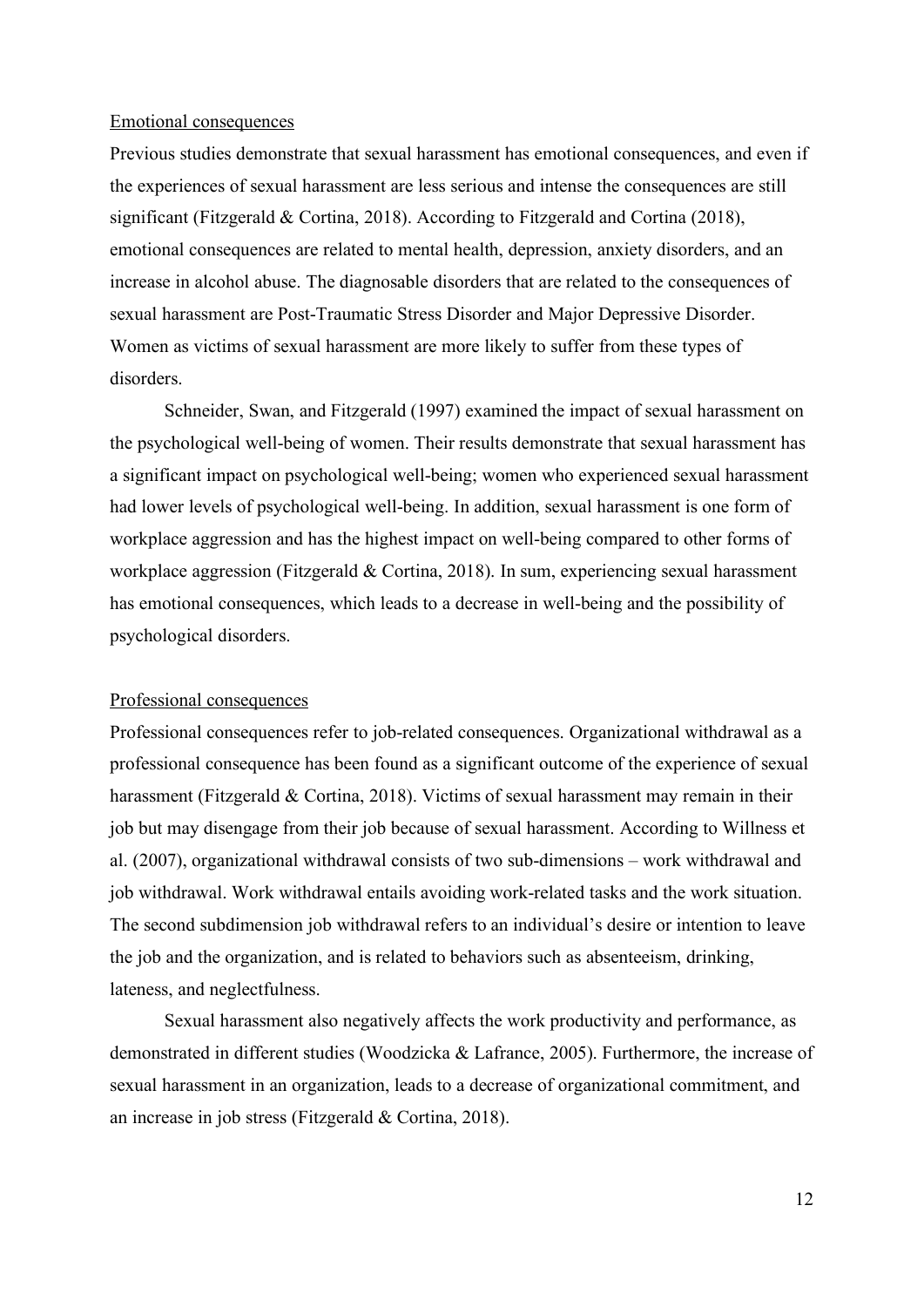This paragraph provided an explanation of the concept of sexual harassment at the workplace and its consequences. To turn to the concept of ethical climate is relevant, since sexual harassment is defined as an ethical issue (O'Learly-Kelly & Bowes-Sperry, 2001; Tenbrunsel, Rees & Diekmann, 2019). An ethical issue exists when the individual has the choice to help or harm others. Sexual harassment is thus an ethical issue because the individual has the choice whether or not to engage in sexual harassment. This decisionmaking process involves an ethical dilemma (O'Learly-Kelly & Bowes-Sperry, 2001). This ethical dilemma whether to harass or not is influenced by external factors, the ethical climate.

Hence, we draw on the framework of ethical climates to investigate the contextual influences which may cause sexual harassment. Thus, it is important to describe ethical climate and those antecedents.

#### <span id="page-12-0"></span>**2.2 Ethical climate**

Cullen et al. (2003, p. 128), define ethical climate as follows, it: *"represents the organizational values, practices, and procedures that pertain to moral behaviors and attitudes"* This ethical climate plays a major role in developing an ethical context. In a study of Nafei (2015, p.84) another definition is used:

*"Ethical climate is the shared perceptions of ethically correct behaviour and the way ethical issues should be handled in the organization. It refers to the degree to which ethical content is embodied in the organization's policies and regulations, and in employees' behaviors and perceptions."*

Both definitions assume the organizational aspect as part of the ethical climate. The definition used in the study by Nafei (2015) also includes the perceptions of the members of the organization. These perceptions as part of the ethical climate also become evident in a study by Elçi & Alpkan (2009). They assume the ethical climate relates to the shared perceptions of ethical behavior, and the perception of how ethical issues should be solved. By taking a combination of these definitions, we assume that the ethical climate consists of the ethical organizational procedures and policies and the perceptions and behavior of the members in the organization. Moreover, the organizational ethical climate is a significant factor in shaping the ethical behavior of their employees (Wimbush et al., 1997).

To better understand the ethical climate, Mayer's framework is chosen because this framework identifies the four antecedents of the ethical climate – individual, environmental,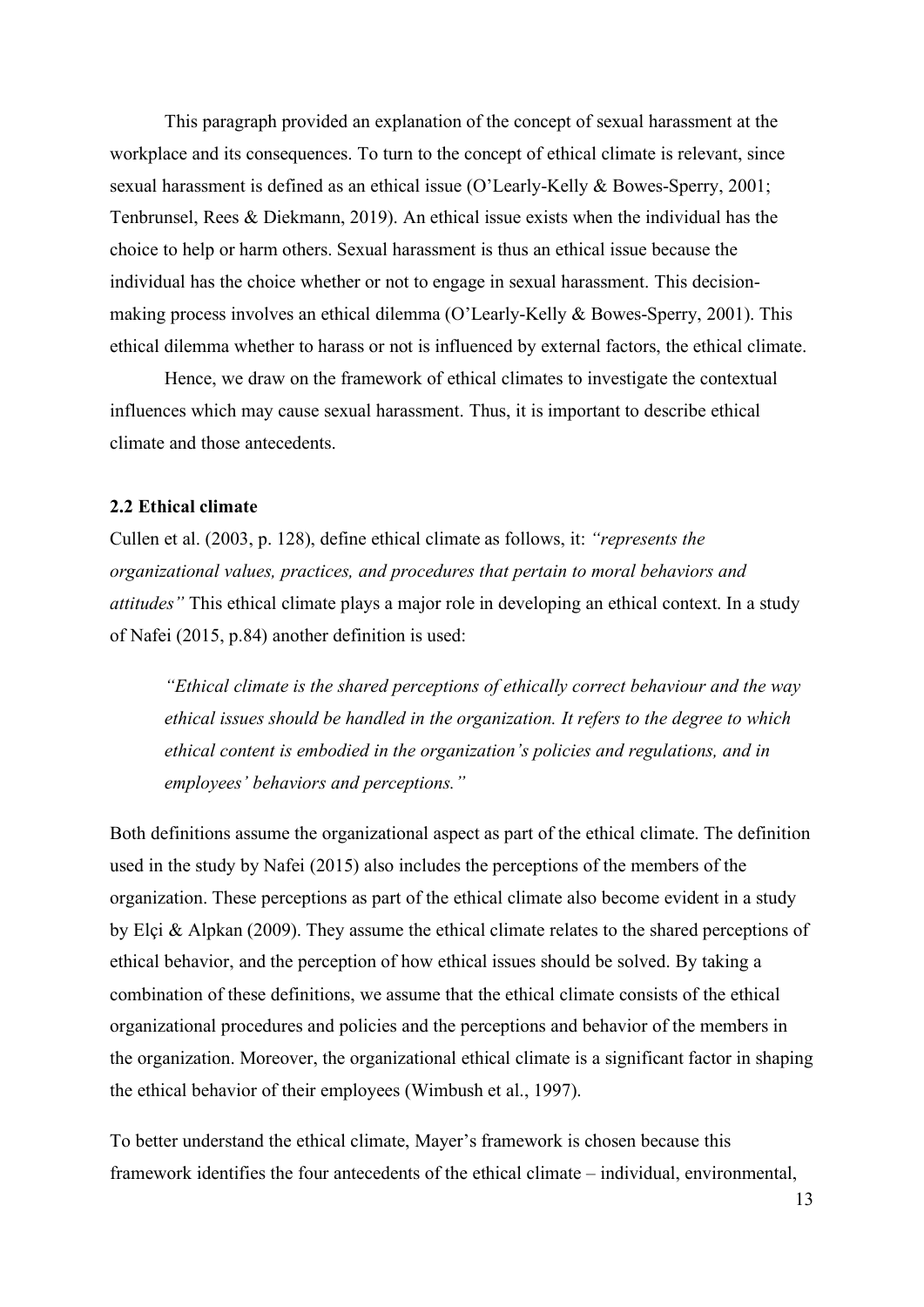organizational, and leadership. The paragraph below will discuss each antecedent of this framework.

## <span id="page-13-0"></span>**2.3 Mayer's framework of four antecedents of Ethical Climate and Engagement in Sexually Harassing Behavior**

In this paragraph, we draw on the framework of Mayer (2014) as aforementioned, which identifies four antecedents of ethical climate. These antecedents are useful in examining each of these factors and their impact on sexual harassment. These antecedents are substantiated by a variety of authors. This paragraph will discuss all four antecedents. The individual and environmental antecedents will be discussed briefly since these antecedents do not play a role in the document analysis. The organizational and leadership antecedents are the main antecedents in the document analysis and will be discussed more elaborately.

#### <span id="page-13-1"></span>*2.3.1 Individual antecedents*

Several studies examined the four antecedents of ethical climate, in these studies the individual antecedent is the most prominent antecedent. These studies examine the demographic characteristics and moral related personal characteristics that are related to the individual antecedent (Mayer, 2014).

First, the demographic characteristics that play a significant role with regards to ethical attitudes and perceptions in relation to the ethical climate are gender, age, and education (Dawson, 1992; Luthar, Dibattista & Gautschi, 1997; Wimbush, Shepard & Markham, 1997).

According to Weeks et al. (2006), morally related personal characteristics influence the behavior of an individual. An individual with high moral values and a high level of cognitive moral reasoning seems to exhibit less unethical behavior. This process of moral reasoning consists of considering the effects of the personal behavior of an individual on others.

Furthermore, Tenbrunsel et al. (2019), identify several personal characteristics that have a significant influence on sexual harassment. Sexual harassment is more likely to occur by individuals with narcissism, machiavellianism, and psychopathy (Zeigler-Hill, Besser, Morag & Campbell, 2016).

#### <span id="page-13-2"></span>*2.3.2 Environmental antecedents*

Earlier research of the environmental antecedents was focused on the environment outside an organization: type of industry and the cultural aspect (Mayer, 2014). Additionally, research by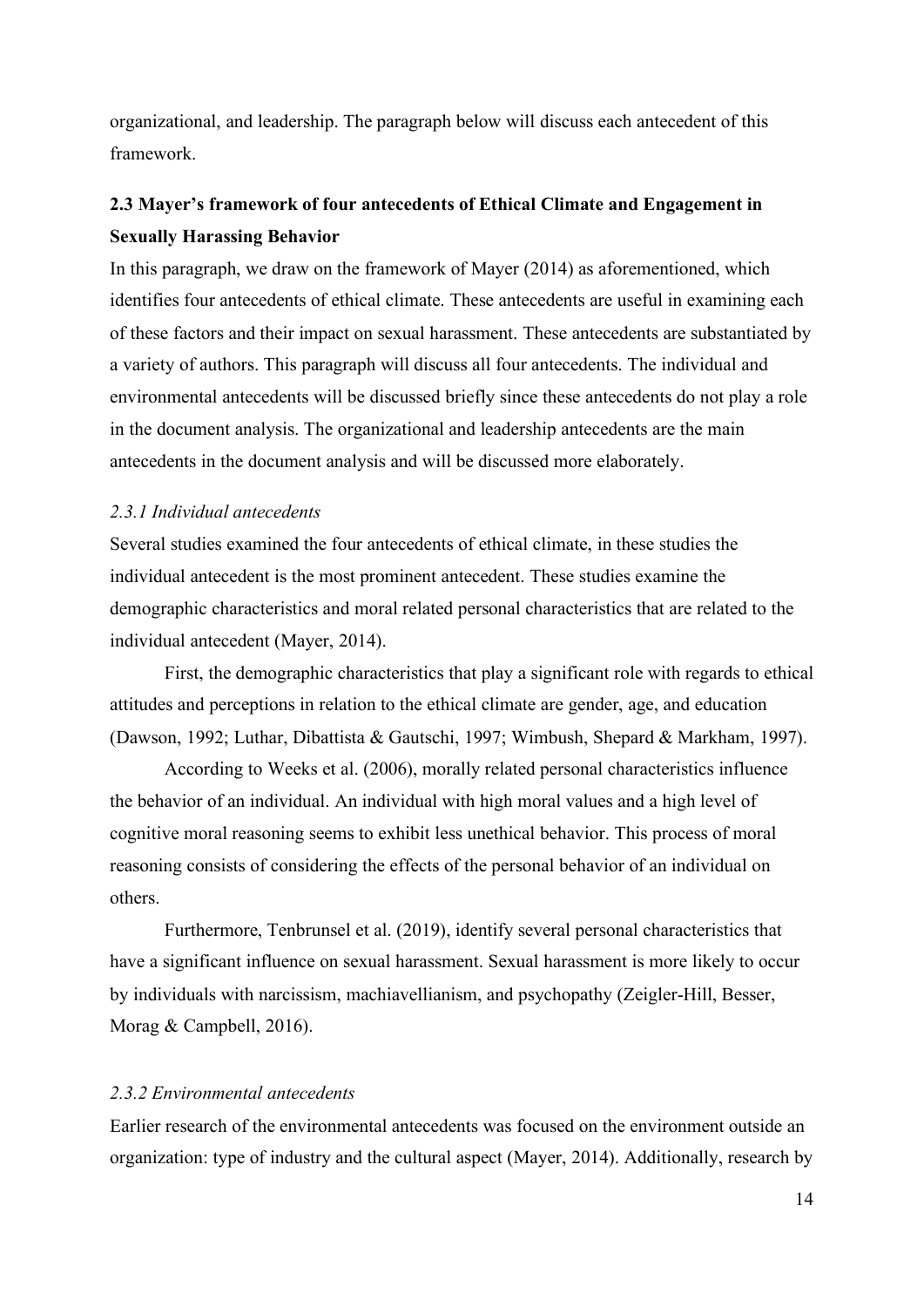Bourne and Snead (1999) extended these environmental antecedents by means of the professional standards and the local community of the organization.

First of all, research regarding the type of industry consist of one single study of Forte (2004b), who examined the effect of the type of industry on the ethical climate in an organization. No significant relationship has been found between these two variables, which means the type of industry has no significant influence on the ethical climate.

Parboteeah et al. (2005) argue that the national culture influences the ethical norms in organizations since each nation has different beliefs, values, and ethical standards. Therefore, these cultural differences are expected to impact the ethical environment of an organization (Bourne & Snead, 1999)

The concept of professional standards dictates and establishes the standards of appropriate behavior, which will influence the actions of individuals (Bourne & Snead, 1999). These standards are also adhered to by courts where they partially determine what actions are appropriate regarding the behavior of an individual.

Furthermore, the local community outside the organization also contributes to the ethical framework in which the organizations operate (Bourne & Snead, 1999). The community is considered to be the locality in which the organization operates and they establish the norms and values of what is perceived as acceptable behavior.

The individual and environmental antecedents are described to give background information only, for this reason these two aspects are not playing a prominent role in this research. Individual antecedents focus on the characteristics of the individual and are therefore difficult to measure by means of documents. Furthermore, the literature that discusses the environmental antecedent is scarce; this makes it difficult to measure this antecedent. The organizational antecedent is identified to be the most influential since organizations are responsible for the ethical and unethical behavior of their employees (Peterson, 2002; Tenbrunsel, Rees & Diekmann, 2019). The leadership antecedent also has a fundamental impact on the organization and its employees (Hogan et al., 1994) Therefore, the organizational and leadership antecedents are the core aspects of this research. The following sections describe the organizational and leadership antecedents in more detail. These sections will contribute to linking the concept of ethical climate to the context of sexual harassment in the work context.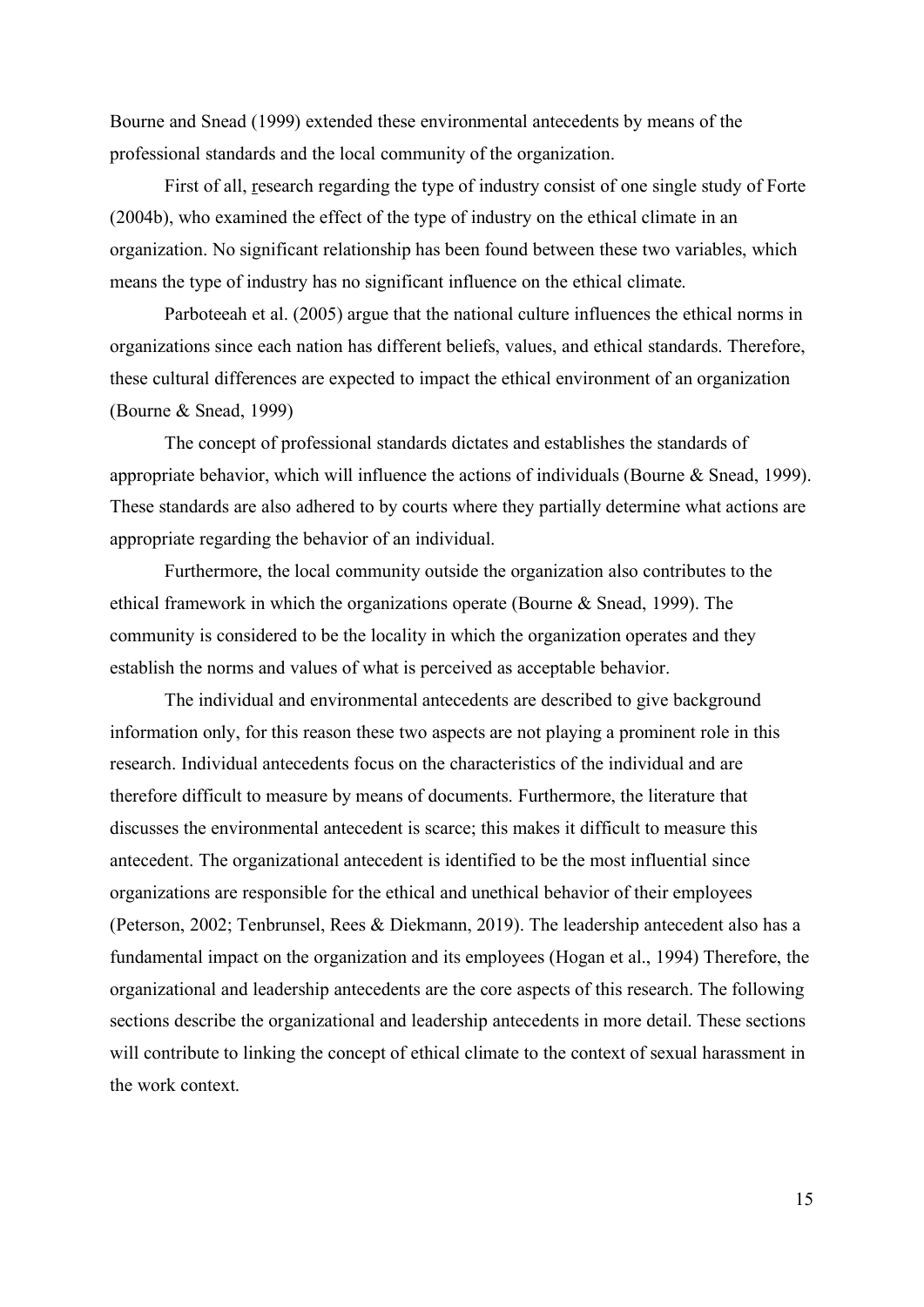#### <span id="page-15-0"></span>*2.3.3 Organizational antecedents*

#### Type of organization

There are two types of organizations, namely for-profit and non-profit. This segmentation is based on the goals organizations set for themselves. The goal of a director in a non-profit organization differs from the goal a director of for-profit organization has (Brower & Shrader, 2000). The goal of the directors of a non-profit organization is to give back to the community, while the goal of the directors of a for-profit organization is most often to offer a service to the community in exchange for payment. The non-profit organization is not focused on money-making, while the for-profit is focused on money-making. These differences between these types of organizations affect the organizational ethical climate. It is generally assumed that directors of non-profit organizations are behaving more ethically than for-profit organizations.

This assumption is based on several factors that influence the ethical behavior of the directors. Firstly, the motivation of directors in a non-profit organization is to give back to the community and to help and serve the organization with their skills and talents. The motive of the non-profit organization is not associated with money-making, and therefore, these organizations are able to act in the best interest of the relevant stakeholders. Since, non-profit organizations raise money through funds from donations and the community, they have a high sense of responsibility to the community to act honestly and in their interest.

For-profit organizations, on the contrary, have climates higher in egoism than nonprofit organizations, and have lower benevolence than non-profit organizations. With benevolence we mean taking others into consideration inside and outside the organization (Victor & Cullen, 1988). Furthermore, money-making is a variable that affect the decisionmaking process of the individual. An individual may act in an unethical way for gaining greater profit (Hunt & Vitell, 1986).

#### Organizational characteristics

Ethical control is an organizational characteristic that plays a prominent role in establishing normative values and behavioral patterns (Schewpker & Hartline, 2005). This means enforcement and internalization of ethical codes is necessary in the formation of an ethical climate. There where ethical values and behaviors are fostered, supported, and shared, more ethical behavior will occur. Organizations that enforce and internalize these ethical codes are thus more likely to bring about a positive ethical climate.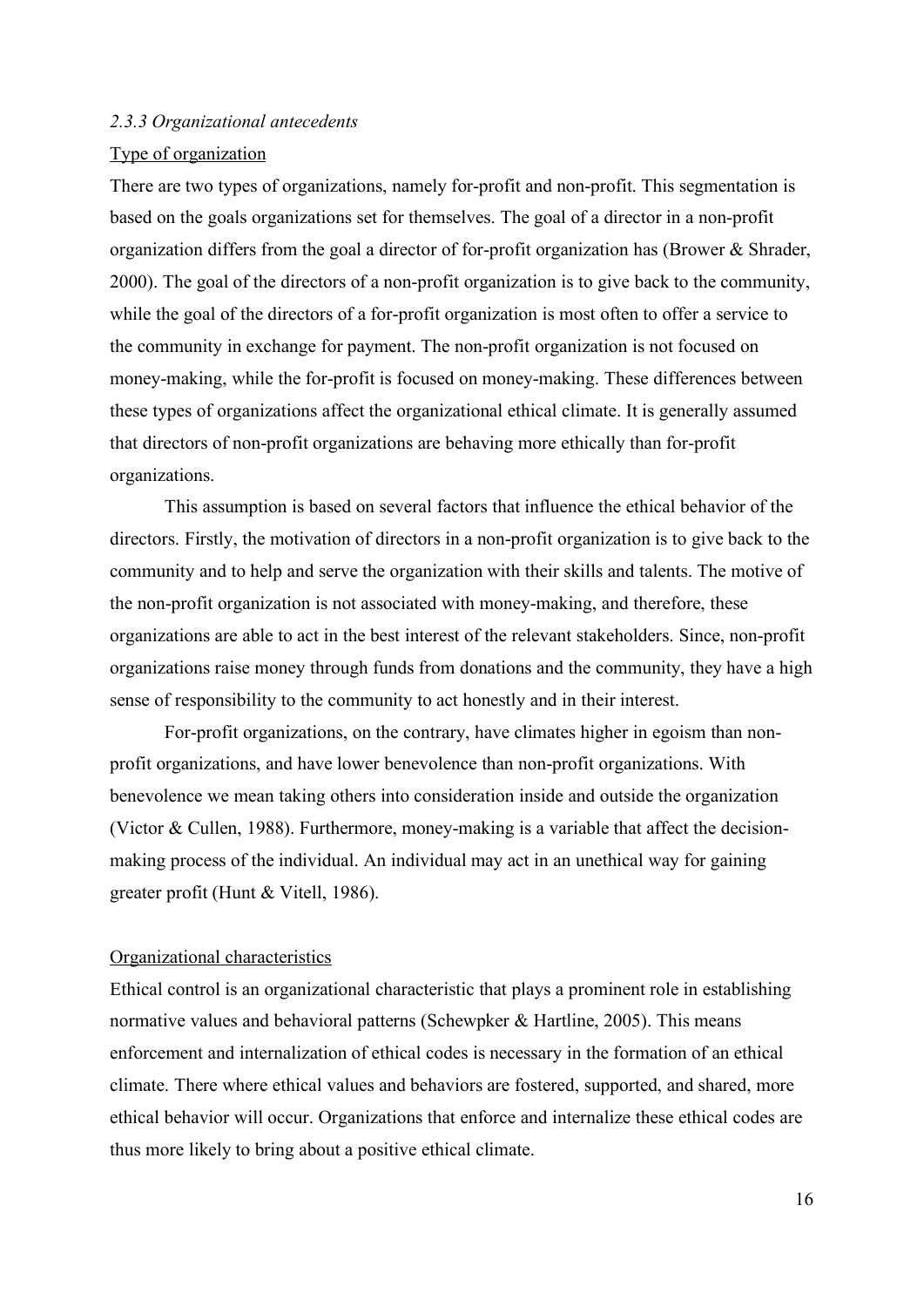To have a written code of ethics, also known as ethical codes, is of great importance in shaping the ethical climate of an organization (Schewpker & Hartline, 2005). These written codes of ethics are a formal set of standards or expectations regarding the preferred and not preferred behaviors in the organization. Ethical codes have a significant positive influence on the organizational ethical climate and influence the ethical decision making of individuals in the organization.

Organizations can enforce these ethical codes in several ways: by monitoring for compliance, through the implementation of an ethical training program, ethical appraisals, and a reward system of ethical behavior (Schwepker & Hartline, 2005). Monitoring for compliance entails closely monitoring the employee behaviors to foster compliance, thereby increasing the awareness of employees to act in an ethical way. The second way, the implementation of an ethical training program, refers to including such a program for employees who exhibit unethical behavior as a way to ensure understanding of the ethical codes. Ethical appraisals can be included in an organization as part of the employees' performance review. This procedure may help the enforcement of the ethical codes, due to the raise in awareness of ethical appraisal among employees. Finally, organizations should develop a system to reward ethical behavior, as a reward through a bonus or incentive program can stimulate adherence to ethical standards. Schewpker and Hartline (2015), argue it is important to integrate punishment for unethical behavior in the organization. If an organization shows that it takes correctional measures against problematic behavior of employees, an increase in the organizational performance and satisfaction and an improvement of the ethical climate will become tangible. However, if the organization fails to punish unethical behavior it will increase the opportunity for such behavior.

In addition to enforcement, internalization of ethical codes is of importance, as this entails a learning process where the employee learns to perceive the ethical norms and rules of the organization as their own (Schewpker & Hartline, 2005). This internalization process is associated with the enforcement of ethical codes and the discussion of ethics, as well as the socialization process in the organization. The internalization of the ethical codes can be increased by actively promoting the discussion of ethics within the organization, which takes the form of an informal process of open discussions about ethical issues. This process is mainly driven by employees, although the manager can take several steps to promote these discussions by including ethical training and acting as a role model. Ethical training should be part of the socialization process of the employee and may occur through formal sessions,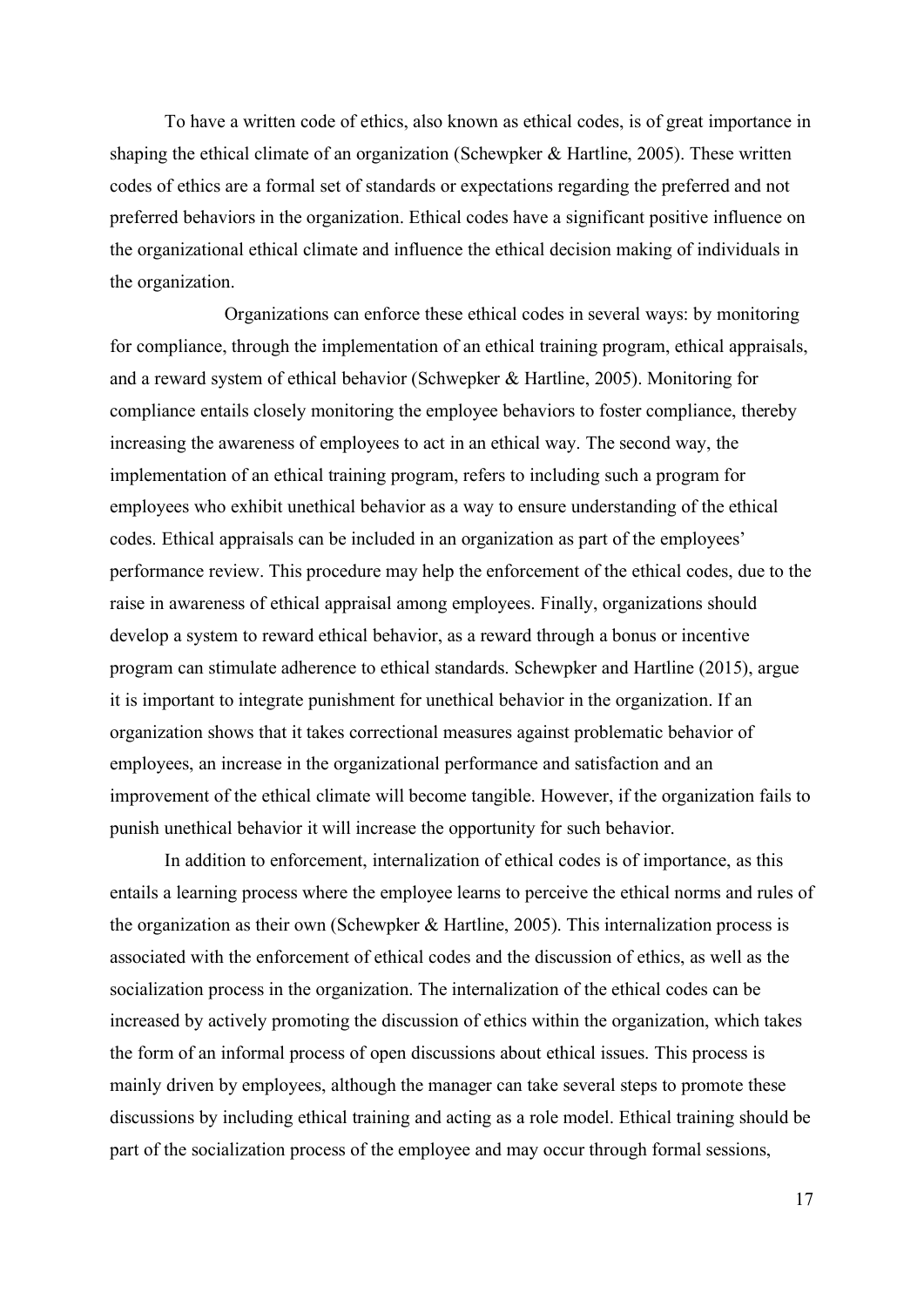workshops, and informal meetings that occur in the workplace around lunchtime. Schewpker and Hartline (2005) state that the manager plays a major role in the promotion of the ethical codes by acting as a role model. The manager should exhibit and support the ethical codes and should communicate these codes to their employees.

Organizational structure is another dimension of organization that comes into play. This structure directly influences the ethical decisions of employees (Verbeke et al., 1996). Three dimensions of the organizational structure are of influence on the ethical decisions within an organization, namely the control system, the competition of the market in which the organization operates, and internal communication. The control system can be divided into two systems, the outcome-based and the behavior-based system. With an outcome system the organization evaluates the outcomes, while the behavior-based system serves the management in evaluating how employees achieve their goals and results. Managers can detect unethical behavior and bring the ethical codes to attention by making use of a behavior-based system. According to Verbeke et al. (1996) the presence of such a system is positively related to a more favorable perception of the ethical climate of the individual. Regarding the competition, the more intense the competition the less ethical the decisions will be. Lastly, internal communication includes communication with a variety of individuals in and outside the organization. The presence of internal communication in an organization will increase the likelihood that individuals are concerned with the perspectives of others, and are sensitive to other's needs and goals, which increases ethical decisions.

The size of the organization is another organizational characteristic that influences the ethical climate. A study of Neubaum et al. (2004) demonstrates the fact that firm-specific factors influence the organizational ethical climate. According to this study, there is a significant relation between the size of an organization and the ethical climate. Larger organizations tend to have a less favorable ethical climate and these organizations reported weaker rules, law, and ethic code climates. This means larger organizations tend to have a less ethical climate compared to smaller organizations.

#### Organizational characteristics in relation to sexual harassment

In addition to the organizational characteristics mentioned above, a few characteristics are identified as the most powerful predictors of sexual harassment (Tenbrunsel, Rees & Diekmann, 2019). One aspect that influences the ethical climate in regard to sexual harassment is the organizational context. Organizations that consist mainly of men and where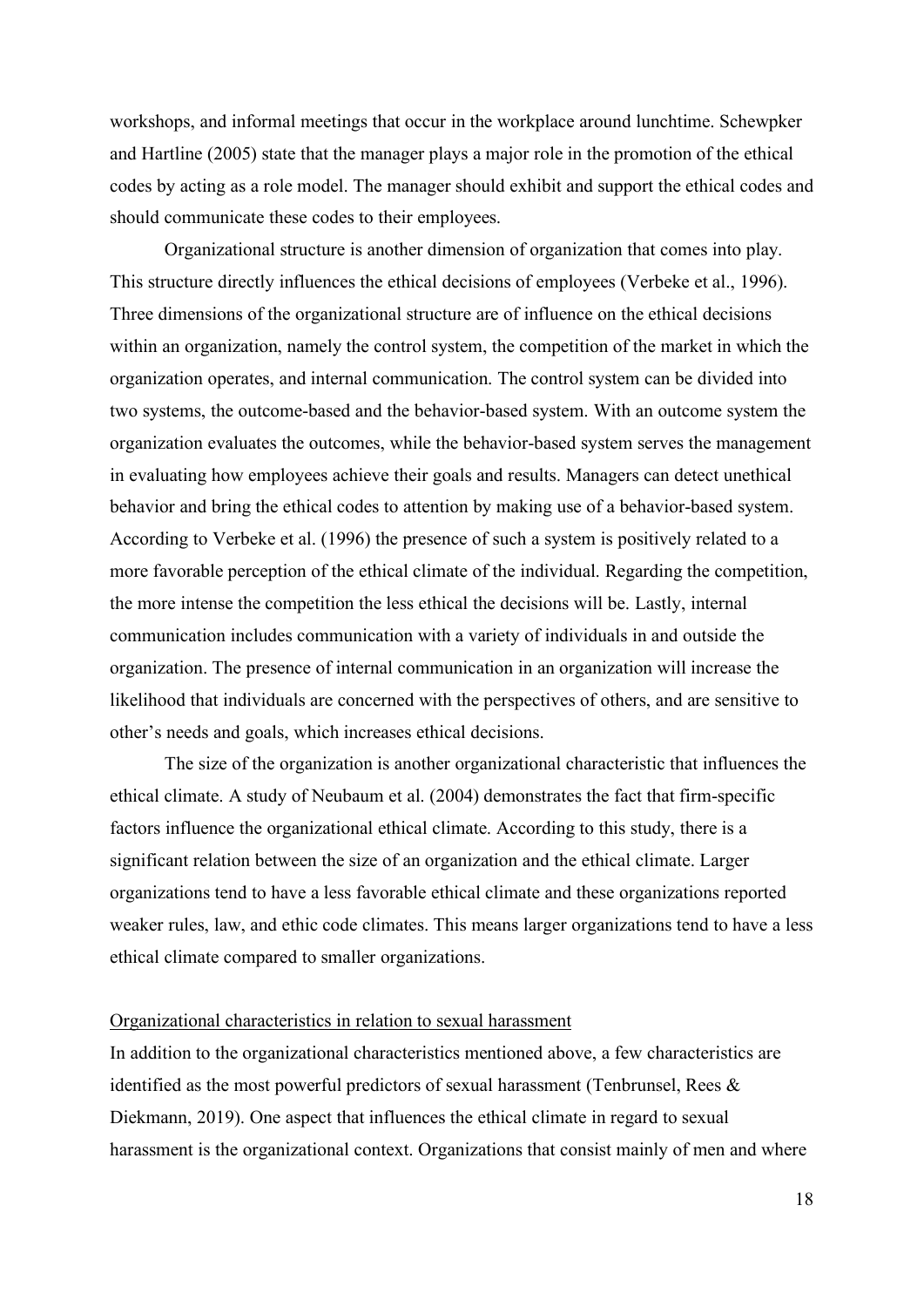the jobs are historically masculine are more likely to have problems related to sexual harassment. A higher rate and likelihood of sexual harassment in organization is also linked to large power differences.

The formal and informal systems of an organization are also an important aspect of an organization's ethical climate. Formal systems are documented and defined and are intended to educate the employees about behaviors that constitute sexual harassment and to respond to unethical behavior regarding sexual harassment (Tenbrunsel et al., 2003). The presence of such a system decreases the unethical behavior within the organization. On the other hand, informal systems are the informal signals received by organizational members about (un)ethical principles. The informal systems are more influential than the formal systems regarding unethical behavior.

Furthermore, group norms in an organization also encourages the engagement of sexual harassment (Tenbrunsel et al., 2003). Group norms which promote sexual harassment increases the chance that sexual harassment will occur.

Lastly, the organization job structure also has a significant impact, employees with fragile contracts and contingent workers are more likely to be affected by sexual harassment.

These organizational conditions are stronger predictors of sexual harassment than individual characteristics (Tenbrunsel, Rees & Diekmann, 2019). This does not intend that individual characteristics are not important within sexual harassment, but the organization aspect is more influential.

#### <span id="page-18-0"></span>*2.3.4 Leadership antecedent*

The behavior of leaders is an important determinant of ethical climate in organizations (Dickson et al., 2001) Recent research on leadership antecedents of ethical climate has examined the leader demographics, leader personal characteristics and leadership styles, aspects that will be discussed in this paragraph (Mayer, 2014).

#### Leader demographics

The leader demographics which are of great influence on the ethical climate are age, tenure, gender, and management level (Mayer, 2014). There is a significant relation between the demographic age and perceived ethical climate. According to Forte (2004a), older managers tend to have an ethical climate of lower standard. Elms and Nichols (1993) suggest that older managers and those with longer tenure are using a lower level of moral reasoning. Forte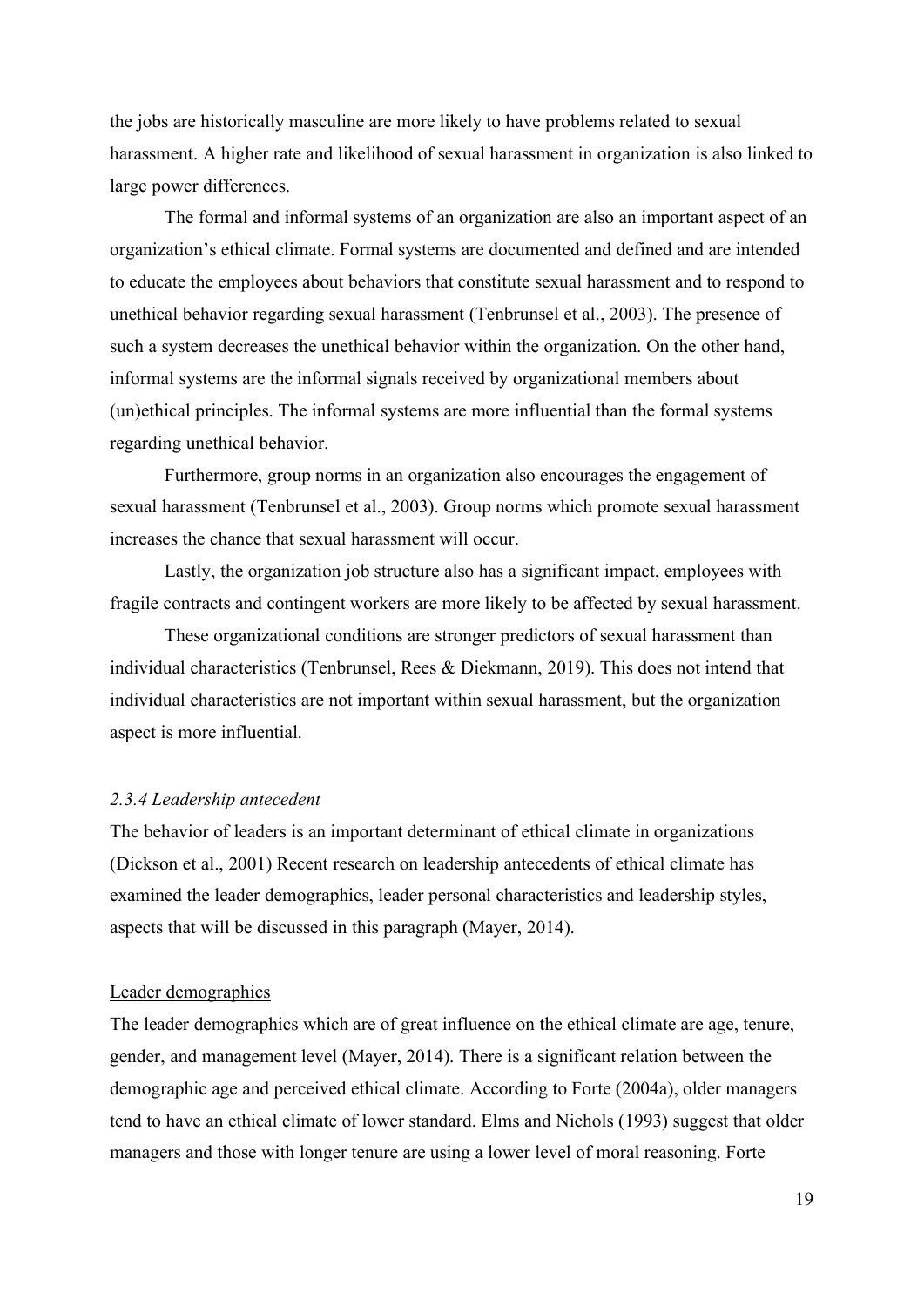(2004b) argues that mature managers have a more positive attitude regarding moral issues in businesses because they have a more developed moral awareness. Another leader demographic is tenure. Tenure causes differences in the ethical values of managers in an organization. This becomes, among other, apparent in the fact that ethical values are get more respected by managers the longer they are active for the company (Elms & Nichols, 1993). The study of Forte (2004a) demonstrates a significant relationship between demographic gender and moral reasoning, this means that gender appears to affect the moral reasoning of leaders. Lastly, the management level has a significant effect on the organizational ethical climate since top management is important in setting the ethical tone in an organization.

#### Leader personal characteristics

The moral reasoning of a leader refers to the leader's set of cognitive skills used to reason about a moral problem (Elm & Nichols, 1993). The development in moral reasoning of leaders has an impact on the ethical climate of an organization (Schminke, Ambrose, Neubaum, 2005). The process of moral reasoning is a decision-making process used to address these moral problems and is related to actual behavior. This moral reasoning process is affected by different antecedents – age, work tenure, and educational levels (Forte, 2004b). The higher the work tenure of the leader, the higher the ethical orientation in his or her decision-making process. A higher level of education positively influences the level of moral reasoning. Furthermore, the personal characteristic of integrity also affects the moralreasoning process. Other characteristics are power and recourses. These characteristics make individuals influential, which enables them to take the responsibility to develop and implement processes in organizations according to their own expectations.

#### Ethical leadership

Research on ethical leadership contributes to the understanding of the role of leadership in relation to unethical behavior in organizations (Mayer et al., 2010). Mayer et al (2010, p.7) presents the following definition for ethical leadership: *"the demonstration of normatively appropriate conduct through personal actions and interpersonal relationships, and the promotion of such conduct to followers through two-way communication, reinforcement, and decision-making".* Ethical leadership can be divided into two components: the moral person and the moral manager (Brown et al., 2005). Combining these two components will result in ethical leadership. Ethical leaders have positive personal characteristics and try to manage and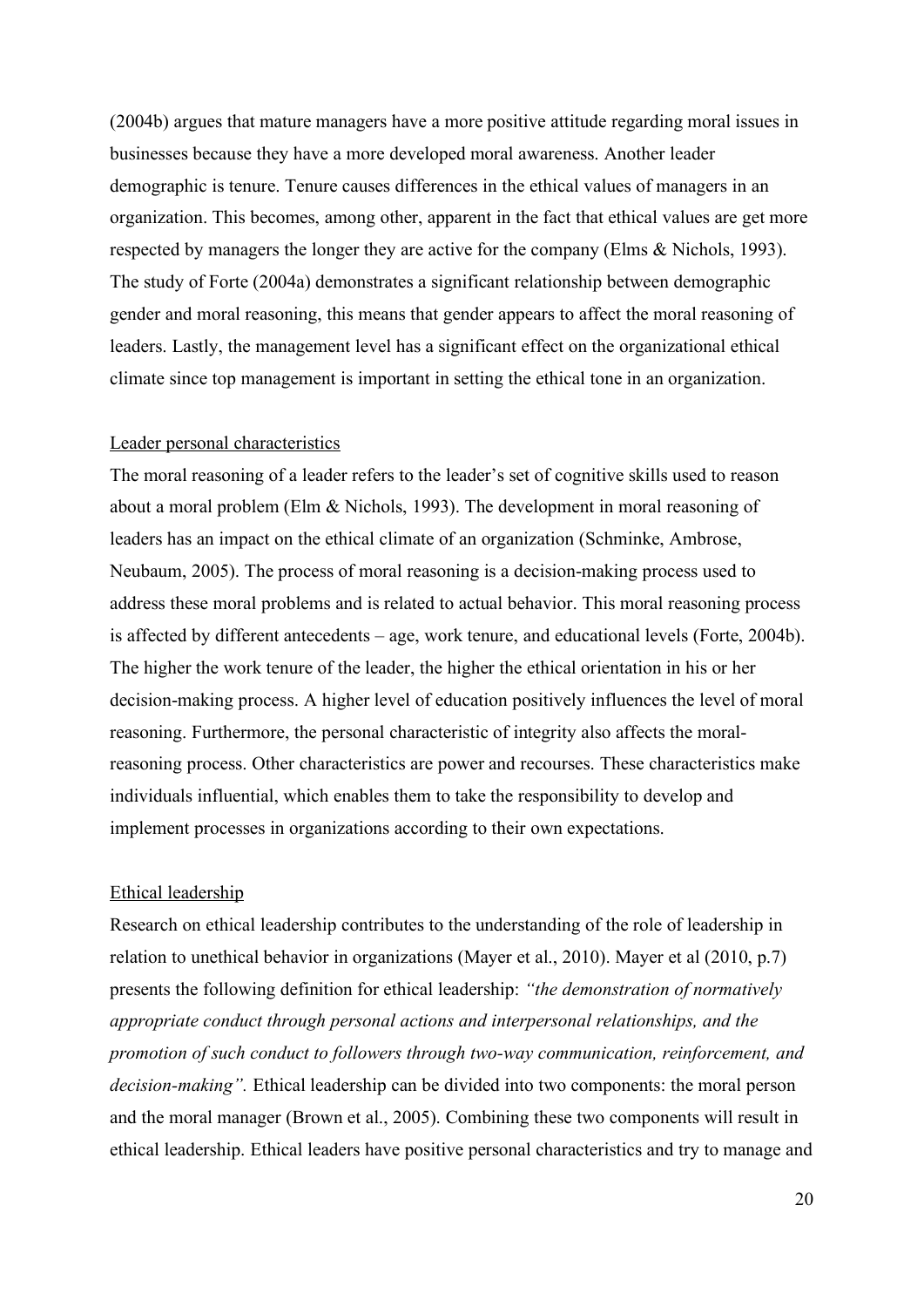influence the ethical behavior of their employees by using a variety of strategies. The first component is related to integrity, concern for others, justice, and trustworthiness. The second component is related to communicating, rewarding, punishing, emphasizing ethical standards, and role modelling ethical behavior.

Ethical leaders are role models in developing an ethical climate and ethical behavior within an organization (Mayer et al., 2010). Ethical leaders set the ethical tone in an organization, by doing the right thing to their employees. Employees are influenced by observing the role models in the organization and thereby learn about ethical behavior (Neubert et al., 2009). Through the observation of role models' employees learn what behavior is expected, rewarded, and punished (Brown et al., 2005).

#### Leadership in relation to sexual harassment

Leaders in an organization serve as role models as aforementioned. It may be damaging if a leader misbehaves, because their behavior is observed by a broader audience. Moreover, the leader's reaction in regard to sexual harassment influences the chance of future sexual harassment in the organization. This reaction also includes the correct punishment of the harasser (Tenbrunsel, Rees & Diekmann, 2019). The failure of a leader to take appropriate action against sexual harassment, will lead to the continuation of harassing behavior. Leaders are therefore important actors regarding sexual harassment, as they set the tone through their behaviors and reactions.

The concepts of sexual harassment and the ethical climate are described in the paragraphs above. Therefore, it is interesting to summarize by what we know and do not know, which will be described below.

#### <span id="page-20-0"></span>**2.4 Summary theoretical framework: what do we know and not know**

In this chapter, we discussed the concept of sexual harassment and the concept of ethical climate. Up till here, it has become clear what sexual harassment entails and what the consequences are of sexual harassment. It has been set forth that the ethical climate consists of four antecedents and what these antecedents entail. This means there is knowledge about the two concepts, but how the ethical climate influences sexual harassment is unclear and unknown. This significant gap between these two concepts results in the research question mentioned in the introduction: "*How do organizational and leadership antecedents of ethical climate influence the occurrence of sexual harassment?".* To answer this question the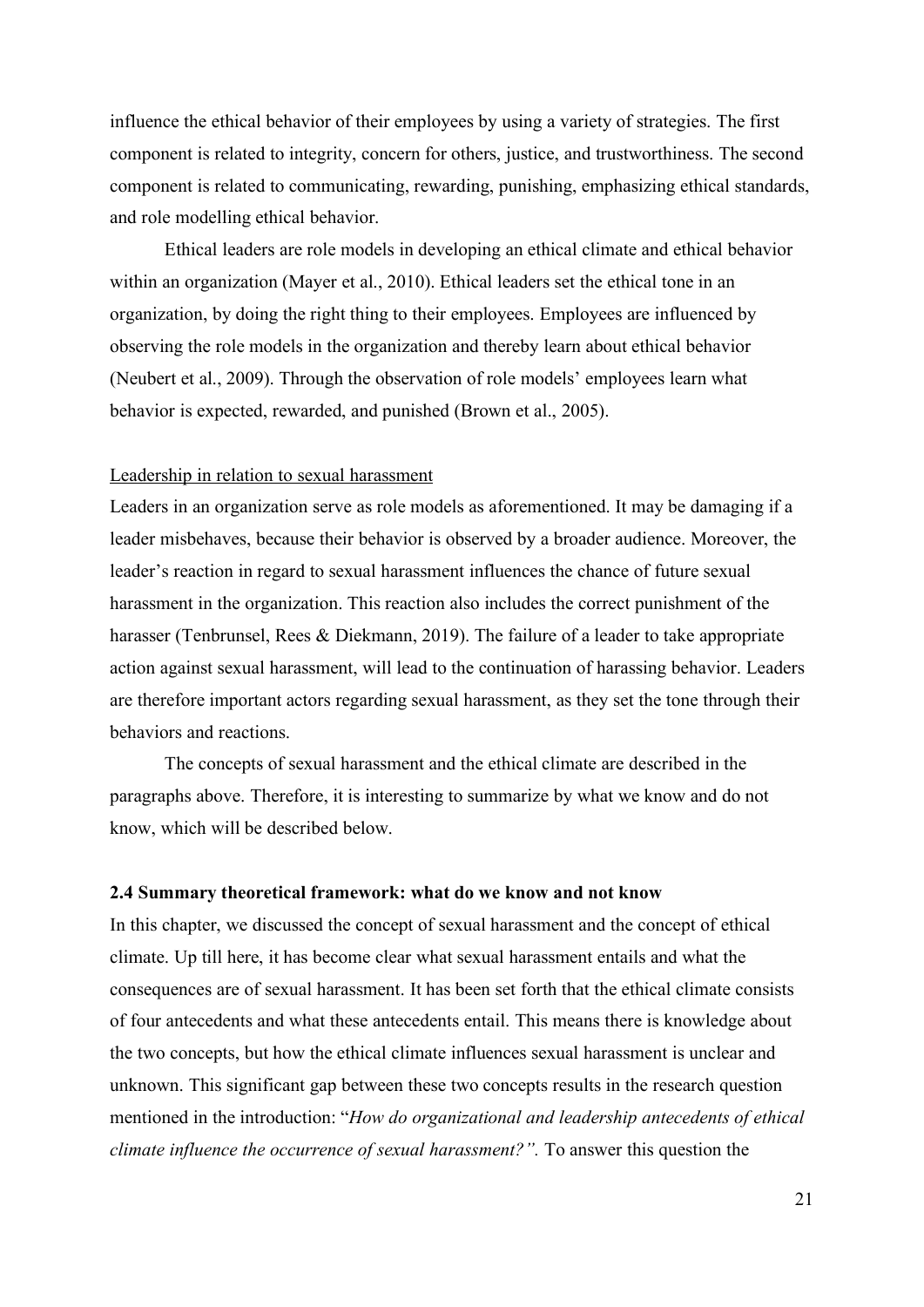following conceptual model is visualized below in figure 1. This conceptual model includes the organizational and leadership antecedents and the theoretical concept of sexual harassment. The main objective of this research is to better understand the organizational and leadership antecedents of the ethical climate in the context of sexual harassment with the help of the case of Uber.



#### *Figure 1: Conceptual model*

The choice of the organizational antecedent is made because organizational factors play a significant and important role in the ethical behavior of the employees (Peterson, 2002). Sexual harassment takes place in the organizational environment and this environment seems to be an important predictor of sexual harassment. Additionally, as aforementioned, the leadership antecedent will also play a role in this research because this antecedent has an important influence on the organization and their employees (Hogan et al., 1994).

To summarize, we do not yet know how the organizational and leadership antecedents influence the occurrence of sexual harassment, but the assumption is made that there is a link between these two concepts (Tenbrunsel, Rees & Diekmann, 2019). The research aims to examine the causes of sexual harassment from an ethical perspective in a for-profit organization, with the help of the organizational and leadership antecedents using the case of Uber.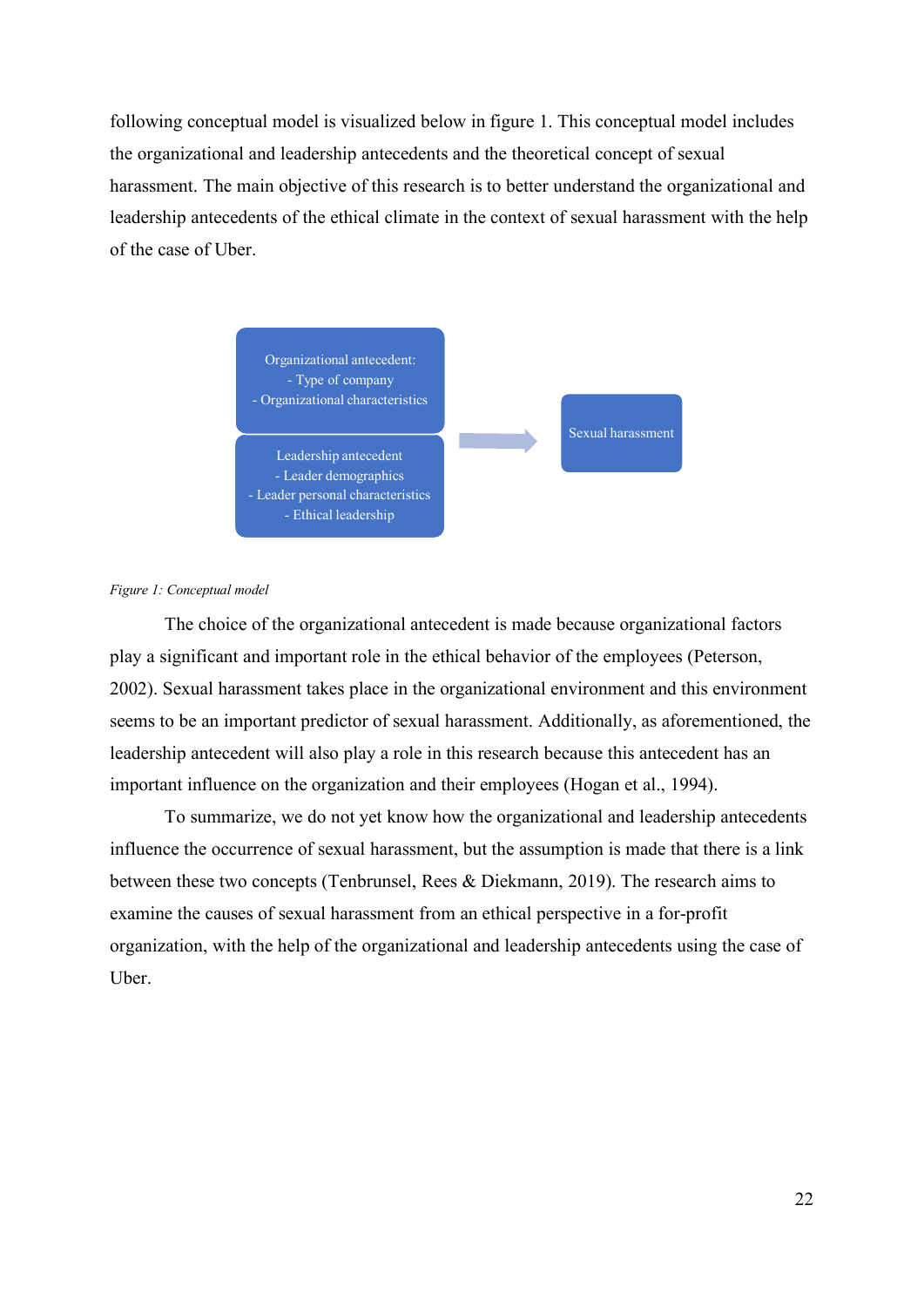#### <span id="page-22-0"></span>**Chapter 3: Methodology**

This chapter provides an overview of the choices made regarding the method of this research. The first paragraph, 3.1, elaborates on the type of research. The second paragraph 3.2 discusses the data collection and the case selection. Paragraph 3.3, discusses the data analysis procedure. Hereafter, paragraph 3.4 elaborates on the quality of this research. Next, paragraph 3.6 describes the limitations of this research. Finally, paragraph 3.7 describes the research ethics.

#### <span id="page-22-1"></span>**3.1 Type of research**

The aim of this research was to provide insight into the organizational and leadership antecedents of the ethical climate associated with sexual harassment with the help of the case of Uber. Therefore, qualitative research has been used to contribute to the understanding of these antecedents of the ethical climate regarding sexual harassment. In qualitative research, the aim was to collect and interpret linguistic material to make statements about a phenomenon (Bleijenberg, 2015). This research has focused on the phenomenon of organizational and leadership antecedents regarding ethical climate, in which the objective was to interpret and to make statements about these antecedents and their influence on sexual harassment, therefore, qualitative research has contributed to this objective.

Within qualitative research, there are two approaches: (1) a deductive approach, in which existing theory is used as the starting point; and (2) an inductive approach, in which data is used as a starting point (Bleijenberg, 2015). In this research, a primarily inductive approach has been used, because the theory on sexual harassment in combination with ethical climate is limited since little research has been undertaken on the relationship between these two concepts. The purpose of this research has been to make a valuable contribution to the theory, by adding to the theory about the organizational and leadership antecedents and their influence on sexual harassment in the context of for-profit organizations based on collected data. Therefore, to achieve the objective and purpose of this research a primarily inductive approach has been used.

#### <span id="page-22-2"></span>**3.2 Data collection**

The research method used in this qualitative research is a document analysis. Documents play a prominent role in organizational life, provide details of policies, procedures, and plans (Symon & Cassell, 2012). Furthermore, there are many other documentary sources about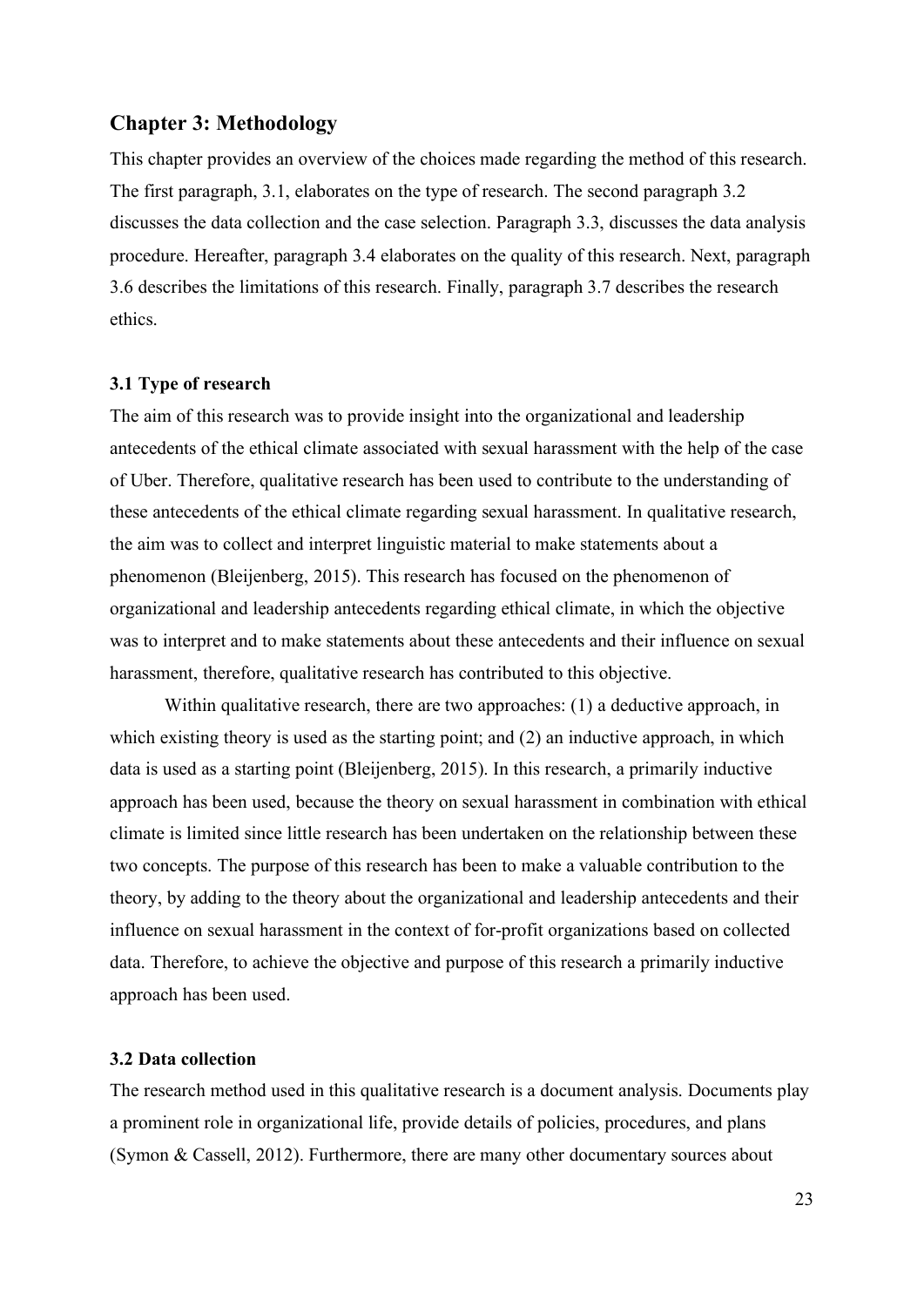organizations, for example, newspapers. Document analysis has allowed the researcher to address a broad range of relevant documents to investigate the phenomenon of this research.

The use of existing documents has been a valuable source for the researcher, which has provided the probability to make statements about the organization. A document is defined as: "*a durable repository for textual, visual and audio representations that may be retained and used in different times and spaces."* (Symon & Cassell, 2012, p. 391). A document analysis has several advantages; (1) documents play an important role in organizations, (2) documents provide valuable details to address a broad range of research questions, (3) documents are always available and easily accessible (Symon & Cassel, 2012).

Through the collection of documents, a representation has been formed about a specific topic in an organization (Bleijenbergh, 2015). Since access to the organization was not possible, document analysis has been an appropriate way to achieve insight into the causes of sexual harassment through the available documents. In the end, this has resulted in a representation of the causes of sexual harassment at Uber from an ethical perspective. The steps taken during the data collection are described below, first, the search terms used during this process are described. Hereafter, the process of the collection of the documents is explained.

#### <span id="page-23-0"></span>*3.2.1 Case selection*

This research has been limited to the issue of sexual harassment at work organizations, therefore the case of Uber has been examined. Uber is a ride-sharing company that is active in more than 10.000 cities in the world (Uber, 2021). Uber consists of a platform that entails a large network of active riders. The company has different offerings, namely ride options, Uber Eats, Earning with Uber, Moving cities forward, Uber Freight, and Uber for Business. The first offering, ride options, refers to requesting a ride in the city. Uber eats entails ordering food from your favorite restaurant in the Uber app, a delivery person of Uber will deliver it to your house. The third offering, drive with Uber, is about earning money as a driver of uber, using the largest network of active riders. Furthermore, Uber as a company wants to improve public transportation, by making it more accessible, equitable, and efficient. Besides, Uber partnered with different healthcare organizations to offer them ride-scheduling options. Uber Freight refers to an app that matches carriers with shippers. Lastly, Uber for Business entails employee travel and customer rides, especially offered for work. This research will focus on the drivers, passengers, and other employees since the claims of sexual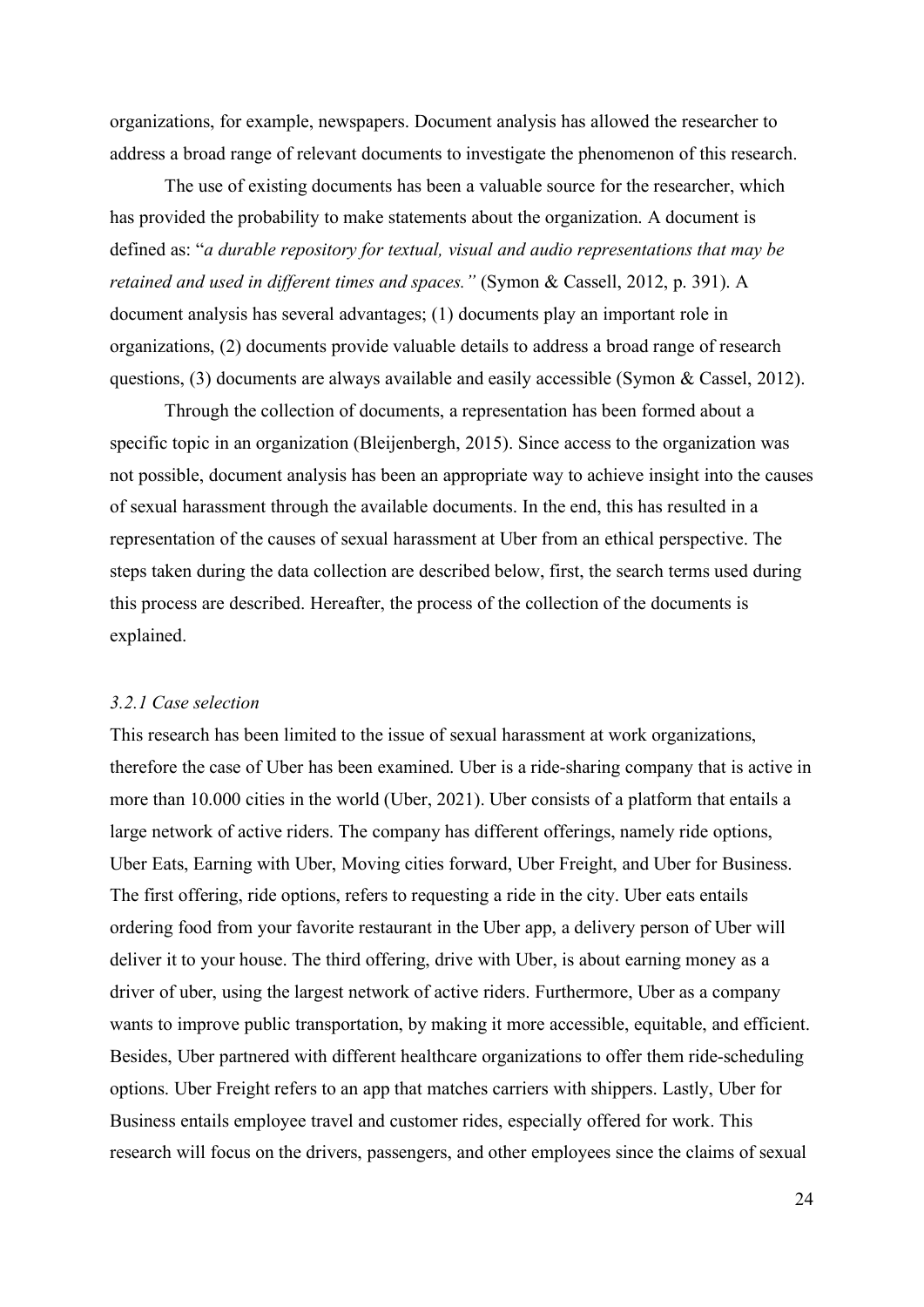harassment are related to these groups. This research has focused on sexual harassment at work organizations, therefore these groups have been part of this research.

#### <span id="page-24-0"></span>*3.2.2 Selection of search terms*

To provide guidance during the document analysis search terms has been identified as a first step in this data collection process. According to Symon & Cassell (2012), it is necessary to narrow the analysis by focusing on the original search term combined with other search terms. In this research, the original search term that has been used is 'Uber Sexual Harassment', since this is the case that has been investigated in this research. To increase the width of documents in this study, other search terms related to the original search term has been defined. Examples of the search terms used during the data gathering process can be found in table 1 below.

| <b>Search terms</b>                      |
|------------------------------------------|
| <b>Uber Sexual Harassment</b>            |
| <b>Uber Sexual Assault</b>               |
| <b>Uber Sexual Misconduct</b>            |
| Uber scandals                            |
| Victims Uber Sexual Harassment           |
| Report Uber Sexual Harassment            |
| Investigation Uber Sexual Harassment     |
| <b>Statistics Uber Sexual Harassment</b> |
| <b>Cases Sexual Harassment Uber</b>      |
| Interview Victim Sexual Harassment Uber  |
| <b>Uber Sexual Harassment Timeline</b>   |
| Allegations Sexual Harassment Uber       |
| Uber Sexual Harassment leadership        |
| <b>Uber Sexual Harassment leaders</b>    |
| Uber Sexual Harassment managers          |
| Uber Sexual Harassment approach          |
| Uber Sexual Harassment policies          |

*Table 1: Search terms*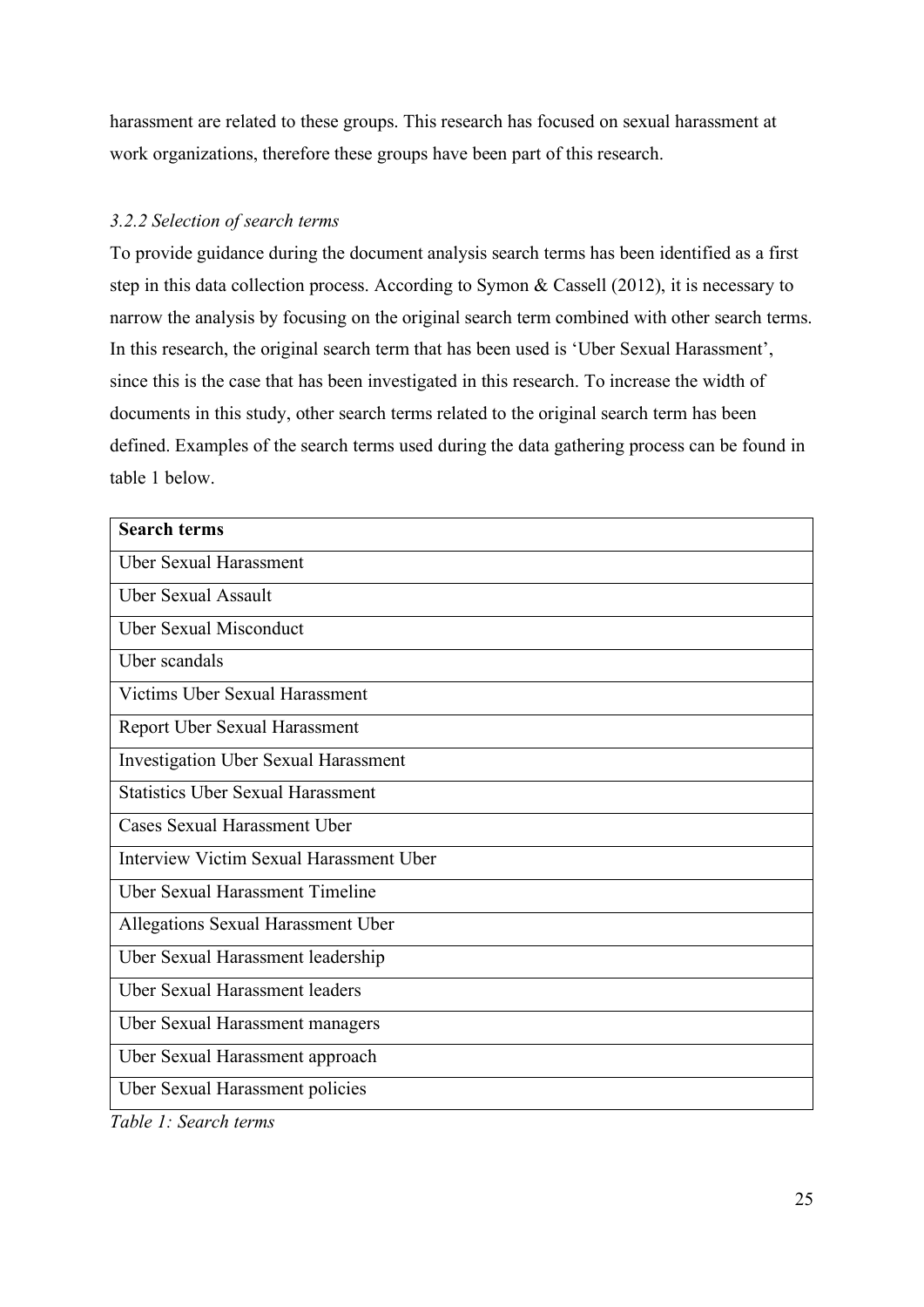#### <span id="page-25-0"></span>*3.2.3 Selection of documents*

The search terms above were entered at Google one by one. For each search, the findings were checked according to the document analysis form (Appendix 1). The researcher checked the type of document, source of the document, the purpose of the document, and quickly scanned through the document. Furthermore, each finding was checked if it would contribute to answering the research question. This resulted in different documents that were analysed from different sources, namely documents about the organization Uber, documents about sexual harassment at Uber, newspapers about sexual harassment at Uber, blogs, interviews with victims, and investigations in regard to sexual harassment at Uber. The documents about the organization Uber contributed to the understanding of the available policies and the way of handling in the organization and their view regarding sexual harassment. These documents were easily accessible because these documents were available to the public through their corporate website. The newspapers about sexual harassment at Uber revealed several details from the public view. The blogs and interviews with victims highlighted the other side of the phenomenon of sexual harassment at Uber. The documents were collected from the website of Uber, Google, and YouTube. The documents found range from 2017 till 2021, those are the years that Uber became known for scandals concerning sexual harassment. In addition, those are also the years that Uber tried to address sexual harassment. Therefore, the documents found are limited to this range.

In all, the process of collecting documents with the help of the search terms resulted in the following sources of the documents, illustrated in the table 2. The table made a distinction between documents related to information about sexual harassment at Uber, and information of the victims about sexual harassment at Uber.

|              | Data victims' sexual harassment                                               | Data sexual harassment at Uber                                                                     |
|--------------|-------------------------------------------------------------------------------|----------------------------------------------------------------------------------------------------|
| Type of data | • Publications in newspapers<br>• Complaints law firms<br>• Victim interviews | • Publication in newspapers<br>Investigations<br>Report Uber<br>$\bullet$<br>News video on YouTube |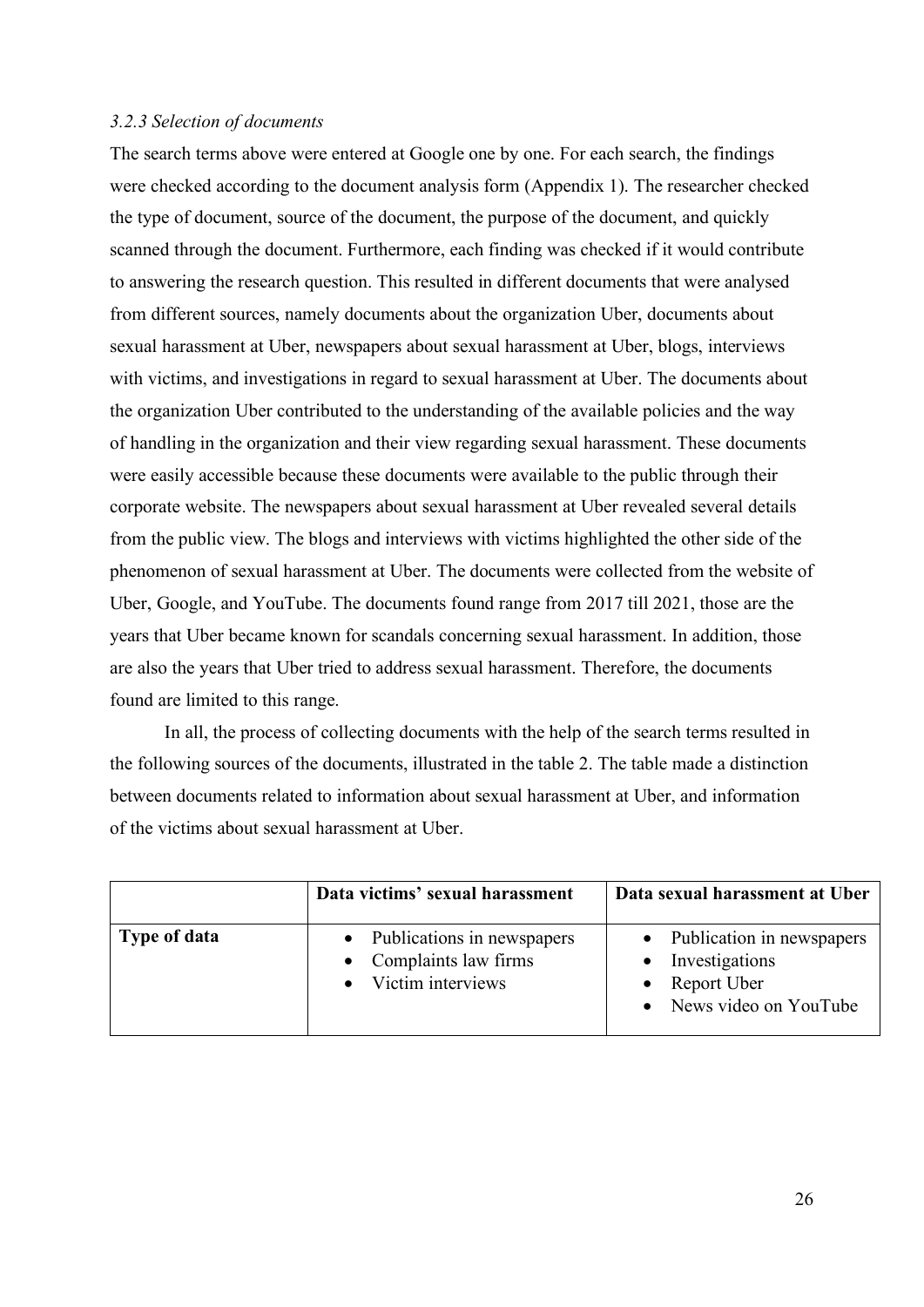| <b>Sources of data</b>     | <b>ABC</b> News<br><b>Buzzfeed News</b><br><b>CBS DFW</b><br>$\bullet$<br>Counsel Wigdor LLP<br>Krave Diane (YouTube)<br>Newspaper Vox<br><b>SBS</b><br>Susan Fowler website<br>SXSW (YouTube)<br>The Guardian<br>The Tribute News<br>The Verge | <b>Bloomberg Technology</b><br><b>Business Journals</b><br><b>Buzzfeednews</b><br>C Net<br><b>CNN</b> Business<br>CNN Investigation<br>Law Firm Covington<br>Medium<br><b>Mercury News</b><br>Newspaper Vox<br>San Francisco Chronicle<br>The Guardian<br>The Verge<br>$\bullet$<br>Today (Youtube)<br><b>US Safety Report Uber</b><br>2017-2018<br><b>USA Today</b> |
|----------------------------|-------------------------------------------------------------------------------------------------------------------------------------------------------------------------------------------------------------------------------------------------|----------------------------------------------------------------------------------------------------------------------------------------------------------------------------------------------------------------------------------------------------------------------------------------------------------------------------------------------------------------------|
| <b>Number of articles</b>  | 13                                                                                                                                                                                                                                              | 26                                                                                                                                                                                                                                                                                                                                                                   |
| Number of pages of<br>data | 123 pages                                                                                                                                                                                                                                       | 186 pages                                                                                                                                                                                                                                                                                                                                                            |
| Time frame                 | February 19, 2017 – Sep 4, 2020                                                                                                                                                                                                                 | February 19, 2017 – Jan 13, 2021                                                                                                                                                                                                                                                                                                                                     |

*Table 2: Overview sources documents* 

## <span id="page-26-0"></span>**3.3 Sensitizing concepts**

To explore the concept of ethical climate in combination with sexual harassment using the case of Uber some sensitizing concepts were used, that were extracted from the theory described above. The sensitizing concepts function as guiding concepts to give direction through the data analysis process (Bowen, 2006). The defined sensitizing concepts in this paragraph are the important topics related to this research. The sensitizing concepts for this research were *sexual harassment, ethical climate, organizational antecedent, and leadership antecedent*. Sexual harassment is defined as follows: *sex-related behaviour perceived as unwanted and unwelcome by the individual causing negative consequences.* Furthermore, the sensitizing concept of ethical climate refers to ethical organizational procedures and policies and the perceptions and behavior of the members of the organization. Finally, the organizational antecedent, which is one aspect of the ethical climate was used as a sensitizing concept.

The organizational antecedent entailed of type of organization, organization characteristics, organizational conditions. The type of organization is about the separation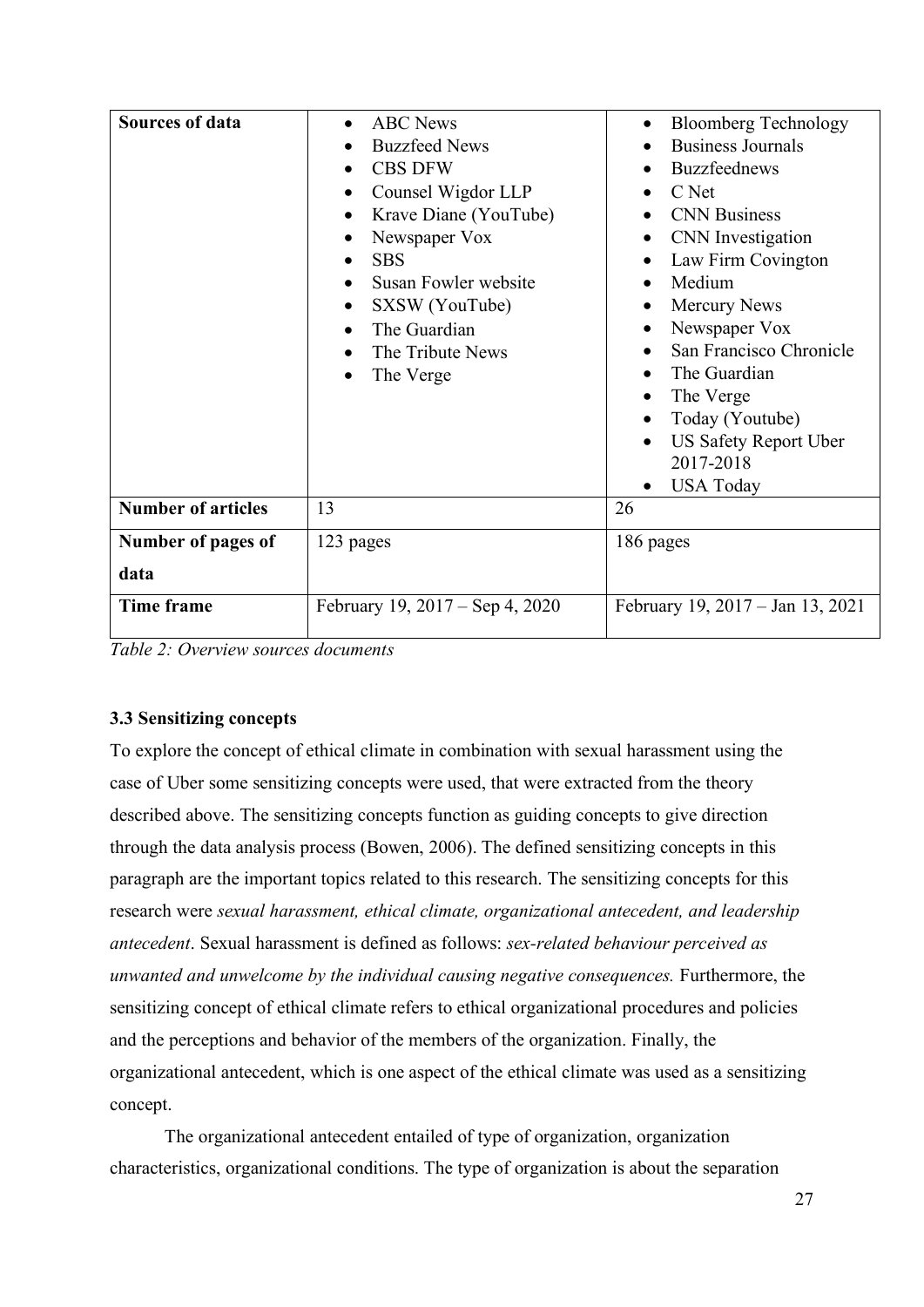between for-profit and non-profit organizations. For-profit organizations refer to the organization with a focus on money-making, and the non-profit organization refers to the organizations with a focus on giving back to the community and not on money-making (Brower & Shrader, 2000). The organizational characteristics are about ethical codes, ethical control, enforcement, internalization, structure, and size of the organization. The ethical codes are defined as a formal set of standards or expectations with regard to preferred and not preferred behaviors in the organization (Schewpker & Hartline, 2005). The ethical control consists of the enforcement and the internalization of these codes. The enforcement of these codes takes place in several ways; monitoring, ethical training program, ethical appraisals, and a reward system of ethical behavior. The internalization of ethical codes entails the learning process where the employee learns to take the ethical norms and rules as their own, driven by promoting the discussion of ethics in the organization, ethical training, and role models in the organization. Finally, the organizational characteristics regarding sexual harassment were separated into the organizational context, formal and informal systems, power, and job structure (Tenbrunsel, Rees & Diekmann, 2019).

The leadership antecedent is associated with leader demographics, leader personal characteristics, and ethical leadership. The leader demographics are associated with age, tenure, gender, and management level (Mayer, 2014). Furthermore, the leader personal characteristics consists of age, work tenure, educational level, integrity, power, and resources (Forte, 2004b). Ethical leadership is related to the moral person consisting of integrity, concern for others, justice, and trustworthiness, and the moral manager consisting of communicating, rewarding, punishing, emphasizing ethical standards, and role modelling (Brower & Shrader, 2000). Table 3 gives an overview of the sensitizing concepts used in this study.

| Concepts                          | Sexual harassment | Unwelcome, sex-related     |
|-----------------------------------|-------------------|----------------------------|
|                                   |                   | behavior                   |
|                                   | Ethical climate   | Ethical organizational     |
|                                   |                   | procedures & policies, and |
|                                   |                   | perception employees       |
| <b>Organizational antecedents</b> | Type of company   | For-profit                 |
|                                   |                   | Non-profit                 |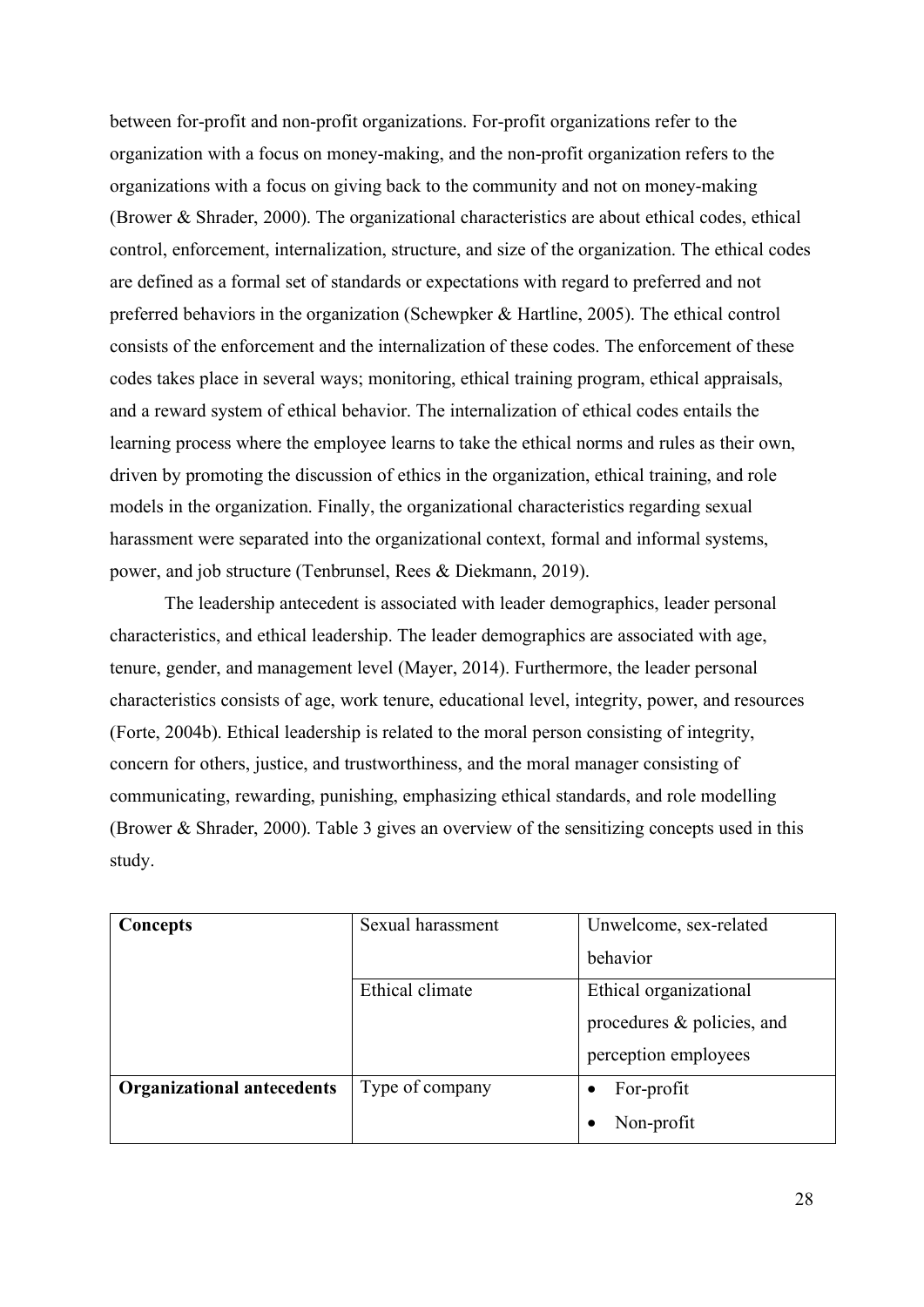|                       | Organization characteristics                   | Ethical codes                           |
|-----------------------|------------------------------------------------|-----------------------------------------|
|                       |                                                | Ethical control:<br>$\bullet$           |
|                       |                                                | enforcement &                           |
|                       |                                                | internalization                         |
|                       |                                                | Enforcement: monitoring,<br>$\bullet$   |
|                       |                                                | ethical training program,               |
|                       |                                                | ethical appraisals reward               |
|                       |                                                | system of ethical behavior              |
|                       |                                                | Internalization: promoting<br>$\bullet$ |
|                       |                                                | the discussion, ethical                 |
|                       |                                                | training, role models                   |
|                       | Organizational                                 | Organizational context<br>$\bullet$     |
|                       | characteristics regarding<br>sexual harassment | Formal system                           |
|                       |                                                | Informal system                         |
|                       |                                                | Power                                   |
|                       |                                                | Job structure                           |
| Leadership antecedent | Leader demographics                            | Age, tenure, gender, and                |
|                       |                                                | management level                        |
|                       | Leader personal                                | Age, work tenure, educational           |
|                       | characteristics                                | level, integrity, power, and            |
|                       |                                                | resources                               |
|                       | Ethical leadership                             | Moral person                            |
|                       |                                                | Moral manager                           |

*Table 3: overview sensitizing concepts*

## <span id="page-28-0"></span>**3.4 Data analysis procedure**

The obtained data was analysed through a coding process, within this coding process the procedure of inductive coding was applied. According to Symon & Cassel (2012), inductive coding can be used by researchers that are concerned with explaining what is going on, not describing what is happening. The purpose of this research was to discover and explain the organizational and leadership antecedents in the context of sexual harassment at Uber. In addition, the aim was to discover theory regarding the influence of ethical climate on sexual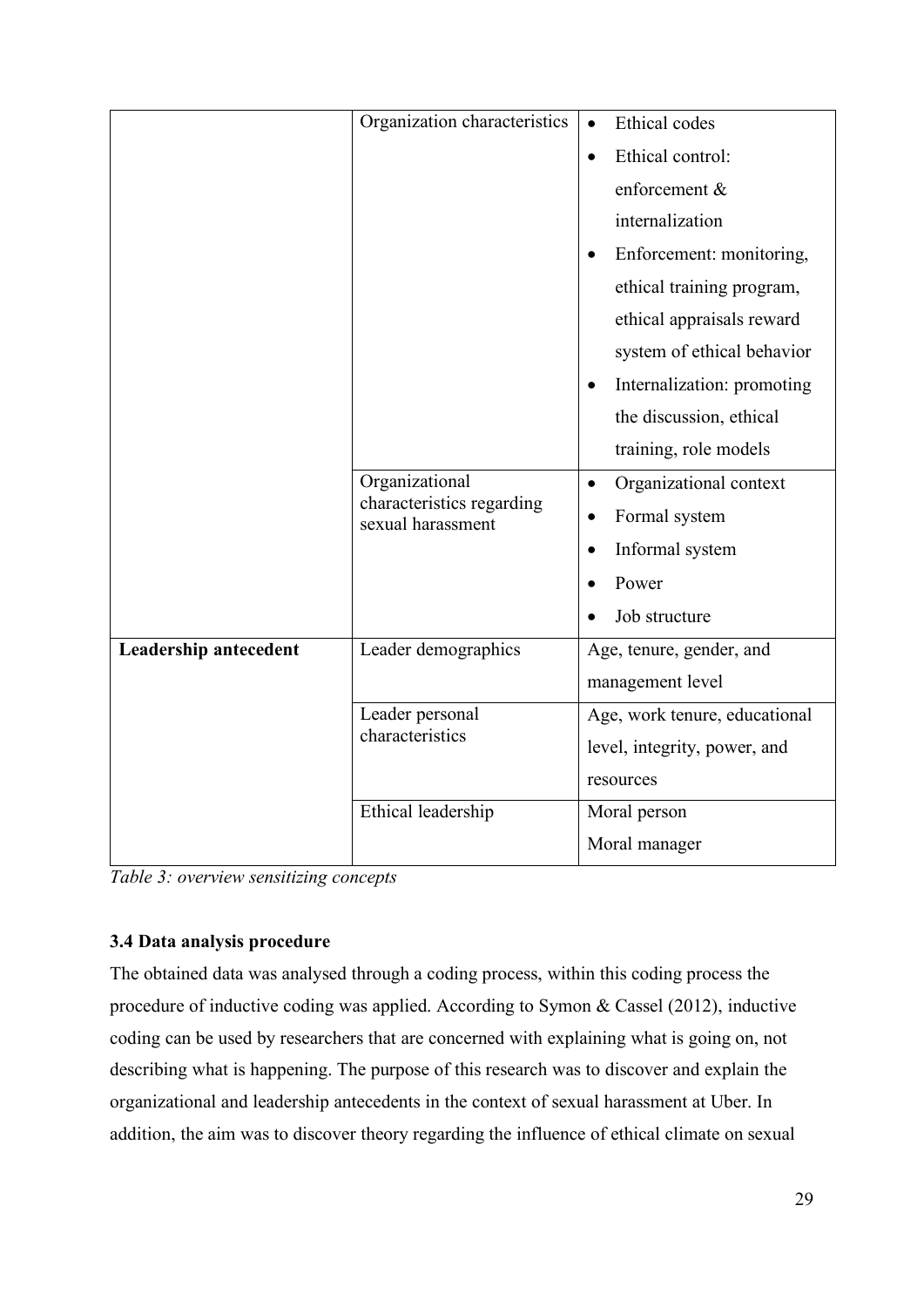harassment implicit in the data. Furthermore, the emerging theory can be compared with existing theory gathered in the theoretical framework (Symon & Cassel, 2012).

The inductive coding process consisted of three steps – open, axial, and selective coding. The first step was open coding, in this step the researcher placed conceptual labels, that entailed a brief description (Vennix, 2016). For example, *"Norms and values with regard to sexual harassment behavior"* is an open code, which shortly describes the quote. The second step was axial coding, in this step the codes were clustered into categories that were assigned to a specific theme. The open code above was made more specific in this axial code: "*Informal systems"*, this code was assigned to a specific theme related to a sensitizing concept. The third and final step was selective coding, in this step possible connections between the themes were created in the previous step. This was done in two ways. First, with the help of the literature, for example, the axial code "*Informal systems"* is combined with other axial codes and resulted in the code *"organizational antecedent".* The final codes were compared with the literature used in this thesis. During this coding process, a codebook was developed to create a clear overview of this process and the codes (Appendix 2).

Second, the researcher tried to find possible relationships between the different themes and decided whether themes were combined or separated to explain the findings.

During this process two new selective codes emerged: role of the CEO, and role of the HR department. These are two new selective codes and have a separate part in the results because both played a central and important role in the occurrence of sexual harassment at Uber. The role of the CEO is associated with the leadership antecedent, and therefore, contributes to this antecedent. The role of the HR department was considered as a new part and associated with the organizational antecedent, and therefore, contributes to the literature about sexual harassment from an ethical perspective.

The data analysis of selected documents resulted in several findings. During the coding process, the organizational antecedent has been found in the documents. Several aspects have been found that are associated with this organizational antecedent. Therefore, we can conclude something about the influence of the organizational antecedent on the causes of sexual harassment. Furthermore, during the coding process, one prominent aspect of the leadership antecedent has been found. The aspect of the leadership antecedent that has been found is ethical leadership, this aspect is prominent in the findings and is associated with the occurrence of sexual harassment. These findings thus indicate that the organizational and leadership antecedents play a role in the occurrence of sexual harassment.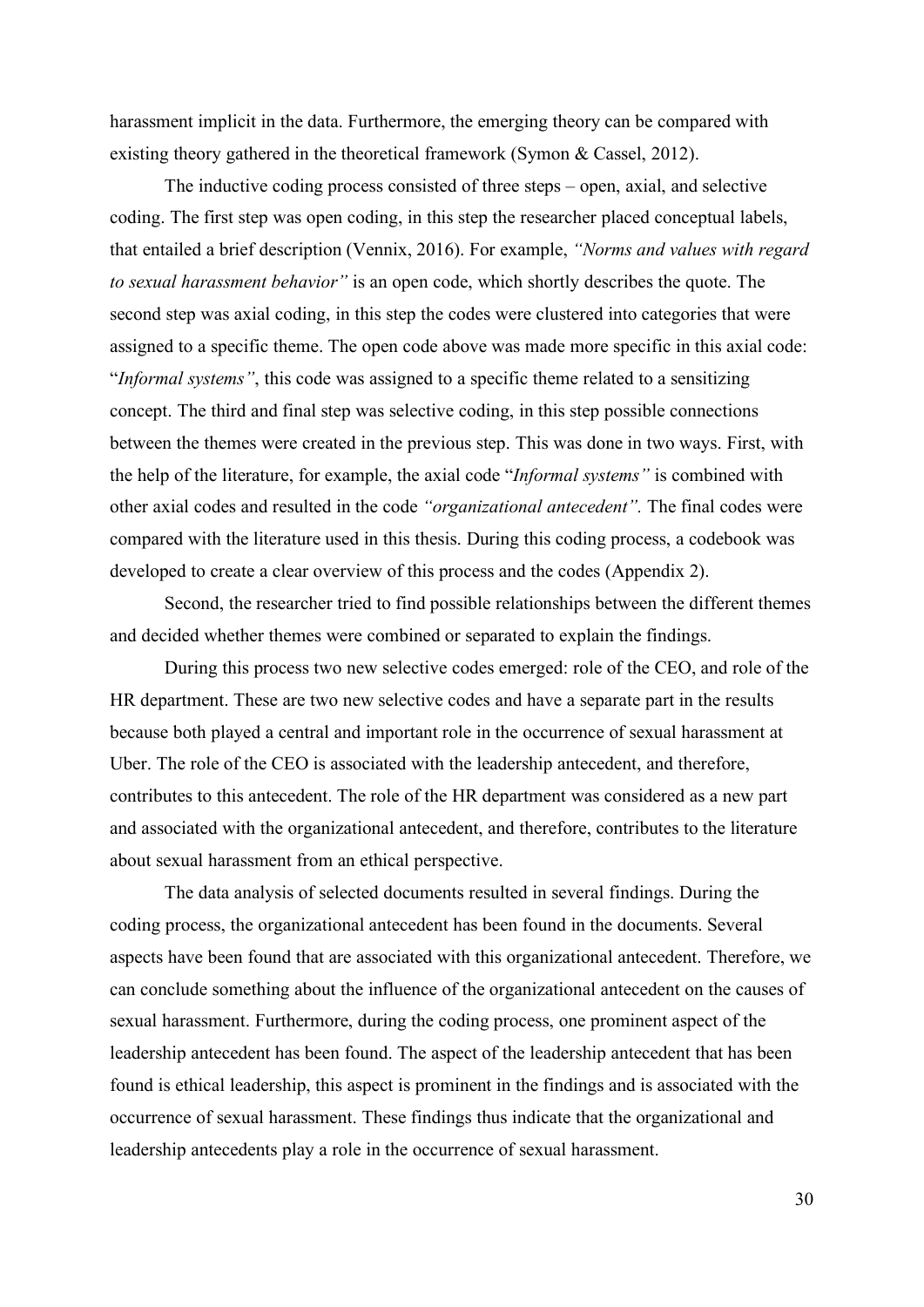#### <span id="page-30-0"></span>**3.5 Quality of this research**

Guba & Lincoln (1989) describe four qualitative standards that have been used during this research. The qualitative standards consist of credibility, transferability, dependability, and confirmability.

'Credibility' entails a good fit between reality and interpretation (Symon & Cassell, 2012). By means of peer debriefing, this research has tried to achieve this standard. This has been achieved through peer debriefing consisting of the master thesis circle and meetings with the supervisor. Those meetings have provided the researcher with feedback, which provided the researcher with the opportunity to check the fit between reality and interpretation of the researcher.

Second, 'transferability', refers to providing enough detail about the specific research case, this will be done in this research (Symon & Cassell, 2012). This enables the reader to judge whether the findings of this research are relevant for other contexts. A case description has been included in this chapter. This description aims to contribute to a clear understanding of what other contexts to the findings can be applied to.

'Dependability' entails the demonstration of methodological changes and shifts of this research (Symon & Cassell, 2012). This has been captured by clearly outlining the methodological choices and steps made. This was discussed in this chapter.

Lastly, 'confirmability', refers to making clear where the data came from and how this data is transformed into the research findings. This has been ensured by providing a codebook, which is included in Appendix 2. This codebook gives insight into how the data is analysed. Furthermore, this chapter also gave insight into how the data is collected and has described which method was used for the data analysis.

#### <span id="page-30-1"></span>**3.6 Research ethics**

During the process of this research, the five principles of the Netherlands Code of Conduct for Research Integrity were considered to conduct ethical research. The principles are honesty, scrupulousness, transparency, independence, and responsibility (Netherlands Code of Conduct for Research Integrity, 2018). Honesty entails accurately reporting the research process, being open, taking alternative options into account, not making unfounded claims, and not presenting the research findings more favorable than they really are. Scrupulousness means the use of methods that are scientific or scholarly and exercising the best possible care in designing and reporting this research. Transparency refers to making clear to others where the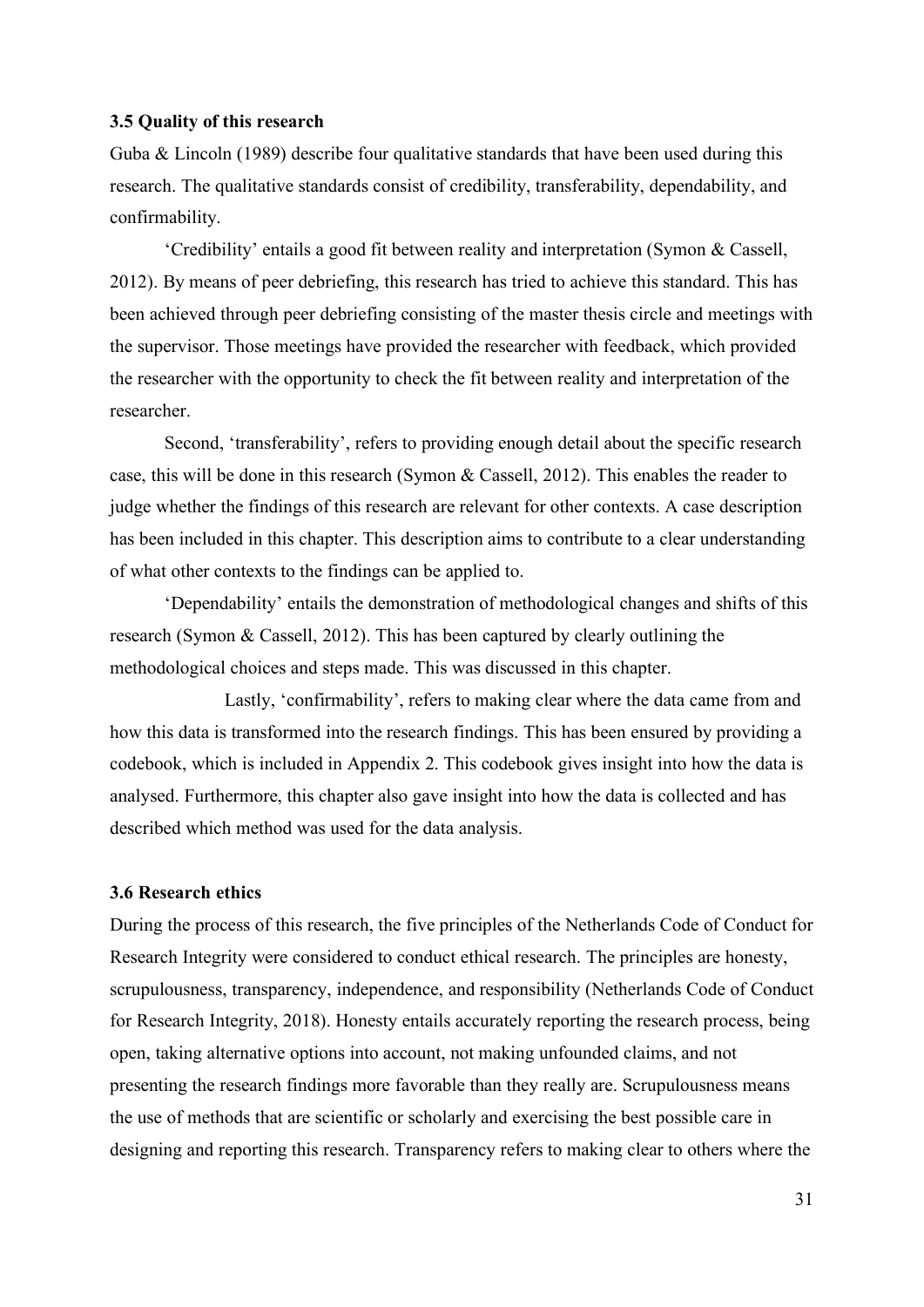research is based on, and how the data in this research is obtained, and how this data is transformed. Independence entails not allowing to be guided by different aspects of the research, for example, the choice of the method and the assessment of data. Independence is required at all times in this research. Lastly, responsibility is about taking responsibility for conducting research that is scientifically and/or societally relevant. Furthermore, the researcher should consider the legitimate interests of the associated groups in this research. All these principles were considered during the whole research, this helped the researcher to overcome the ethical dilemmas.

Reflexivity is about the awareness of the researcher's role in the research and how the researcher affects the researcher's processes and the outcome (Symon & Cassel, 2012). The past experiences of the researcher may influence the research process. The findings of this research are dependent on the interpretations of the researcher. The interpretations of the researcher are influenced by the past experiences and the preferences of the researcher. This means that there is a chance of biased interpretations. Sexual harassment is a very sensitive topic, which may also affect the feelings of a researcher. The feelings of a researcher regarding the topic of sexual harassment may also influence the interpretations and findings of this research, which affects the objectivity. In this research, the researcher tried to prevent biasedness by incorporating different perspectives. The researcher analysed documents associated from a victim perspective, the perspective of the organization., and the perspective of independent groups. Hereby, the researcher tried to draw correct conclusions. However, the feelings of the researcher regarding this topic were not possible to prevent. These feelings were influenced by the abhorrent stories of the victims of sexual harassment. This may have affected the objectivity of the findings.

#### <span id="page-31-0"></span>**3.7 Limitations of research project**

The main limitation of this research is the use of only documents, which means that this research has no triangulation. A disadvantage of documents concerns the validity and reliability of the documents used in this research, it is unclear whether the validity and origins of some sites or documents are reliable. In this research, the researcher paid attention to the documents obtained and considered whether the documents are reliable. This was done by checking the source of the documents and by scanning through the documents. Although the researcher tried to pay attention to the reliability this is still to be considered as a disadvantage of documents.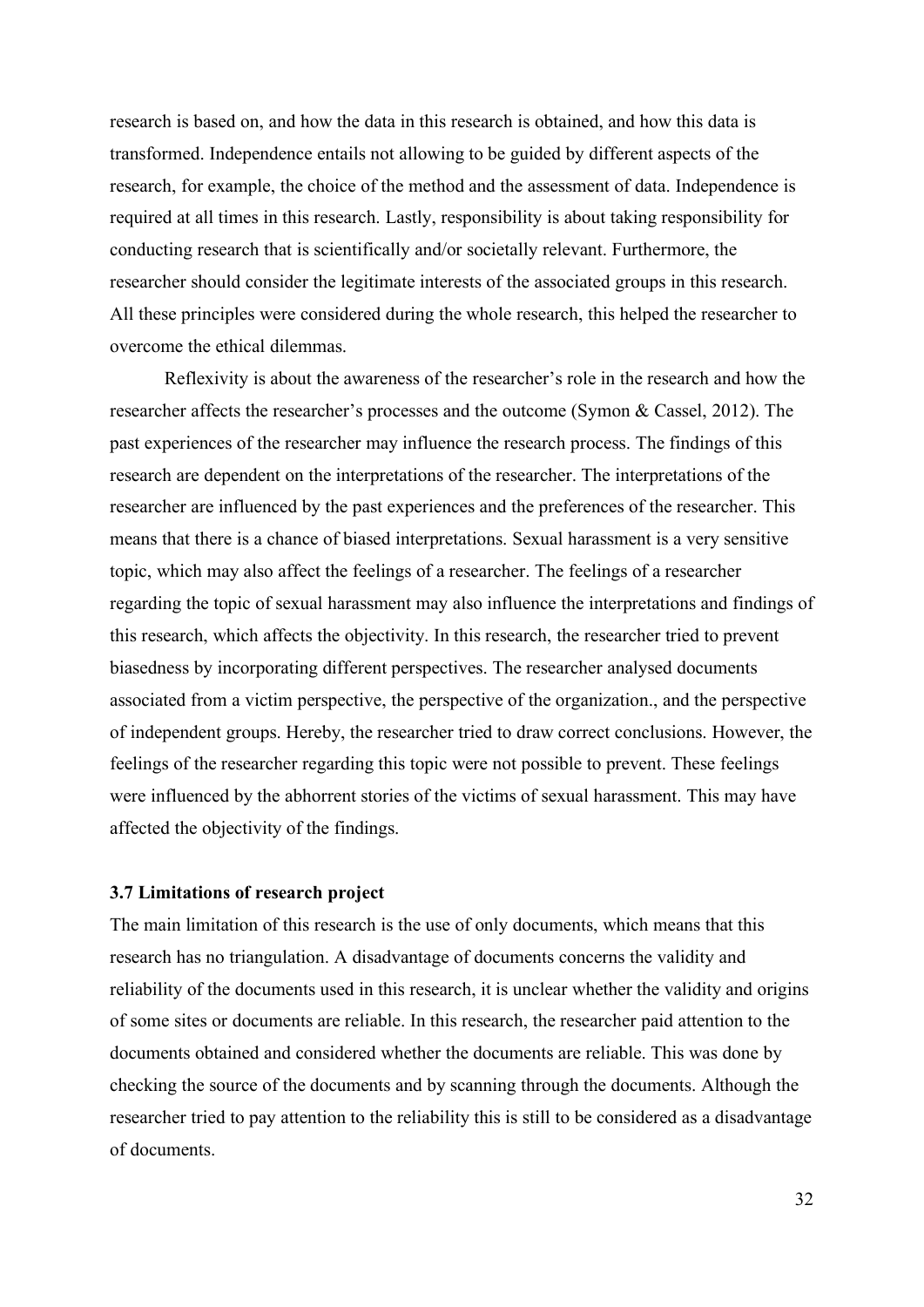Another disadvantage of the use of documents is that the researcher had no access to the organization. This made it difficult for the researcher to having easy access to all the relevant documents for this research. Furthermore, this gave the researcher no chance to gather feedback from those that are researched. Besides, the interpretation of the documents is also a disadvantage because the researcher may interpret the documents differently than the intended goal of the producer of the document. This could affect the credibility of the research because the fit between the reality and the interpretation may differ.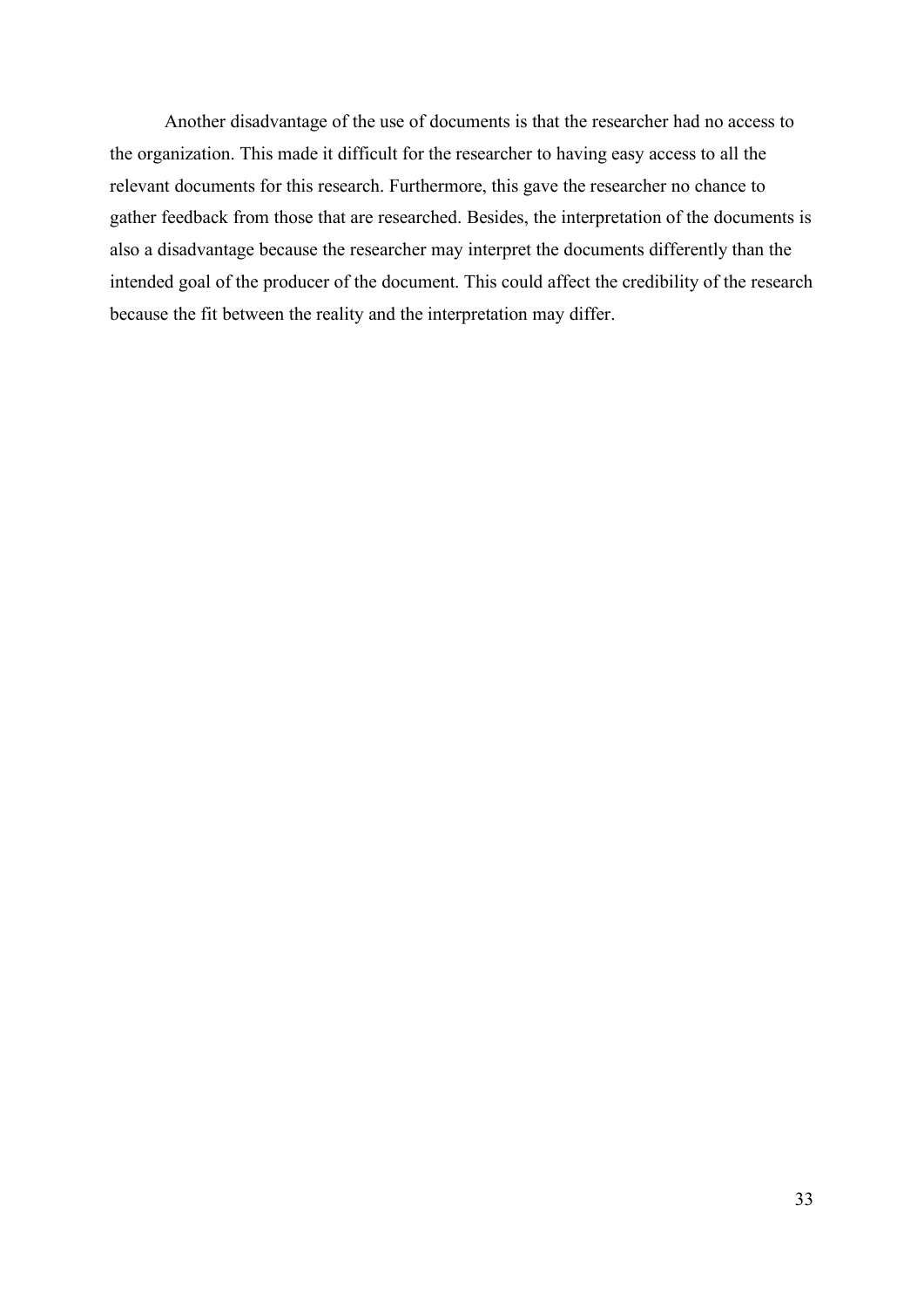## <span id="page-33-0"></span>**Chapter 4: Results**

In this chapter, the results of this study are presented. An illustrative overview is given to show the overall findings from the data. Thereafter, the results regarding sexual harassment in Uber will be discussed. This will be followed by a discussion on the aspects of the organizational antecedent and an elaboration of the aspects of the leadership antecedent. Lastly, results concerning the role of the CEO will be described and results in regard to the role of the HR department will be presented.

#### **Ethical climate Organizational antecedent Leadership antecedent** Informal<br>systems Ethical<br>codes Internali<br>-zation Concern Role<br>model Justice for<br>others of codes **Sexual harassment** Enforce Organiza<br>tional Rewardi-Formal<br>systems Punishin ------------<br>standards codes context Role HR Role of<br>CEO departm<br>ent Codes from the theory found in data New codes found in the data

#### <span id="page-33-1"></span>**4.1 Illustrative overview results**

*Figure 2: overview results*

As presented in figure 2, the data analysis has found the two antecedents – organizational and leadership, which are negatively influenced by different aspects. According to Mayer (2014) antecedents are part of and influence the ethical climate defined as follows:

*"Ethical climate is the shared perceptions of ethically correct behaviour and the way ethical issues should be handled in the organization. It refers to the degree to which ethical content is embodied in the organization's policies and regulations, and in employees' behaviors and perceptions". (Nafei, 2015, p.84).* 

This definition consists of various elements; shared perceptions of ethically correct behavior, and the way ethical issues should be handled. Both elements are negatively influenced by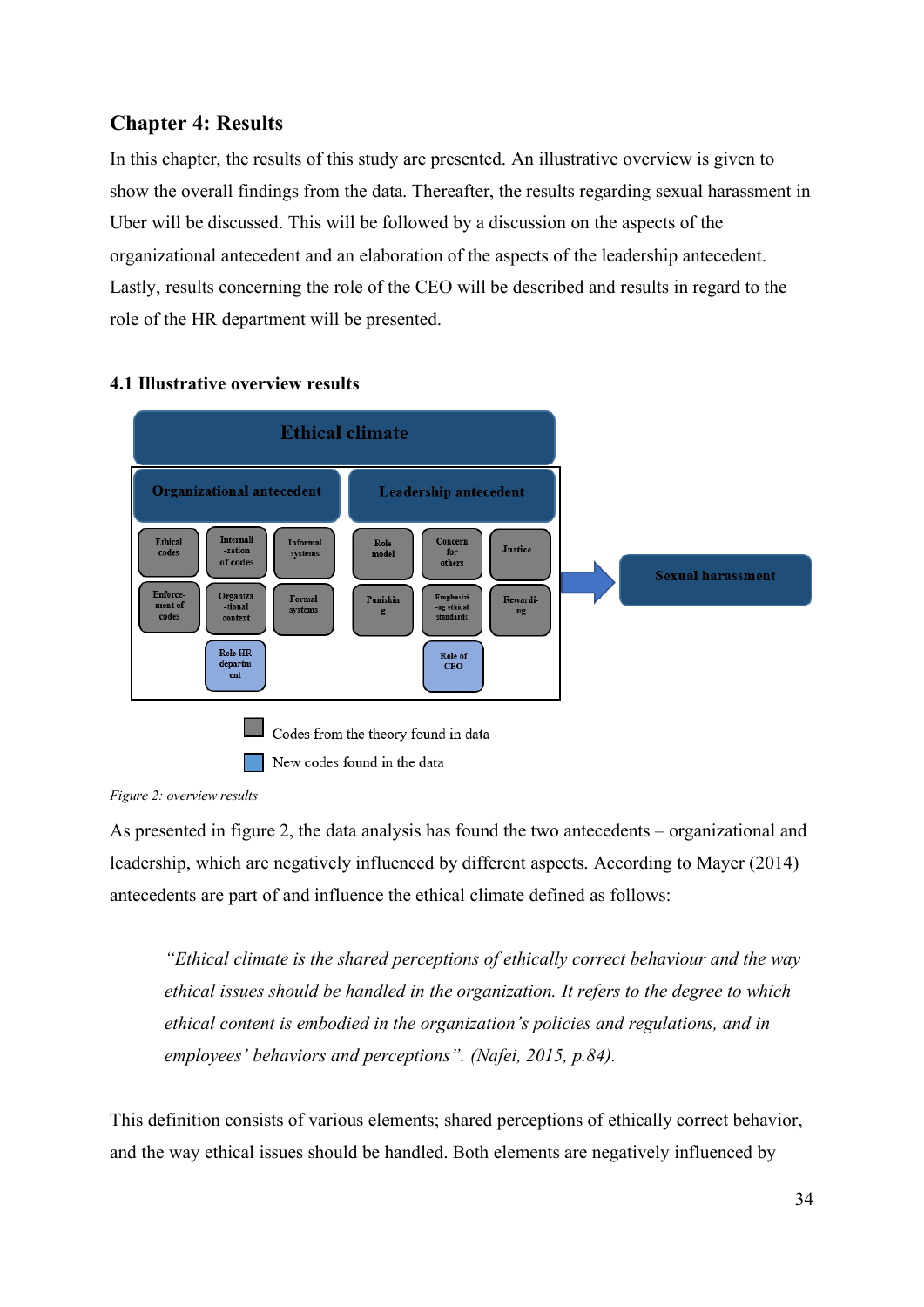several aspects of the two antecedents. The overview on the organizational antecedent shows that aspects as ethical codes, enforcement of codes, internalization of codes, formal system, and informal systems are central in influencing the shared perceptions of ethically correct behavior and the way ethical issues should be handled (Mayer, 2014). Moreover, a new code has been added by the organizational antecedent, namely the role of the HR department. This code arose during the data analysis and has been found to play a very central and important role, namely influencing the way ethical issues should be handled. The leadership antecedent shows results concerning ethical leadership. The following aspects also influence the behavior and the way ethical issues are handled: role model, concern for others, justice, rewarding, punishing, and emphasizing ethical standards (Brown et al., 2005). In addition, this antecedent has a new code that is very important concerning leadership, namely the role of the CEO.

The findings demonstrate that all these aspects together are part of the ethical climate of the organization, influencing the occurrence and likelihood of sexual harassment. These findings will be discussed in the paragraphs below.

#### <span id="page-34-0"></span>**4.2 Sexual harassment at Uber**

In this research sexual harassment is defined as follows: *"sex-related behaviour perceived as unwanted and unwelcome by the individual causing negative consequences"*. The results of the data analysis show that there are incidents of sexual harassment at Uber and show a distinction in the incidents of sexual harassment. The first type of sexual harassment within Uber happens at headquarters, as clarified by a victim in the following quote:

*"On my first official day rotating on the team, my new manager sent me a string of messages over company chat. He was in an open relationship, he said, and his girlfriend was having an easy time finding new partners but he wasn't. He was trying to stay out of trouble at work, he said, but he couldn't help getting in trouble, because he was looking for women to have sex with and it was so clearly out of line that I immediately took screenshots of these chat messages and reported him to HR." (Blog Susan, 2017).* 

This quote is one example of sex-related behavior being perceived as unwanted and unwelcome by the victim. This female employee is not the only one who experienced sexual harassment, as shown in the following quote: *"some of these co-workers told me as I got to know them that they'd experienced similar treatment from their managers in some cases from*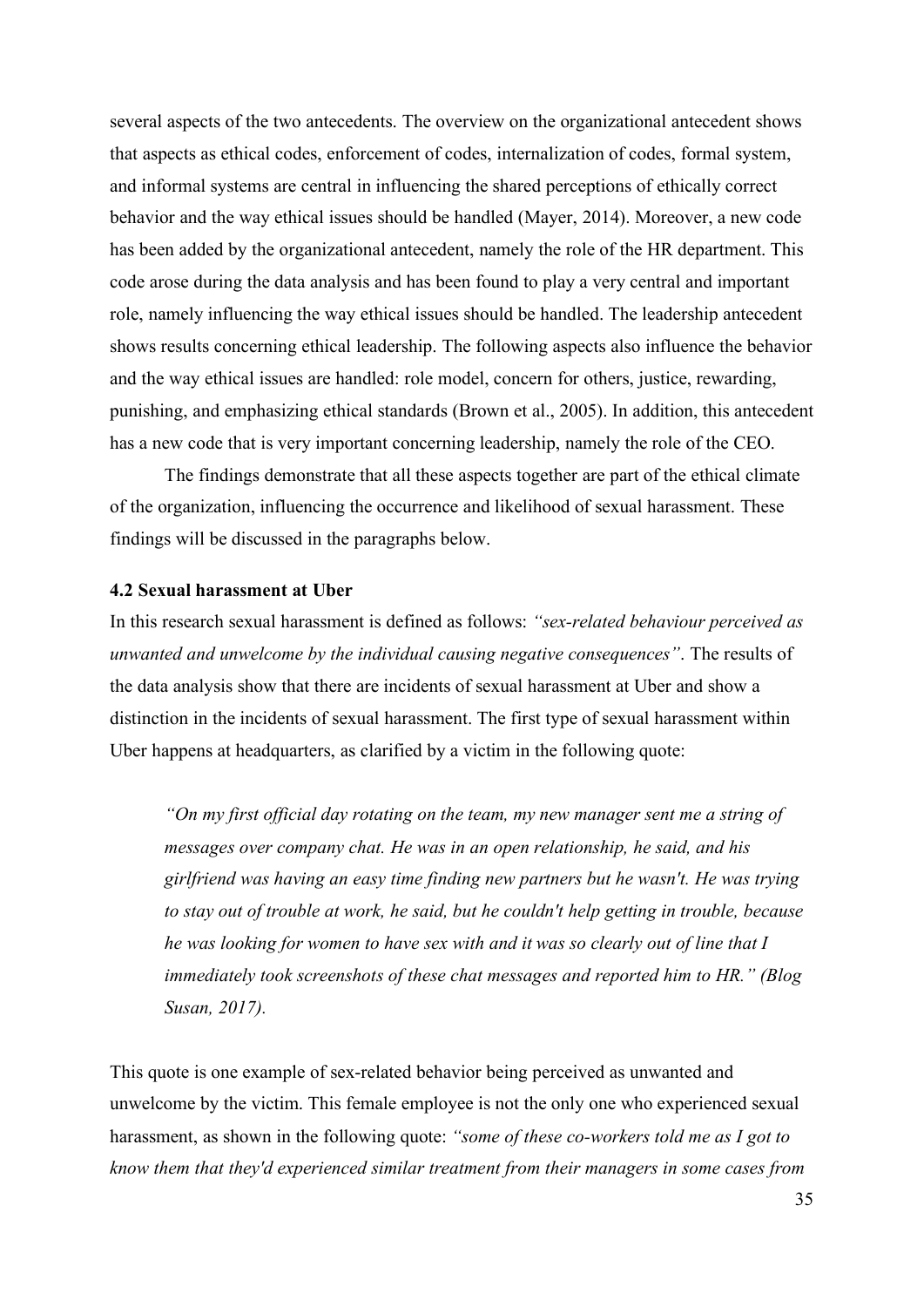*the very same manager."* (SXSW, 2019). These results indicate the occurrence of sexual harassment at headquarters.

Moreover, the second type of sexual harassment is happening within the cab of Uber, which becomes evident from the following quote: *"Karen says the man then threw himself on top of her and sexually assaulted her with one hand while licking her face before exiting the car."* (SBS news, 2020) This quote reveals sex-related behavior from the passenger in the cab, which is perceived as unwanted and unwelcome by the Uber driver. In addition, sexual harassment is also experienced by passengers in the cab, as the quote below shows: *"He then tried to kiss me … I turned my head away and he looked at me confused and was like, 'come on' and then tried a second time. I said 'no' and I got out of the car."* (SBS News, 2020). This quote also shows the occurrence of sexual harassment in the cab.

In conclusion, the data reveal the presence of two types of sexual harassment, on the one hand it is experienced by employees at headquarters, on the other hand it is experienced by passengers and drivers in the cab. In the following subheadings the results will be described for both types of sexual harassment.

#### <span id="page-35-0"></span>**4.3 Organizational antecedent**

The organizational antecedent has a significant influence on the ethical climate as discussed by Mayer (2014). The overview that presents the organizational antecedent shows that aspects as ethical codes, formal systems, enforcement of codes, internalization of codes, informal systems, and the organizational context are central to influencing the shared perceptions of ethically correct behavior. It also shows in which way ethical issues should be handled (Mayer, 2014). These aspects have been found in the analysis that will be discussed in the following subheadings.

#### <span id="page-35-1"></span>*4.3.1 Ethical codes & formal system*

According to Schewpker and Hartline (2005), ethical codes are one of the most important influences on the organizational ethical climate. The ethical codes consist of a formal set of standards or expectations in regard to preferred and not preferred behaviors in the organization. These ethical codes have a positive significant influence on the ethical decisionmaking of the individuals in the organization. Furthermore, the formal system is in line with the ethical codes. Formal systems are documented and defined and are also intended to educate employees about the desired behaviour (Tenbrunsel et al., 2003). The ethical codes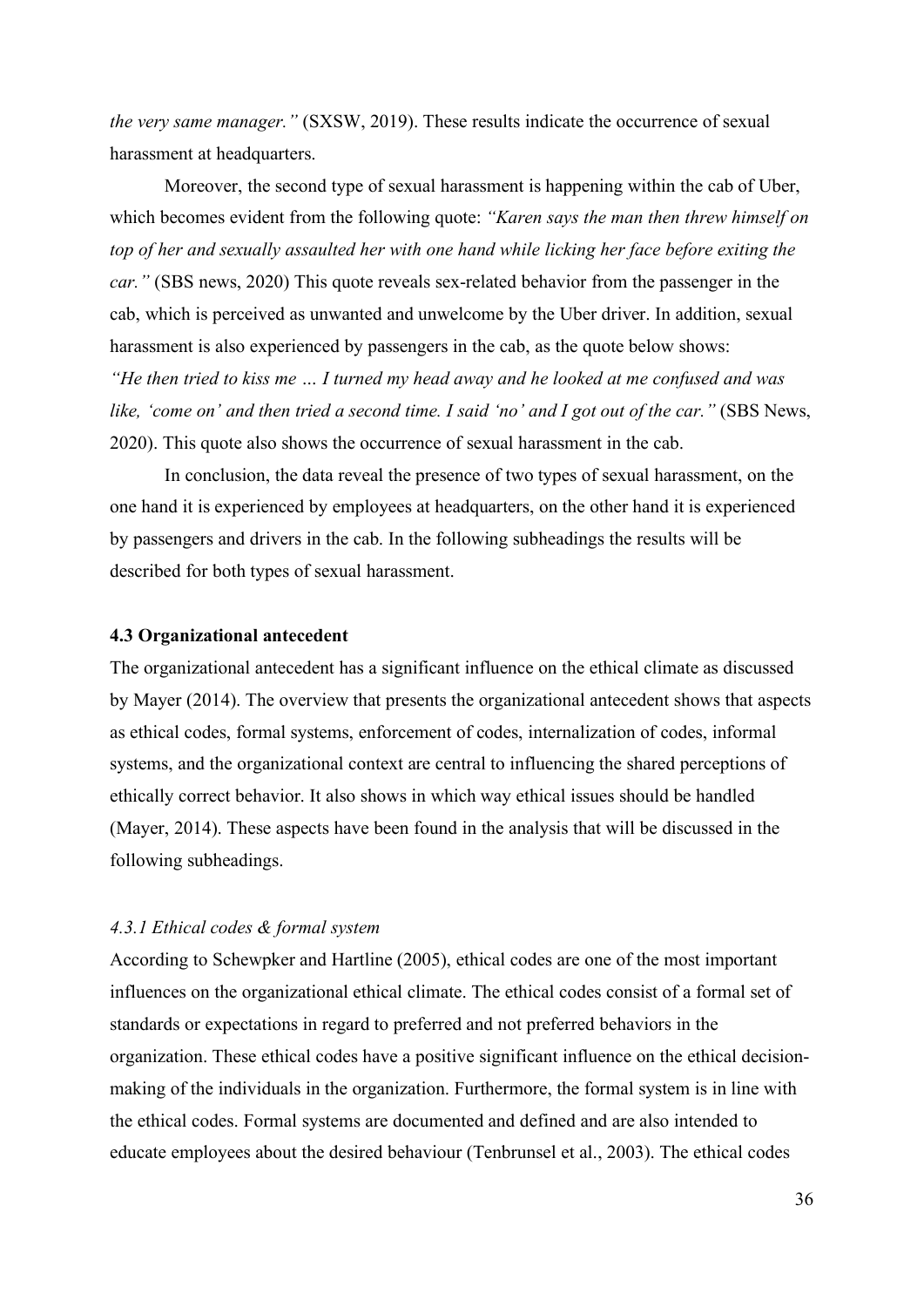and formal system thus consist of a formal set of documents to educate employees about how to behave. Therefore, the findings of these two aspects are combined in this paragraph, referred to as policies.

#### Sexual harassment type 1

It is striking that there is an absence of sexual harassment policies within Uber at headquarters. An investigation into the allegations of sexual harassment reveals the absence of an official policy, as clarified in the following quote: *"The report seems to suggest that Uber still doesn't have an official policy laying that out. It said Uber should provide "specific and clear guidance" to employees about intimate relationships, prohibiting them between people who report to each other in any capacity"* (CNN Business, 2017). Ann Burdges, president of the board of directors at End Violence Against Women International, confirms the absence of ethical codes by means of the following quote: *"Based on the nature of the offense that is being reported, it is concerning that there is perhaps not a tighter, clearer policy that would limit and guide communications in a... private, confidential fashion that would protect the victim," she said.* (USA Today, 2017). Furthermore, Law Firm Covington was hired by Uber to investigate several workplace issues, including sexual harassment. This firm evaluates the sufficiency of the available documents in the organization in terms of: *"whether the company's policies and practices were sufficient to prevent and properly address discrimination, harassment, and retaliation in the workplace" (Report Law Firm Covington, p.1, 2017).* This firm provides several recommendations concerning the policies of the organization, which indicates the insufficiency of the policies (Law Firm Covington, 2017).

Policies are extremely important to prevent or reduce the occurrence of sexual harassment (Tenbrunsel, Rees & Diekmann, 2019). The absence of an official policy and the presence of insufficient documents at Uber may enforce the likelihood of sexual harassment at headquarters because no expectations exist in regard to preferred and not preferred behavior. In addition, the available documents are argued to be not sufficient enough to prevent and address sexual harassment, as stated in the following quote*: "Reduce the overall number of values, and eliminate those values which have been identified as redundant or as having been used to justify poor behavior, including Let Builders Build, Always Be Hustlin', Meritocracy and Toe-Stepping, and Principled Confrontation."* (Report Law Firm Covington, p.4). These inappropriate values in the organization are not intended to educate the employees about correct behaviour but are used to justify unethical behavior.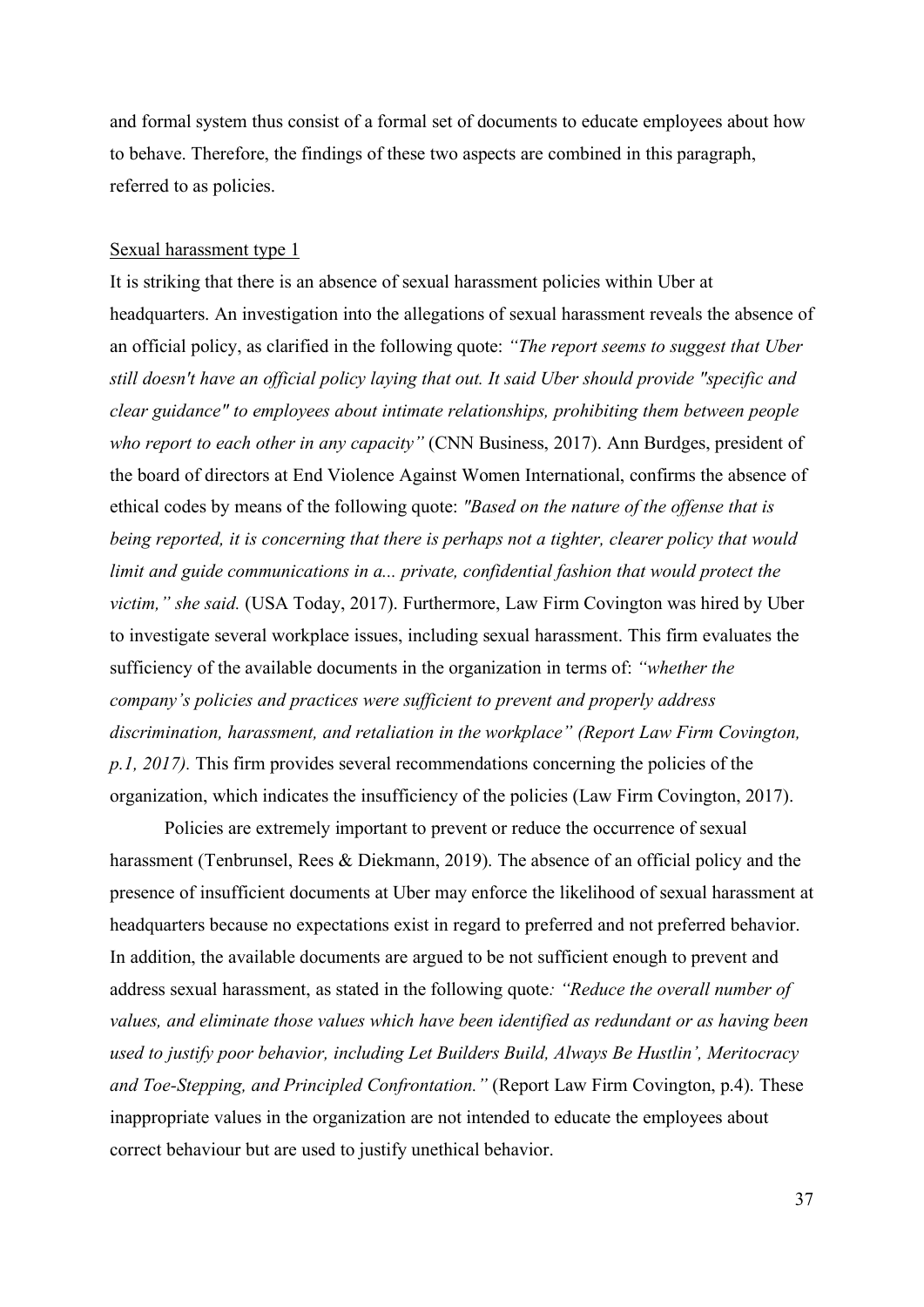In conclusion, the absence of policies at Uber implies that addressing and solving sexual harassment may happen in unethical ways since there is no guidance in solving sexual harassment at headquarters. In addition, the absence may have a negative significant influence on the continuation and likelihood of sexual harassment at headquarters.

#### Sexual harassment type 2

The results in the current study indicate the insufficient character of policies concerning sexual harassment in the cab, as shown by the following quote: *"Critics have argued that the company's defiance of traditional employment regulations, such as rigorous background checks, has led to sexual assaults by drivers on passengers."* (The Guardian, 2017). The available employment regulations of Uber seem to be inappropriate, and this has an influence on the occurrence of sexual harassment with passengers of Uber. Furthermore, an analysis of CNN with an in-depth review of police reports, federal court records and databases indicates the absence of several policies which may influence the occurrence of sexual harassment in the cab, as shown by the following quote: "*The company previously didn't have a uniform policy on rerunning criminal background checks."* (CNN Business, 2017). The criminal background checks are important to prevent sexual harassment on passengers, and to ensure the safety of passengers. However, some shortcomings concerning policies have been presented by counsels that researched the allegations of Uber. This may influence the expectations with regard to preferred and not preferred behavior of the drivers. In addition, according to law firm Counsel Wigdor LLP, Uber did not set up visible policies to ensure the safety of the passengers: "*If Uber is sincere about providing safe rides, then it must take the steps needed to assure female riders that accepting use of the Uber app is not tacit approval to be the victim of an unwanted sexual assault or rape."* (Counsel Wigdor LLP, 2018). This law firm represents two victims of sexual harassment in the cab and investigates those complaints. Their report reveals several shortcomings related to the policies of Uber concerning sexual harassment.

In sum, the current data indicate Uber did not do enough to set standards and expectations of preferred and not preferred behavior in the cab.

#### <span id="page-37-0"></span>*4.3.2 Enforcement and internalization of ethical codes*

As introduced by Schwepker and Hartline (2005), organizations have the responsibility to enforce ethical codes in several ways: monitoring for compliance, ethical training programs, ethical appraisals, and a reward system of ethical behavior. Internalization of ethical codes is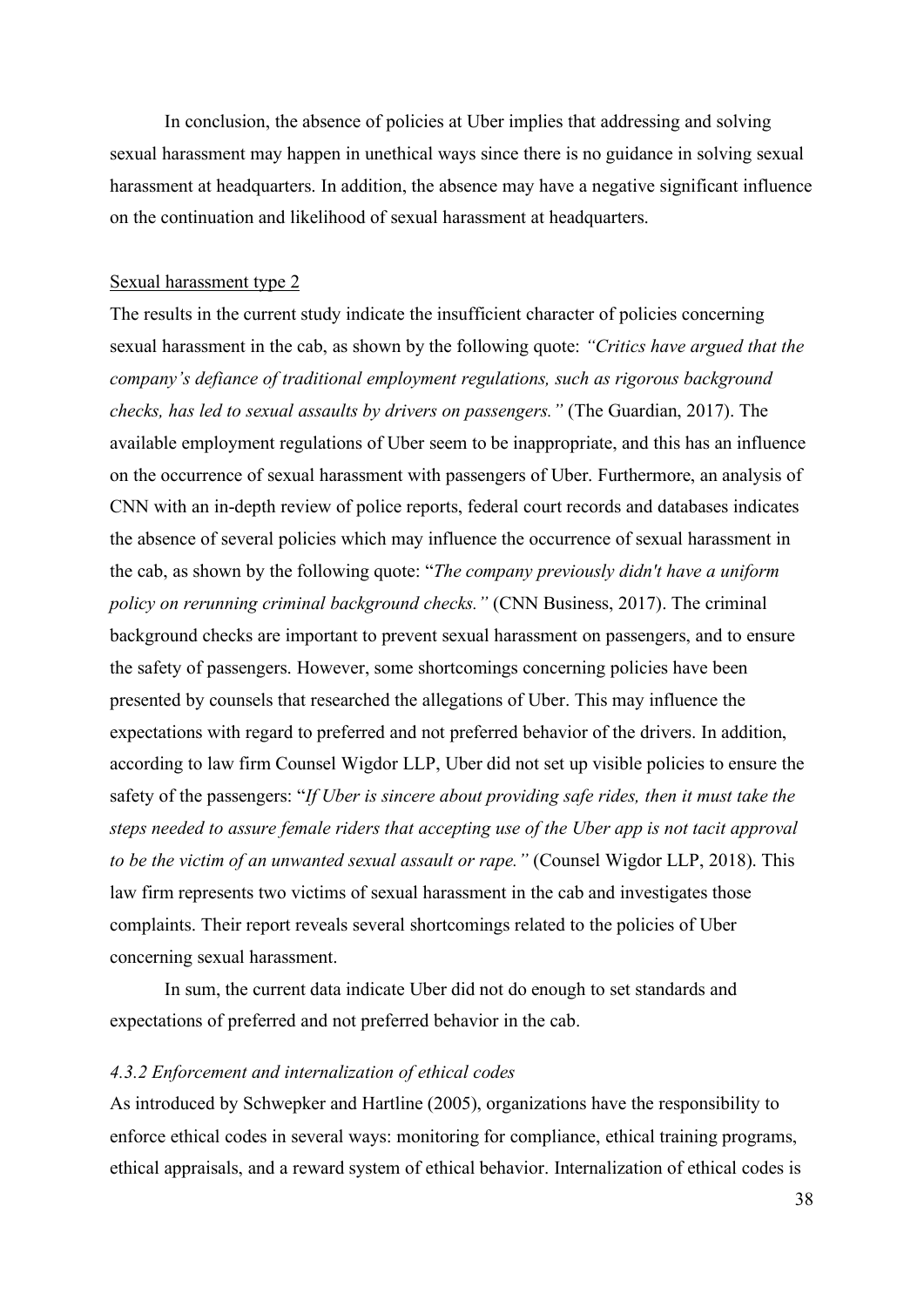also of importance, which entails promoting the discussion of ethics in the organization, ethical training, and managers acting as role models.

#### Sexual harassment type 1

Due to the absence of ethical codes, there is no possibility to enforce and internalize these codes at headquarters. Therefore, we may conclude there is an absence of enforcement and internalization of ethical codes. For example, the HR department was not trained in handling complaints of sexual harassment, which influences the way behavior is monitored and rewarded. This becomes evident from an investigation of a law firm that was hired by Uber to conduct a thorough and objective review of the issues regarding the workplace environment of Uber. This review inspected the complaints of sexual harassment at Uber and consisted of recommendations to address the workplace issues. This law firm recommends the following: *"UbershouldtrainHumanResources personnel on the effective handling of complaints"* (Report Law Firm Covington, p.4). The absence of these types of training suggests the absence of enforcement of ethical codes. Also, the results of the data analysis do not show other codes regarding the enforcement of codes at headquarters. The steps Uber takes are primarily focused on the enforcement of codes in the cab. The results indicate the absence of ethical training, ethical appraisal, and reward system concerning the enforcement at headquarters.

The internalization of ethical codes is not possible due to the absence of ethical codes, as aforementioned. The absence of internalization becomes clear from the following quote of the report of the law firm:

"*And encourage senior leaders to exhibit the values on a daily basis and to model a more collaborative and inclusive Uber culture. Leaders who embody these values should be part of the process of redefining Uber's values and should be role models for other leaders within the company"* (Report Law Firm Covington, 2017).

The report suggests that the leaders are not encouraging ethical values and are not acting as role models within the organization. This means there is no promotion of ethics by the managers, and they are not acting as role models, which plays an important role in the internalization of ethical codes.

In sum, the absence of enforcement and internalization of ethical codes becomes evident from the quotes and enhances the occurrence of sexual harassment.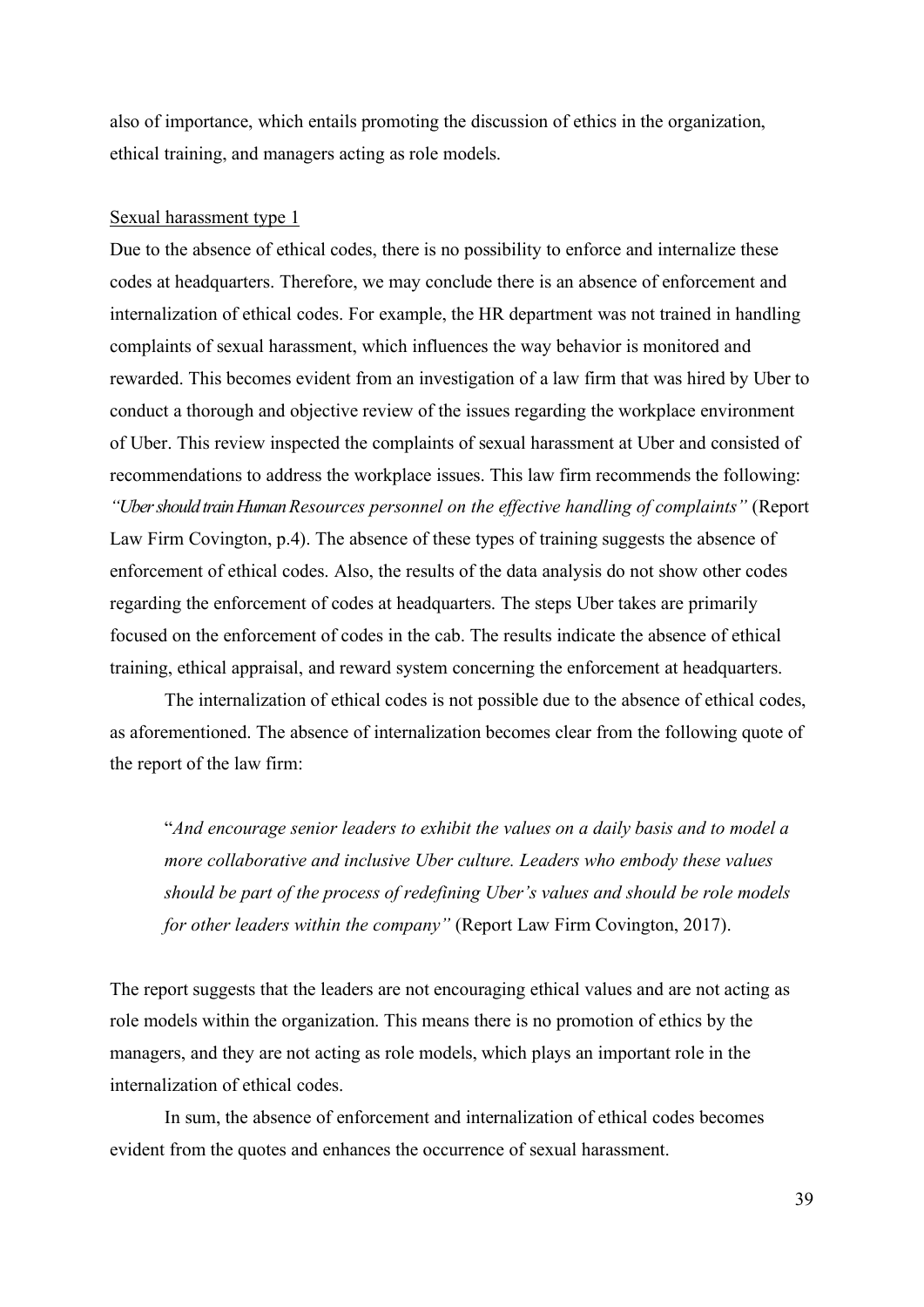#### Sexual harassment type 2

The absence of enforcement of ethical codes in the cab becomes clear from the following quote: "*Five drivers across various states told CNN they were not provided any kind of sexual harassment or assault training."* (CNN, 2017). This quote indicates the absence of sexual harassment or assault training, which is part of the enforcement of ethical codes and may influence the occurrence of sexual harassment in the cab. This absence becomes clear from the following quote: "*In 2020, Uber will expand sexual misconduct and assault education to all US drivers. We are partnering with RAINN, the nation's largest sexual violence organization, to design this program."* (Uber US Safety Report, 2019). After all the complaints of sexual harassment, Uber tried to take responsibility by publishing a Safety Report. This report demonstrates absolute numbers of sexual harassment in the cab and shows initiatives Uber takes to address sexual harassment. In 2017, Uber did not provide any education concerning sexual harassment. In 2019, this report of Uber announced an expansion of education concerning sexual harassment. This may imply that there was no available education, but they do provide sexual misconduct and assault education now.

In sum, the conclusion can be drawn that there is an absence of enforcement of ethical codes, but Uber is now trying to enforce the ethical codes by education. However, the absence of enforcement may have increased the likelihood of sexual harassment since the ethical codes are not enforced to stimulate ethical behavior in the organization.

#### <span id="page-39-0"></span>*4.3.3 Informal systems*

The informal system consists of informal signals received by organizational members about (un)ethical principles (Tenbrunsel et al., 2003).

#### Sexual harassment type 1

The informal system is recognized as contradicting and insufficient in the results. The following quote can be interpreted as an informal signal: *"We seek to make Uber a just workplace and there can be absolutely no place for this kind of behavior at Uber — and anyone who behaves this way or thinks this is OK will be fired."* (Newspaper Vox, 2017). The CEO defines sexual harassment as an unethical principle, which can be recognized as an informal signal by the organizational members. Unfortunately, this reaction of the CEO is contradicting with reality because the actions of the CEO are not in line with these words. This quote explains this: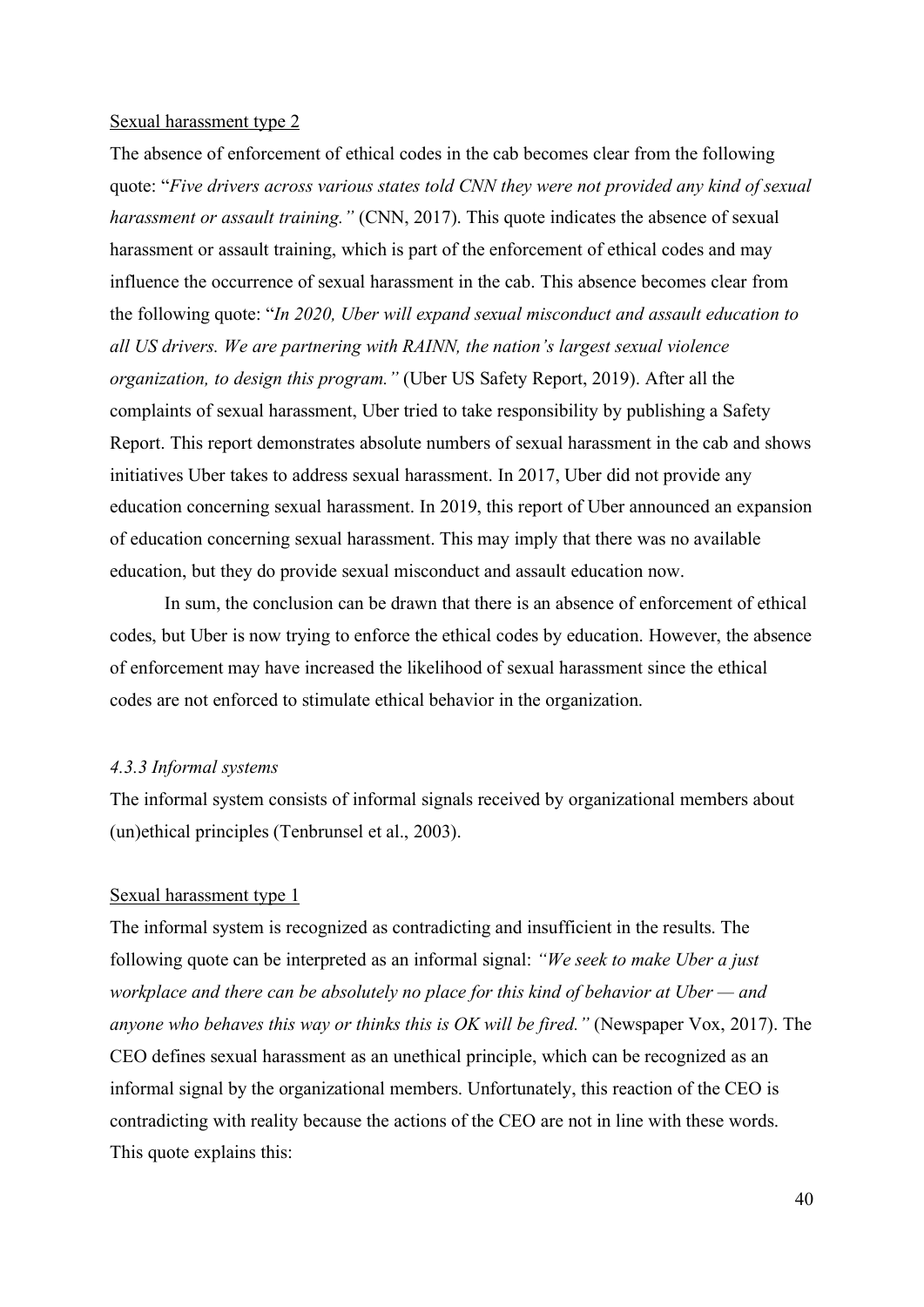"*By way of example only, Kalanick once sent a memo to his subordinates lamenting the fact that he would remain celibate at a work-related event, writing "#FML," which in Internet-speak translates to "fuck my life," implying that he was upset that he could not have sexual relations with his subordinates."* (Counsel Wigdor LLP, 2017).

On one hand the CEO mentions sexual harassment as an unethical principle, but on the other hand his actions are inappropriate regarding sexual harassment. Therefore, the informal signals are contradicting and are not sufficient to educate the employees about (un)ethical principles. Moreover, the unethical decisions and actions regarding sexual harassment claims may imply that sexual harassment is tolerated. These actions do not make the unethical nature of sexual harassment clear through the use of informal signals.

In sum, the informal systems are probably not sufficient to prevent and address sexual harassment at headquarters. This may negatively affect the behavior of employees concerning sexual harassment.

#### Sexual harassment type 2

The report of Uber mentions the following in regard to the informal system, which can be interpreted as an informal signal: "*achieve Uber's goal of building a workplace in which "all the great minds" gather to work and succeed."* (Uber US Safety Report, 2019). However, this is something that has been mentioned in the report, and that does not directly focus on the employees. Therefore, we may consider the informal system to be absent, as there are no findings that show the presence of this system.

#### <span id="page-40-0"></span>*4.3.4. Organizational context*

According to Brower and Shrader (2000), the type of organization can be divided into forprofit and non-profit. Uber is an organization that can be defined as a for-profit organization as it corresponds with the characteristics of a for-profit organization. The goal of a for-profit organization is to serve the community with a focus on money-making (Brower & Shrader, 2000). The goal of the ride-sharing company Uber is to make money with the services they provide. The intention to make money becomes evident from the following quote: *"They don't care about what happened," she said. "It's all about, how can we make money?"* (The Guardian, 2017). This quote illustrates the focus of the organization to make money at all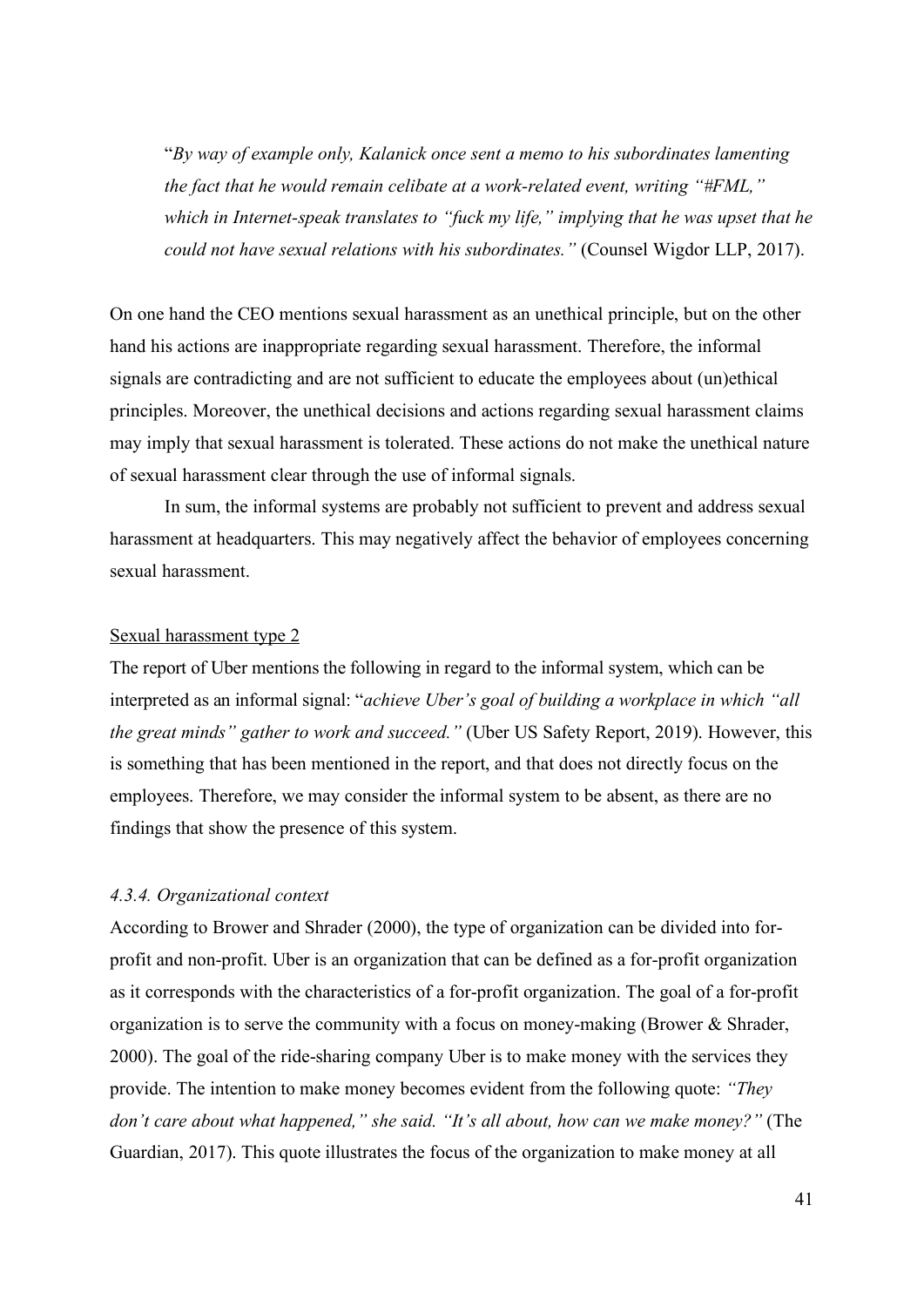costs. The mentality to make money at all costs becomes evident from the following quote: "*The Uber way – a take-no-prisoners, win-at-any-cost mentality – has helped the company soar to market domination and a \$70bn valuation, but not without a cost."* (The Guardian, 2017). These two quotes illustrate Uber as a for-profit organization that influences both types of sexual harassment.

Uber as an organization consists mainly of men, as is demonstrated in the following quote: *"Out of over 150 engineers in the SRE teams, only 3% were women."* (Blog Susan). In the organization, there is a small number of engineers that are women. The number of women decreased however due to the incidents within the organization, as shown in the following quote:

*"When I joined Uber, the organization I was part of was over 25% women. By the time I was trying to transfer to another eng organization, this number had dropped down to less than 6%. Women were transferring out of the organization, and those who couldn't transfer were quitting or preparing to quit."* (Blog Susan).

The organization can thus be described as a male-dominated organization. According to Tenbrunsel et al. (2019), organizations that consist mainly of men are more likely to have problems concerning sexual harassment. Remarkable is that this percentage of women has decreased in a few years from 25% to 6%, around 75% of women have left the organization. The consequences of the male-dominated workplace at Uber are argued in the following quote: "*Uber is also reeling from claims that the [male-dominated](https://www.theguardian.com/technology/2017/mar/28/uber-diversity-report-white-male-women-minorities) workplace condones [sexual](https://www.theguardian.com/technology/2017/feb/20/uber-urgent-investigation-sexual-harassment-claims-susan-fowler) [harassment](https://www.theguardian.com/technology/2017/feb/20/uber-urgent-investigation-sexual-harassment-claims-susan-fowler) and is a hostile environment for female engineers."* (The Guardian, 2017). The male-dominated workplace influences the work environment, and this may influence the likelihood of sexual harassment at headquarters. The distribution of men and females concerning sexual harassment in the cab is not known from the data analysis. The described results concerning the male-dominated workplace apply to sexual harassment at headquarters.

In sum, the context of Uber can be described as a for-profit, male-dominated, organization. These characteristics may influence the occurrence of sexual harassment in the organization and partly in the cab.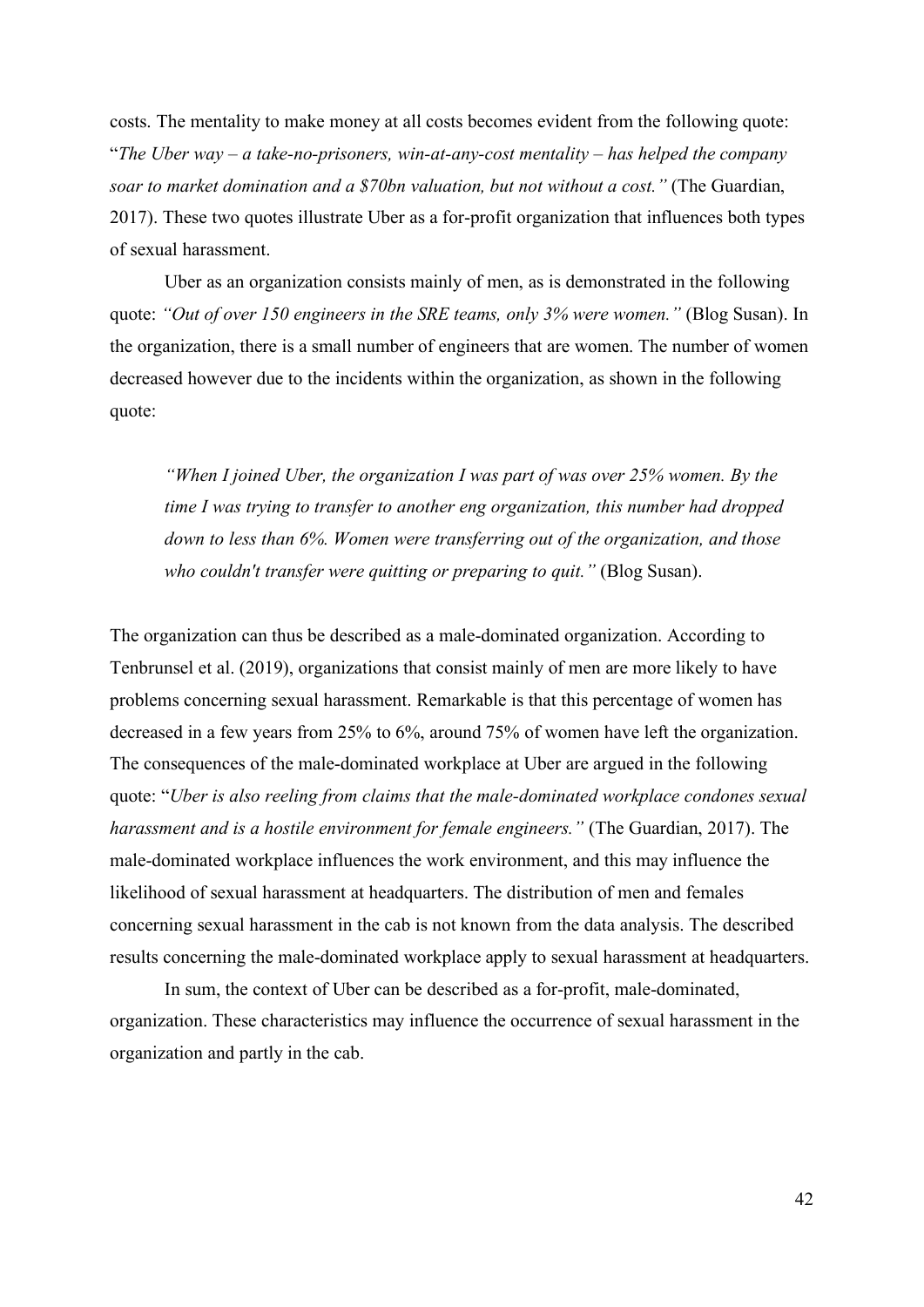#### <span id="page-42-0"></span>**4.4 Leadership antecedent**

As discussed in chapter 2, the behavior of leaders influences the organizational ethical climate (Dickson et al., 2001). According to Mayer et al. (2014), ethical leadership as part of the leadership antecedent is related to the unethical behavior in organizations. In this paragraph the aspects of ethical leadership will be discussed regarding sexual harassment.

#### <span id="page-42-1"></span>*4.4.1 Ethical leadership*

As described in chapter 2, ethical leadership is defined by Mayer et al (2010, p.7) as: *"the demonstration of normatively appropriate conduct through personal actions and interpersonal relationships, and the promotion of such conduct to followers through two-way communication, reinforcement, and decision-making".* This definition implies an ethical leader should demonstrate ethical behavior through their actions and should try to promote ethical behavior in their employees. Ethical leadership is influenced by different aspects. The following aspects have been found in the analysis and will be discussed below: concern for others, punishing, role model, emphasizing ethical standards, justice.

#### *4.4.1.1 Concern for others*

As discussed in the theoretical part of this research, concern for others entails leaders acting in the best interest of employees, and treating them with dignity and respect (Brown, et al., 2005).

#### Sexual harassment type 1

In the current study, examples of managers' actions are included, these actions indicate the opposite of acting in the best interest of the victim and indicate that some managers are not treating them with dignity and respect. The blog of the victim Susan Fowler who wrote about her sexual harassment experiences at Uber presents an example in the following quote:

"*I was then told that I had to make a choice: (i) I could either go and find another team and then never have to interact with this man again, or (ii) I could stay on the team, but I would have to understand that he would most likely give me a poor performance review when review time came around, and there was nothing they could do about that."* (Blog Susan, 2017).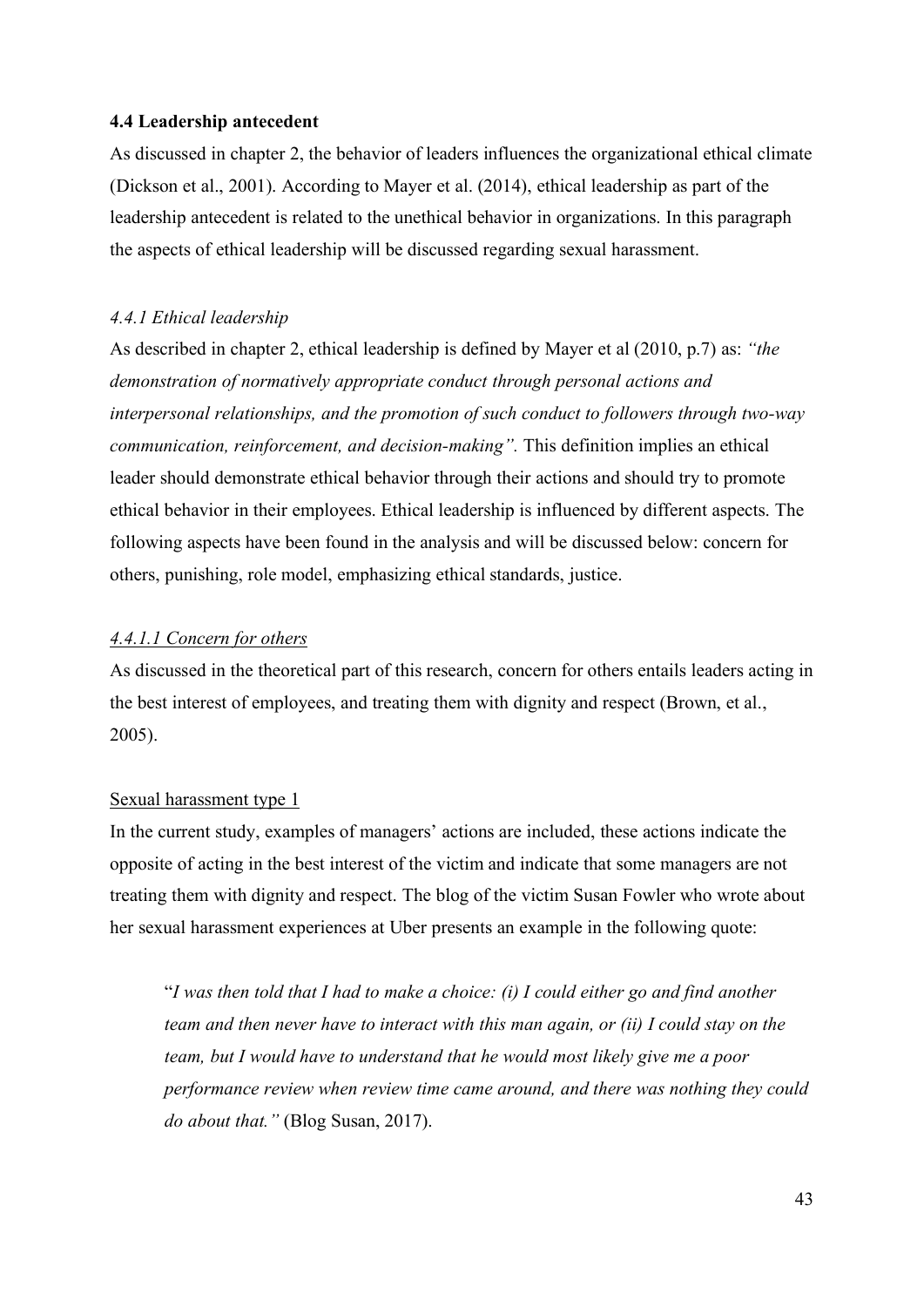The managers telling the victim to make a choice implies the victim must deal with the consequences of being harassed, which is not in line with the aspect of concern for others. Another action that has been taken by a manager shows no concern with the interest of the victim either:

"*He told me I was on very thin ice for reporting his manager to HR. California is an at-will employment state, he said, which means we can fire you if you ever do this again. I told him that was illegal, and he replied that he had been a manager for a long time, he knew what was illegal, and threatening to fire me for reporting things to HR was not illegal. I reported his threat immediately after the meeting to both HR and to the CTO: they both admitted that this was illegal."* (Blog Susan, 2017).

Sexual harassment is something that has negative consequences for the victim and is something that has to be taken seriously. The action above argued by Susan Fowler shows nevertheless that the manager is not concerned with the victim, but is concerned about the victim reporting sexual harassment instead.

The conclusion can be drawn, based on this information, that some of the managers are not concerned with others in the organization, but are mainly concerned about the damage sexual harassment may have on themselves.

#### Sexual harassment type 2

The actions of the managers concerning this type of sexual harassment suggest an absence of concern for others. An incident of sexual harassment is questioned by managers, thereby harming the feelings of the victim. This becomes clear in the following quote:

*"Kalanick, Eric Alexander ("Alexander"), Uber's then-Vice President for Business in Asia and Emil Michael ("Michael"), Uber's then-Senior Vice President for Business, bought into the narrative of rape denialism which focuses on whether a victim had been drinking, what she was wearing, or whether she knew the alleged rapist, rather than on the very real physical, emotional and financial toll that rape takes on a victim."* (Counsel Wigdor LLP, 2017).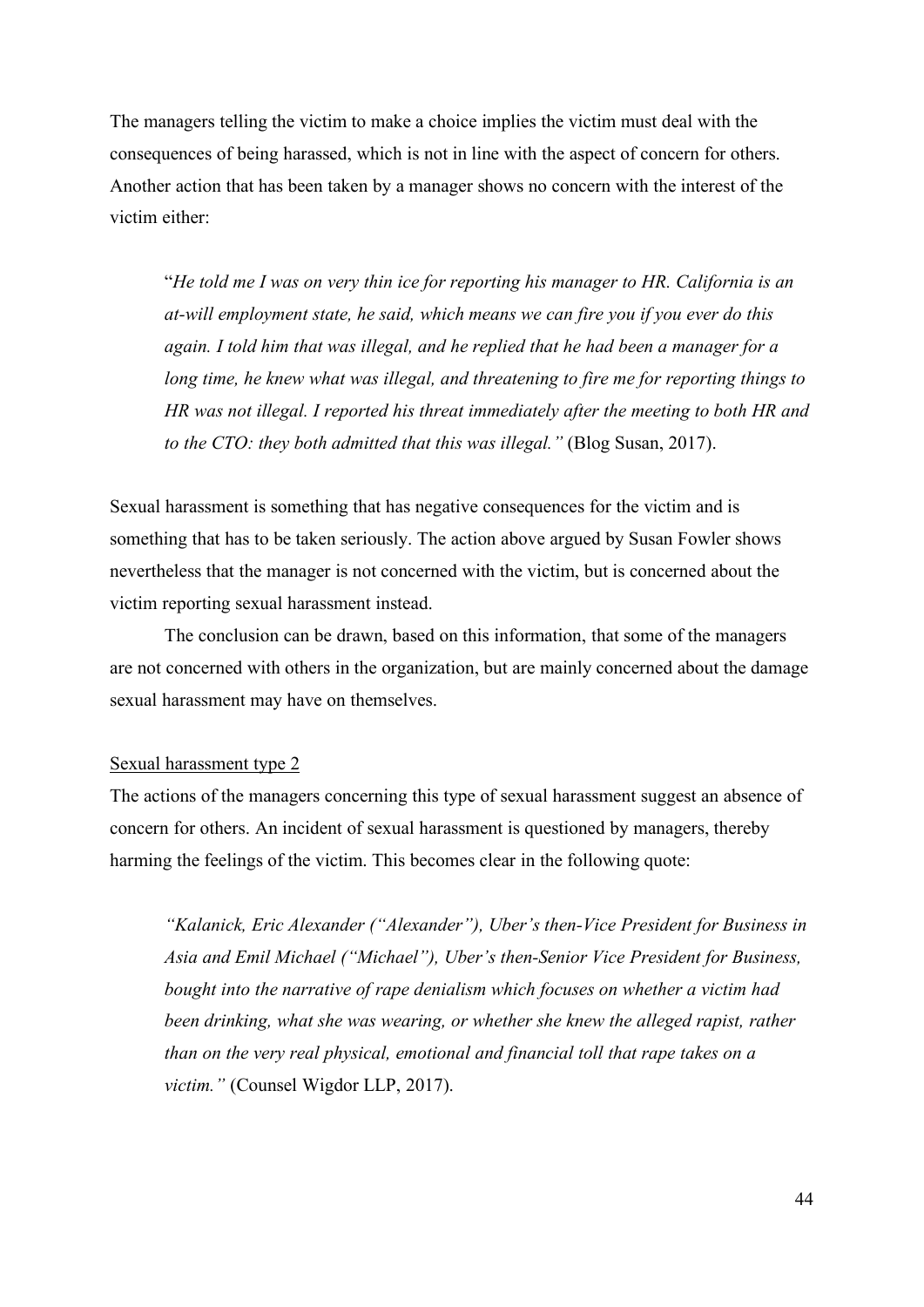Two managers are busy questioning whether it is the fault of the victim, instead of taking care of the victim. This example may indicate that these managers are not concerned with the feelings and consequences for the victim but are concerned with other aspects that seem important to them. Furthermore, the same managers are also responsible for another unethical action, namely: *"Managers handed off riders' personal information without seeking their permission, or even informing them."* (USA Today, 2019).

These actions highlight the absence of concern for others of some managers, which is something that probably negatively affects the occurrence of sexual harassment.

#### *4.4.1.2 Punishing*

Punishing is also part of ethical leadership, as discussed in chapter 2 (Brown et al., 2005). Punishing entails the correct punishment of the harasser (Tenbrunsel, Rees & Diekmann, 2019). The failure of a leader to correctly punish the harasser increases the likelihood of SH to continue (Tenbrunsel, Rees & Diekmann, 2019).

#### Sexual harassment type 1

First of all, the data analyzed presents instances of failure of correct punishment by the managers at headquarters, which will be shown in several quotes argued by the victim Susan Fowler. This aspect of failing to correctly punish the harasser probably leads to the continuation of sexual harassment at Uber. An example of failure of correct punishment becomes evident from the following quote: *"Fowler also wrote that her manager threatened to fire her if she ever reported his boss to HR again — which is called retaliation [and is](https://www.eeoc.gov/laws/types/retaliation.cfm)  [illegal according to equal employment](https://www.eeoc.gov/laws/types/retaliation.cfm) laws."* (Newspaper Vox, 2017). The manager is threatening the victim of sexual harassment instead of punishing the harasser. This may enhance the continuation of sexual harassment because the harasser is not punished at all in this case. Furthermore, HR and upper management fail in the following example to correctly punish the harasser as shown in the following quote:

*"When I reported the situation, I was told by both HR and upper management that even though this was clearly sexual harassment and he was propositioning me, it was this man's first offense, and that they wouldn't feel comfortable giving him anything other than a warning and a stern talking-to."* (Blog Susan, 2017).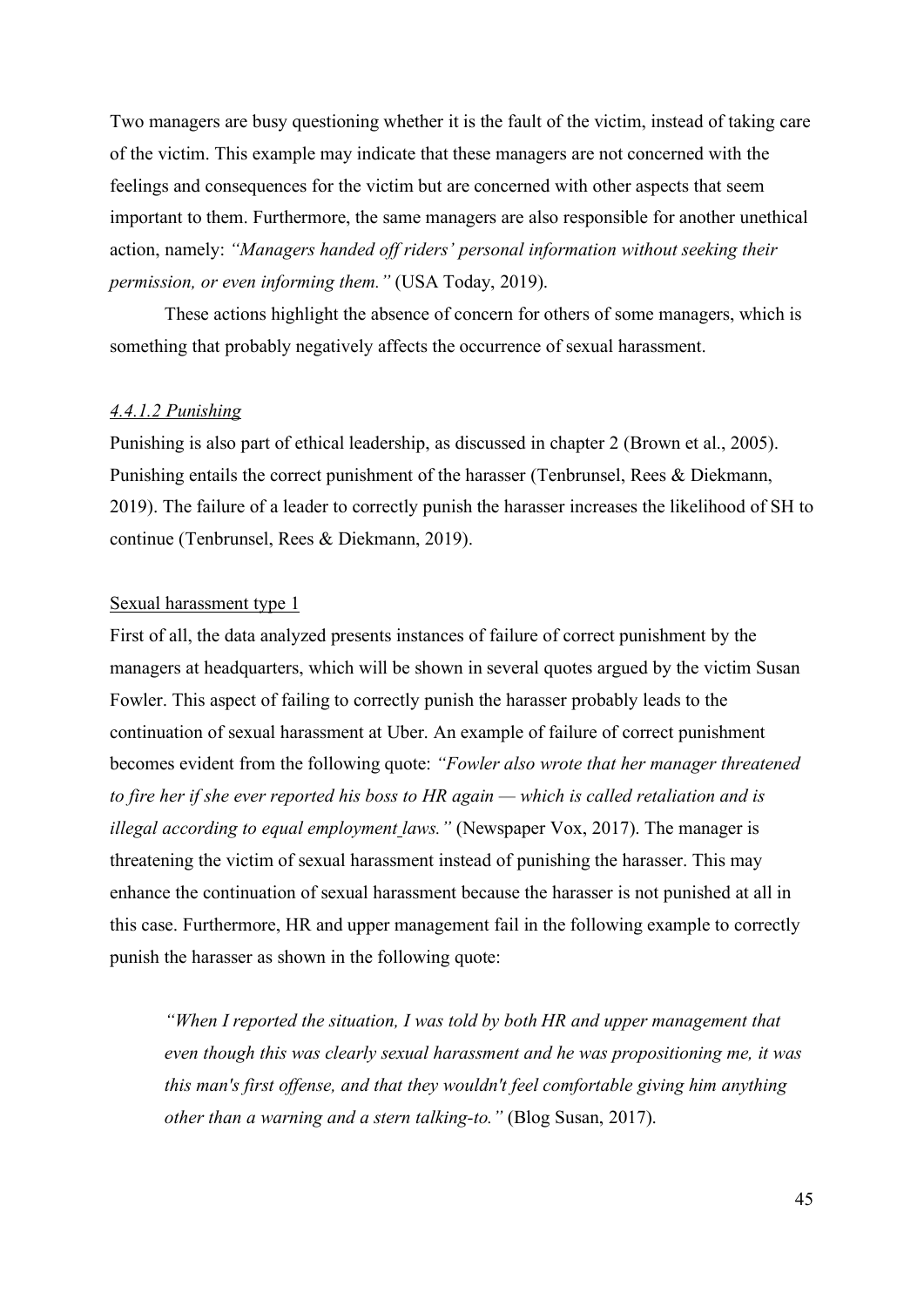In this case the harasser is getting away with harassing someone, a fact that does not fit the criteria for correct punishment. In sum, we may consider that some managers are more interested in protecting and helping the harasser instead of punishing the harasser. This indicates the absence of the implementation of correct punishment at headquarters. However, the findings of this phenonemon consists of the experience of only one victim at the headquarters, Susan Fowler. Other sources that highlight the perspective of other victims at headquarters are not available.

#### Sexual harassment type 2

The aspect punishing has not been found in the data analysis in regard to sexual harassment in the cab. Therefore, we cannot draw any conclusions about this aspect for this type of sexual harassment.

#### *4.4.1.3 Role model*

As described in chapter 2, ethical leaders are role models in developing an ethical climate and ethical behavior in the organization (Mayer et al., 2010). The employees learn from the role models what behavior is expected, rewarded, and punished. A role model is important in setting the example of what is the correct way to treat others.

#### Sexual harassment type 1

The results of the data analysis show several instances of how several managers at Uber are not acting as role models. An employee of Uber mentions the following: *"It seemed like every manager was fighting their peers and attempting to undermine their direct supervisor so that they could have their direct supervisor's job."* (The Guardian, 2017). This quote reveals that several managers are part of creating an unethical work environment, where it is normal to undermine and fight for power. These deeds are not giving the right example regarding behavior that should be expected, rewarded, and punished in the organization. Moreover, managers at Uber suggest that some unethical behavior should be allowed, as is made explicit in the following quote: *"They rightly point out that the company has been in this position before — what with its executives suggesting the company should be allowed to dig up dirt on journalists, its sexist ads and some of its own internal practices*". (Newspaper Vox, 2017). This makes clear that managers suggest it is allowed to behave in an unethical and inappropriate manner. For example, sexist ads are presented as something that should be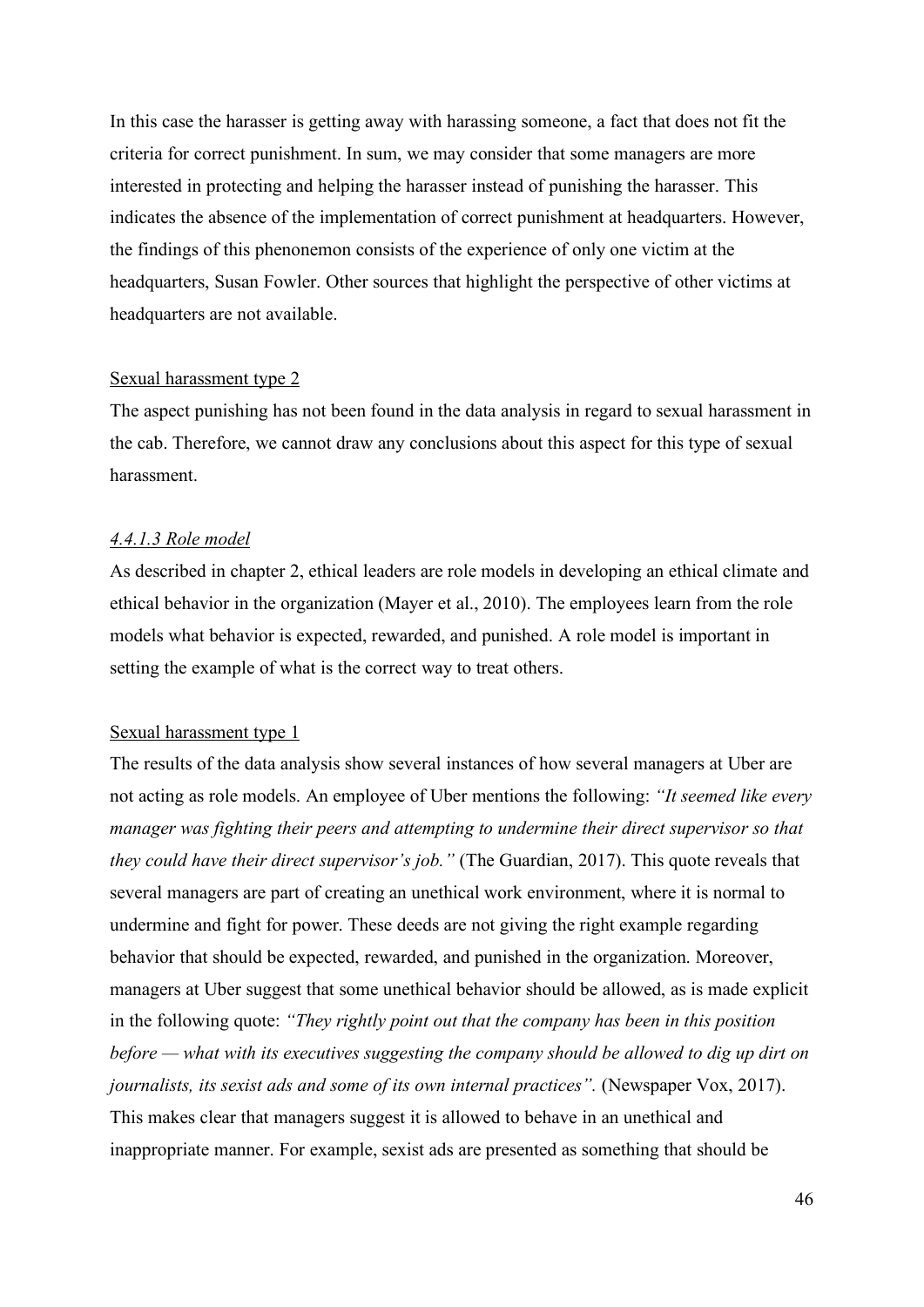allowed, which is not in line with demonstrating ethical behavior. From these findings, the conclusion can be drawn that several managers at headquarters are not acting as role models. This probably results in employees learning that inappropriate behavior is expected, rewarded, and not punished.

#### Sexual harassment type 2

The current results concerning this type of sexual harassment again provide evidence for managers not acting as role models. A case of sexual harassment shows an example of a manager not acting as a role model: *"After Plaintiff's sexual assault, Alexander went directly to Delhi where he managed to obtain Plaintiff's confidential, private medical records generated by physicians who examined her after the brutal rape."* (Counsel Wigdor LLP, 2017). A manager acting in this way, shows behavior that should not be expected or rewarded in the company, thereby giving the wrong signals to the drivers and riders in the cab. The same manager and two other managers also acted in an inappropriate way: *"Alexander, Kalanick and Michael discussed the records among themselves and with other staff at Uber, speculating that Plaintiff had made up the brutal rape in collusion with arrival of Uber in India in order to undermine Uber's business."* (Counsel Wigdor LLP, 2017). The managers are discussing the personal and sensitive medical records of the victim with other staff, and act as if it is something normal, although it is not. These actions of managers are not in line with acting as a role model.

In conclusion, several managers are not acting as role models while they influence the behavior of the riders and drivers. They seem to feel free to do so since such inappropriate behavior seems to be perceived as something that is tolerated in the organization. Managers are setting the tone for unethical behavior in the organization since these actions are not punished at all.

#### 4.4.1.4 Emphasizing ethical standards

As described in paragraphs 4.3.1, and 4.3.3 ethical standards are not described within the organization. This means that overall, there is no possibility to emphasize ethical standards. However, for both types of sexual harassment there are no codes found that are associated with this aspect. Therefore, we assume that the absence of ethical standards results in the absence of emphasizing ethical standards for both types of sexual harassment.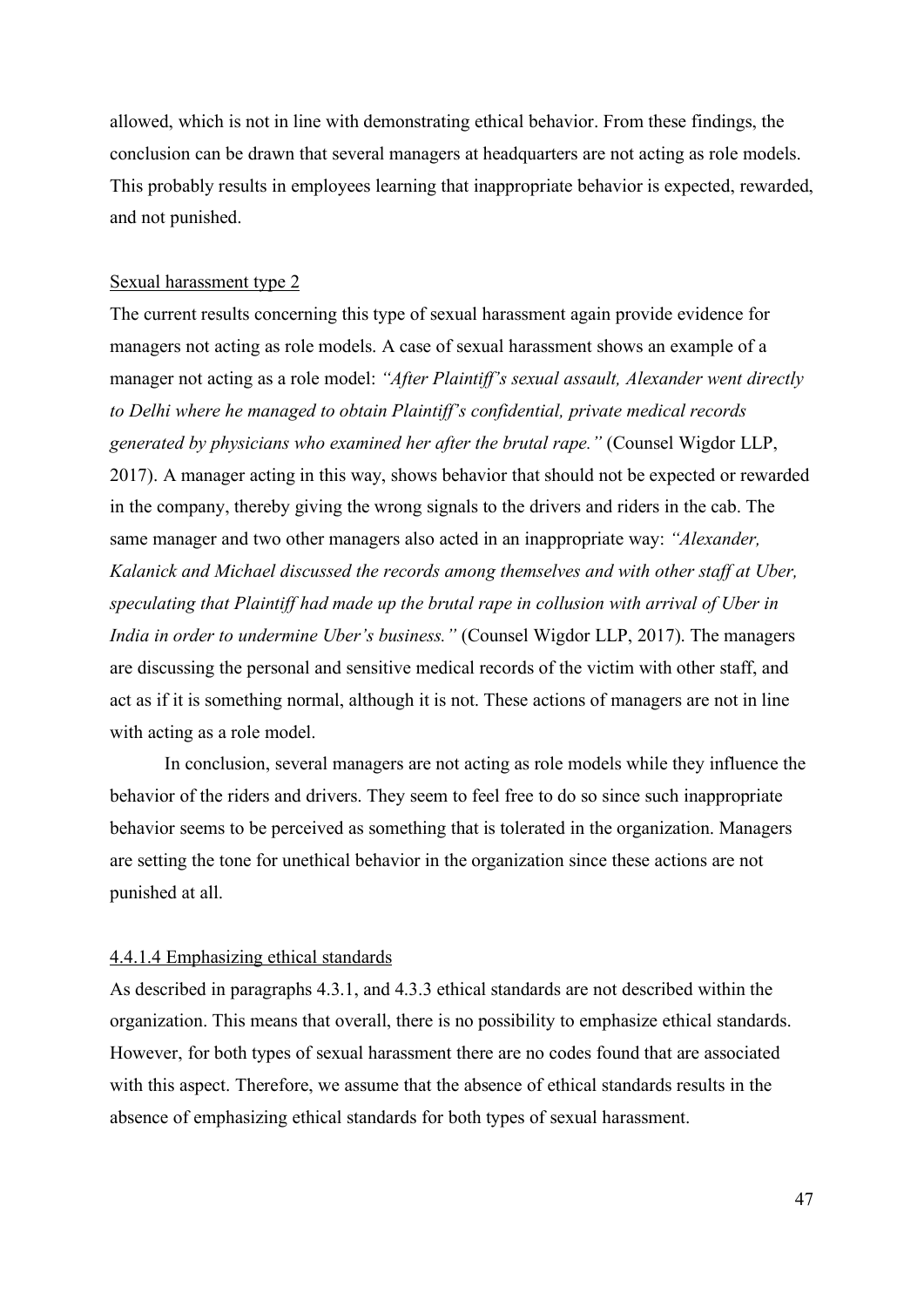#### 4.4.1.5 Justice

As discussed in the theoretical framework, leaders should have positive personal characteristics and should try to manage and influence the ethical behavior of their employees (Brown et al., 2005). Justice is another aspect that belongs to ethical leadership and counts as positive personal characteristic. Justice refers to acting correctly and fairly in a situation.

#### Sexual harassment type 1

The actions of the managers at headquarters indicate the absence of justice. The following quote is provided as an example of a manager not acting correctly and fairly in a situation of sexual harassment argued by Susan Fowler: *"Upper management told me that he "was a high performer" (i.e. had stellar performance reviews from his superiors) and they wouldn't feel comfortable punishing him for what was probably just an innocent mistake on his part."*  (Blog Susan, 2017). In this case, upper management feels more comfortable by protecting the harasser instead of punishing him. We can argue that protecting the harasser is not in line with acting correctly and fairly in a situation of sexual harassment. Another action of management displays the injustice in a situation of sexual harassment:

*"Some of the women even had stories about reporting the exact same manager I had reported, and had reported inappropriate interactions with him long before I had even joined the company. It became obvious that both HR and management had been lying about this being "his first offense", and it certainly wasn't his last."* (Blog Susan, 2017).

This quote indicates examples of management not acting correct and fair because they are lying about this being his first offense. Both of these quotes show that the actions of management are contrary to justice, which means there is no justice for the victims of sexual harassment at headquarters. In addition, the absence of this aspect may increase the occurrence of sexual harrasment since the harassers are protected.

#### Sexual harassment type 2

There have been no results found about the aspect justice with regard to this type of sexual harassment. Therefore, we cannot draw any conclusions about this aspect of leadership.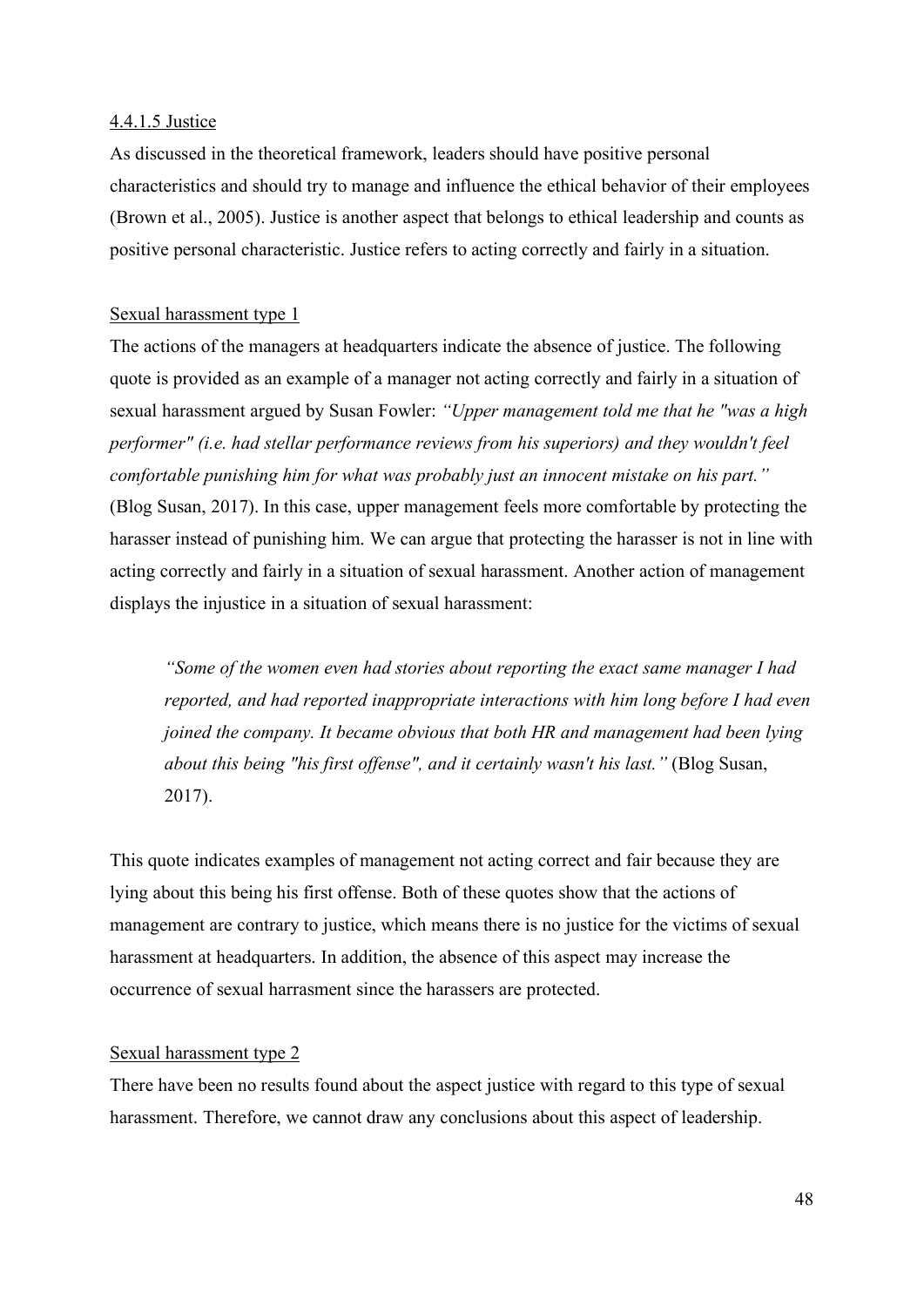#### <span id="page-48-0"></span>**4.5 Role of the CEO**

In this study, the role of the CEO is considered as of importance and is associated with leadership. The behavior and tone of the other leaders also plays a role but the behavior and tone of the CEO seem to be more influential regarding sexual harassment in the organization. Therefore, the role of the CEO will be discussed separately in this paragraph for both types of sexual harassment.

#### Sexual harassment type 1

The behavior of the CEO at headquarters can be described as contradicting, since the results make clear that his statements differ from his actions. The following quote demonstrates a statement of the CEO in regard to sexual harassment: *"What she describes is abhorrent and against everything Uber stands for and believes in," wrote Kalanick, who claimed it was the "first time this has come to my attention."* (Newspaper Vox, 2017). The CEO describes sexual harassment as something that goes against the norms of Uber. However, the CEO is also responsible for some inappropriate actions in regard to sexual harassment: *"Kalanick had already [done an interview with](https://www.gq.com/story/uber-cab-confessions) GQ in 2014 where he said he had women on demand; "We call that Boob-er."Internet-speak translates to 'fuck my life,' implying that he was upset that he could not have sexual relations with his subordinates"* (The Verge, 2020). The CEO making sex-related jokes is associated with sexual harassment and is not in line with his statement about sexual harassment. This and other inappropriate actions of the CEO set the tone for sexual harassment in the organization. This behavior is observed by the employees in the organization and influences the organizational culture. The influence of the CEO in the organization is mentioned in the following quote:

*"Kalanick, like all CEOs, has the responsibility to set the tone at the top and organizational culture at Uber. Had he established the proper tone and culture, Fowler's experience and those of other women employees might not have occurred or would have been addressed appropriately, and damage to the company's reputation avoided."* (The Business Journals, 2020).

This quote reveals the influence of the CEO in the organization, as he or she has the influence to form the organizational culture. In addition, the CEO also decided the role HR should take, shown in this quote: *"They say that's because Kalanick didn't think spending resources on*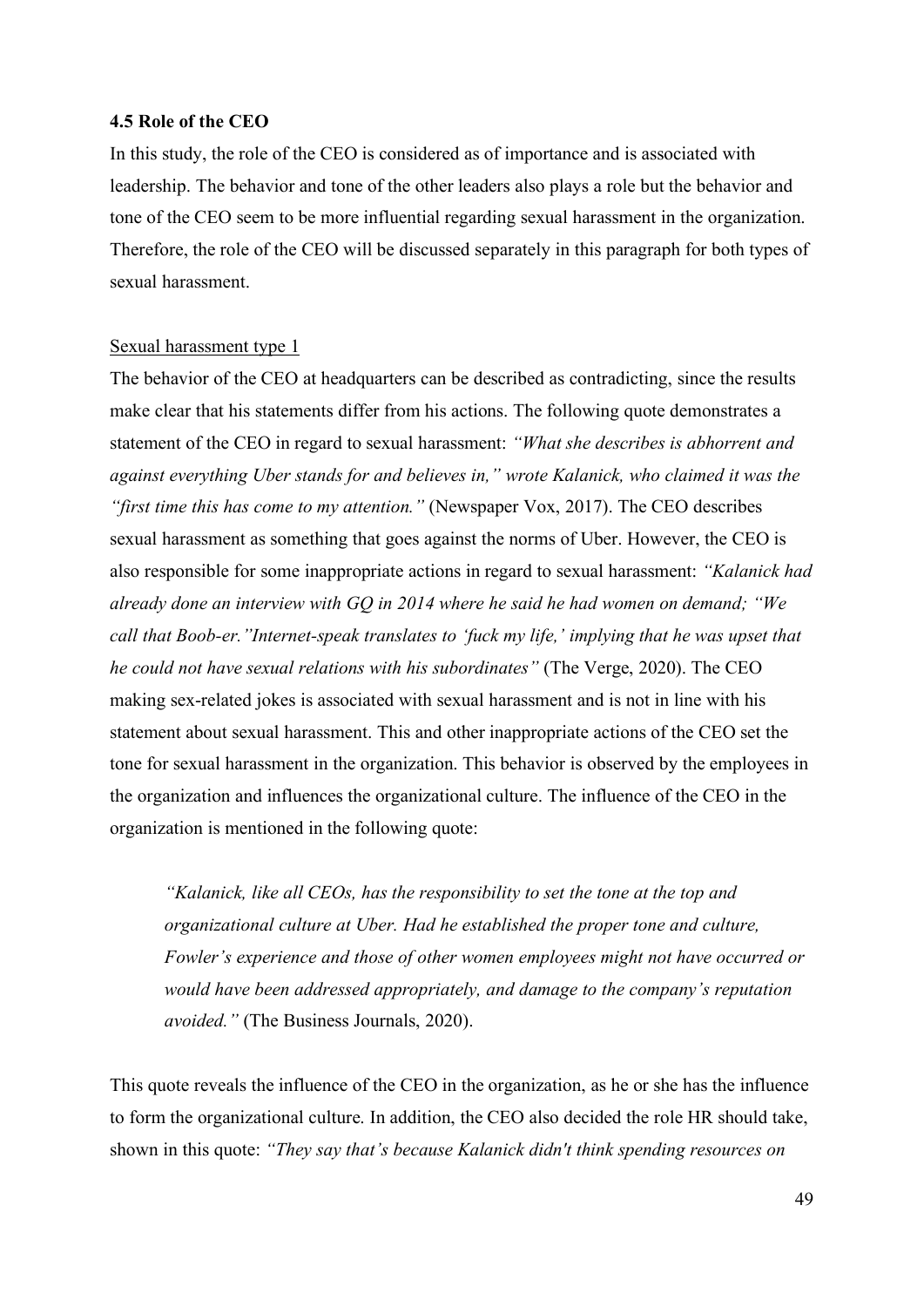*HR representatives who worked with staffers on things like managerial coaching or dealing with performance-related or other workplace issues was as important as investing in a robust recruitment process."* (Newspaper Vox, 2017). The CEO decided the role of HR was to recruit talent and to fire personnel when needed. He did not focus on other workplace issues that are important in an organization. This decision of the CEO has caused several inappropriate decisions and actions on the part of the HR department, an aspect that will be discussed in the next paragraph.

In sum, we conclude that the behavior and management style of the CEO may have contributed to the culture and occurrence of sexual harassment at headquarters.

#### Sexual harassment type 2

The data analyzed point out how the CEO played a role in the occurrence of sexual harassment in the cab. For example, the CEO reacted to an incident of sexual harassment in the cab by giving this statement:

*"In December 2014, Travis Kalanick ("Kalanick"), Uber's Chief Executive Officer, went so far as to make the following public statement: What happened over the weekend in New Delhi is horrific. Our entire team's hearts go out to the victim of this despicable crime. We will do everything, I repeat, everything to help bring this perpetrator to justice and to support the victim and her family in her recovery."* (Counsel Wigdor LLP, 2017).

This statement illustrates that the CEO is not accepting the occurrence of sexual harassment and that he cares about what happened with the victim. However, this statement contradicts with his actions regarding this incident:

*"By focusing on "whether she was really raped at all," and painting Plaintiff as an opportunist and a liar, Defendants seemed to be assuring themselves that the only reason why a woman would report a sexual assault is for personal gain, rather than to prevent similar crimes from occurring again or to right an injustice."* (Counsel Wigdor LLP, 2017).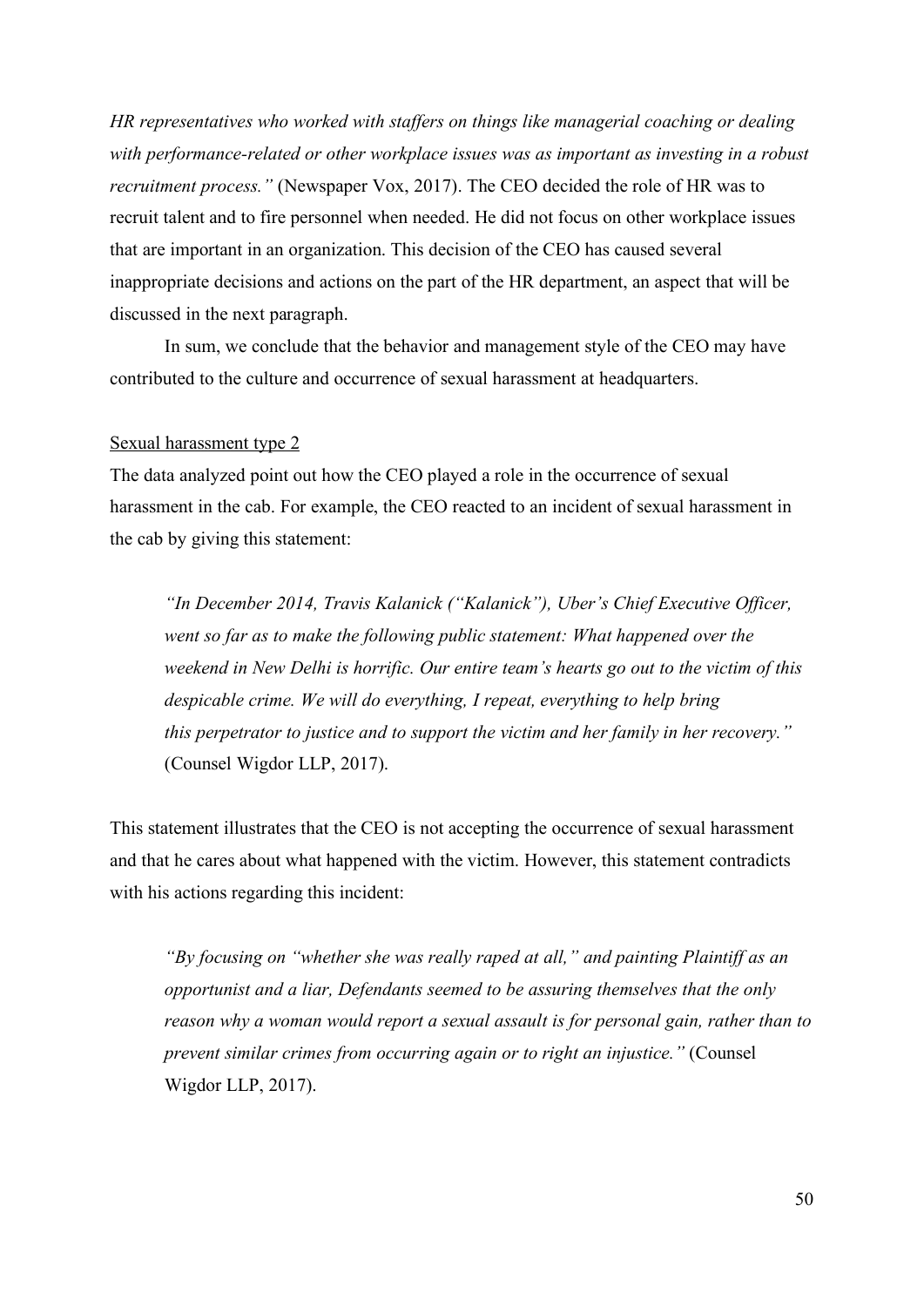After his statement, the CEO questioned if the victim was really raped instead of focusing on the consequences for the victim. This action is not in line with supporting the victim in her recovery, instead it is the opposite of supporting the victim. The behavior of the CEO is contradictory and does not help by preventing the occurrence of sexual harassment in the cab.

Thereby, the behavior of the CEO may have contributed to the occurrence of sexual harassment in the cab since he did not take the appropriate actions against sexual harassment to solve or prevent it.

#### <span id="page-50-0"></span>**4.6 Role of the HR department**

The role of HR has been found to be of great influence on the occurrence of sexual harassment at headquarters. The role of HR has not been found in the results concerning sexual harassment type 2. Therefore, the role of HR will only be discussed for sexual harassment type 1.

#### Sexual harassment type 1

In the current results, the role of HR is notable and has been found to be very relevant in regard to sexual harassment at headquarters. As aforementioned, the CEO decided that the role of HR is to recruit and fire personnel and that they are not responsible for other workplace issues. This statement clarifies these priorities of HR: *"Some former employees also reiterated that the company's human resources department was poorly managed and the focus was largely on recruiting talent and firing people."* (Newspaper Vox, 2017). In this quote it is argued that HR executed the role the CEO expected from them, and they only focused on recruiting and firing employees. Therefore, HR was not trained or did not have any guidance concerning addressing and solving incidents of sexual harassment. The decision of the CEO may partly contribute to the fact that HR has not solved incidents of sexual harassment. In spite of this decision the HR department itself is considered to be responsible for inappropriate actions and decisions concerning sexual harassment. The following quote demonstrates that HR ignores the complaints of sexual harassment: *"Uber's human resources representatives ignored multiple reports of sexual harassment and sexism during her yearlong stint at the company."* (Newspaper Vox, 2017). The HR department did not take any action for solving or addressing the incidents of sexual harassment as they ignored all these complaints. The results bring some cases to the surface where HR reacted to a complaint of sexual harassment, which show more inappropriate actions, for example: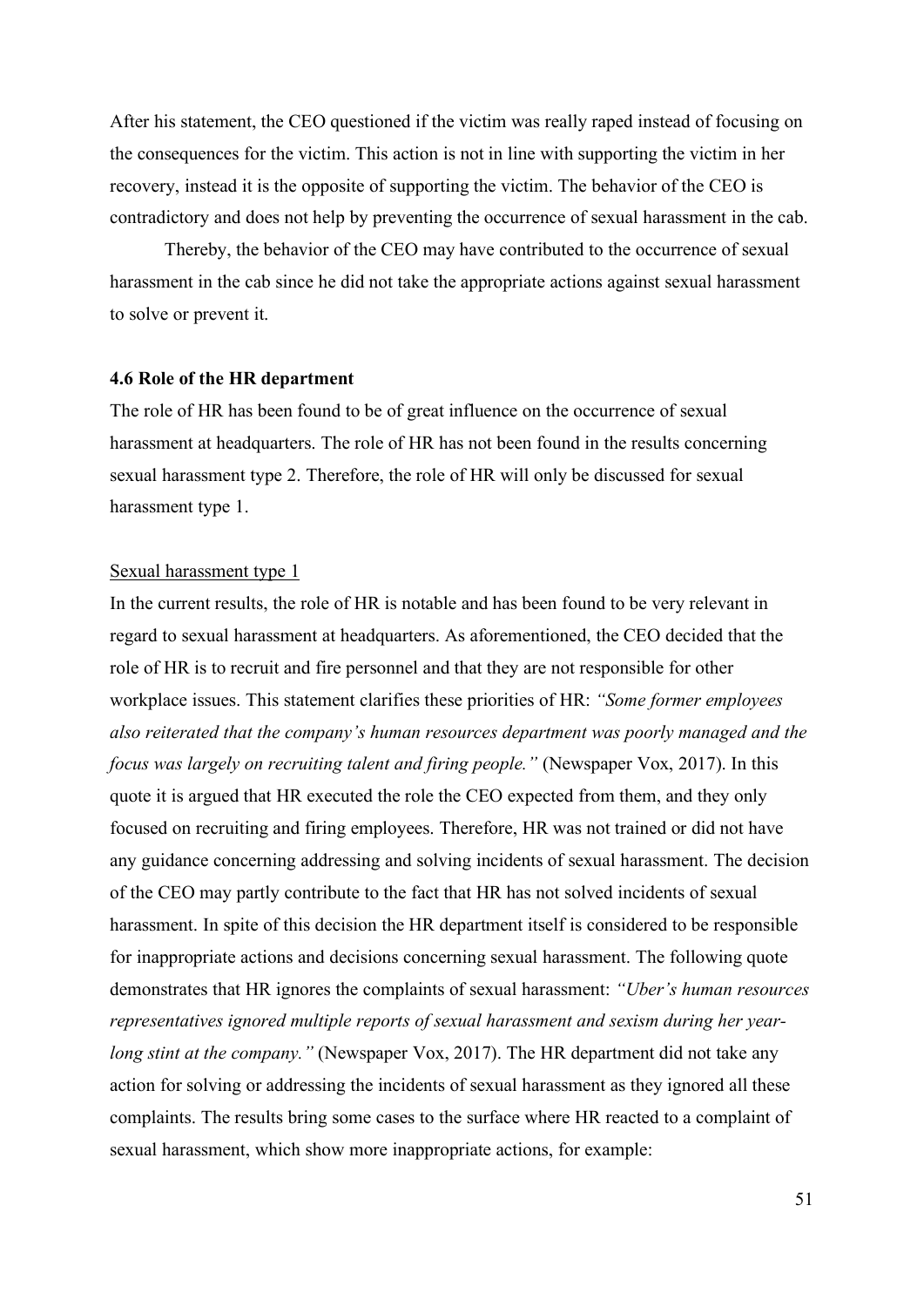*"I forwarded this absurd chain of emails to HR, and they requested to meet with me shortly after. I don't know what I expected after all of my earlier encounters with them, but this one was more ridiculous than I could have ever imagined. The HR rep began the meeting by asking me if I had noticed that \*I\* was the common theme in all of the reports I had been making, and that if I had ever considered that I might be the problem."* (Blog Susan, 2017).

This example illustrates a situation where HR is not willing to help the victim and is not trying to solve or address sexual harassment. This also becomes clear from the following quote: *"The most concerning aspect of this situation is that HR and management had let a man continue to harass women in the workplace – an inexcusable lack of action."* (Business Journals, 2017). These actions and decisions of HR are not helping the victim and are instead protecting the harasser.

From the data analyzed, it can be concluded that HR did not do anything to prevent or address sexual harassment in an appropriate way, and this lack of action probably negatively influenced the occurrence of sexual harassment.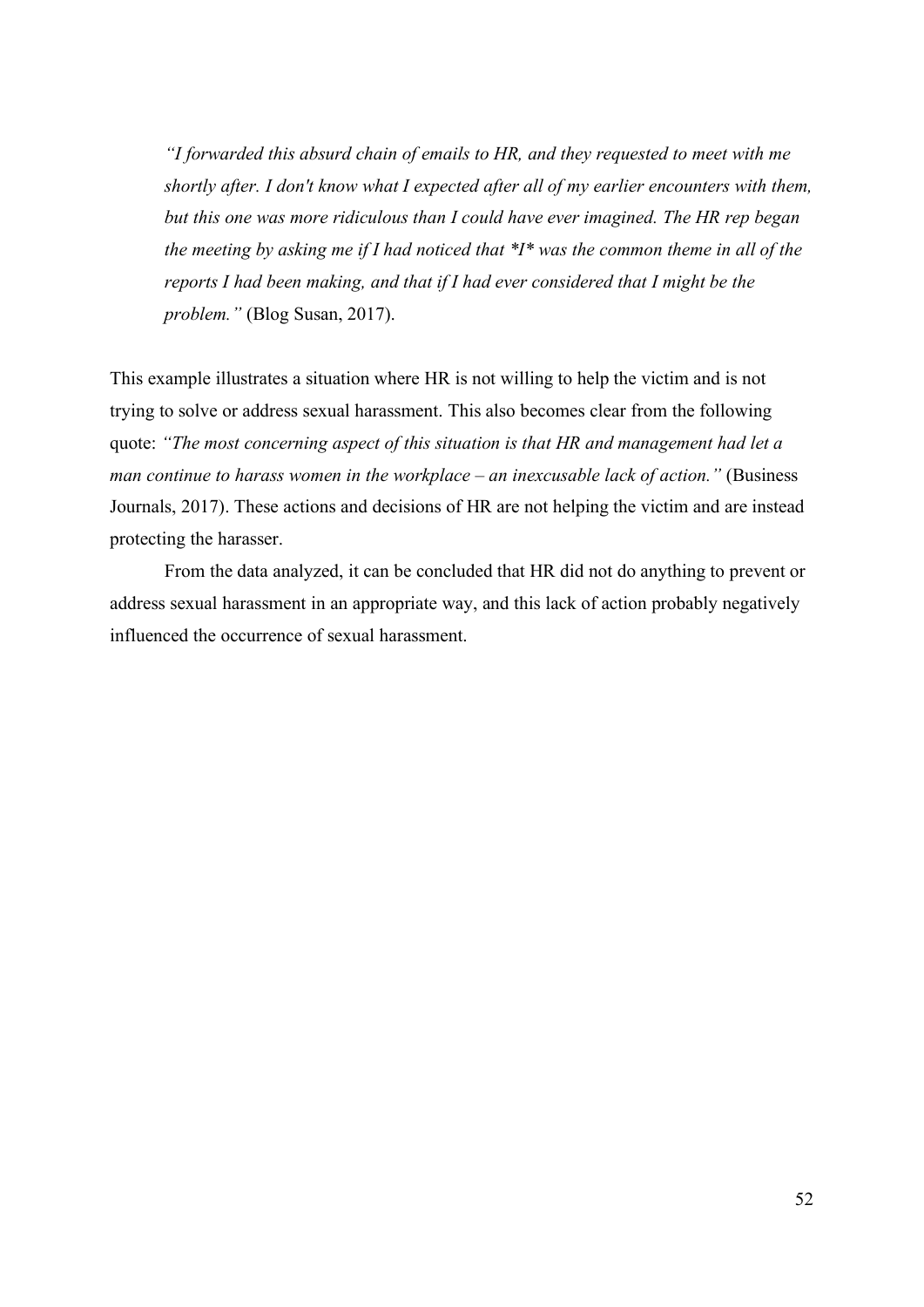#### <span id="page-52-0"></span>**Chapter 5: Conclusion & Discussion**

In this final chapter, the findings of this study will be summarized and reflected upon. Paragraph 5.1 contains the conclusion of this research and provides an answer to the research question. Paragraph 5.2 discusses the theoretical implications, practical implications, limitations, and recommendations for further research.

#### <span id="page-52-1"></span>**5.1 Conclusion**

This study aimed to investigate the contextual influences of the ethical climate that contribute to the causes of sexual harassment in workplaces. The present study has focused on the organizational and leadership antecedents as part of the contextual influences. To realize this goal, the following research question has been formulated: *"How do organizational and leadership antecedents of ethical climate influence the occurrence of sexual harassment?".*  First of all, the outcomes of this study have shown the presence of two types of sexual harassment in the organization, namely at headquarters and in the cab. Both types are influenced by the organizational and leadership antecedent. Therefore, in trying to formulate an answer to the research question and to fulfil the aim of this study, the conclusion will be separated into a conclusion for sexual harassment at headquarters and sexual harassment in the cab.

#### Sexual harassment type 1

The occurrence of sexual harassment at headquarters is negatively influenced by the following aspects of the organizational antecedent; ethical codes, enforcement of codes, internalization of codes, formal systems, informal systems, and organizational context. The data analyzed indicate that all these aspects are absent in the organization, which negatively influences the strength of the ethical climate, and has a negative impact on the occurrence of sexual harassment. Due to the absence of ethical codes, formal systems, and informal systems, there is no guidance and expectations in regard to preferred and not preferred behavior in the organization. This context creates a pretext to behave in an unethical way without facing appropriate consequences.

Another aspect that influences the occurrence of sexual harassment is the organizational context of Uber. Uber can be characterised as a for-profit, male-dominated organization. These two contextual characteristics influence the organizational culture and may increase the likelihood and occurrence of sexual harassment. Uber is extremely driven to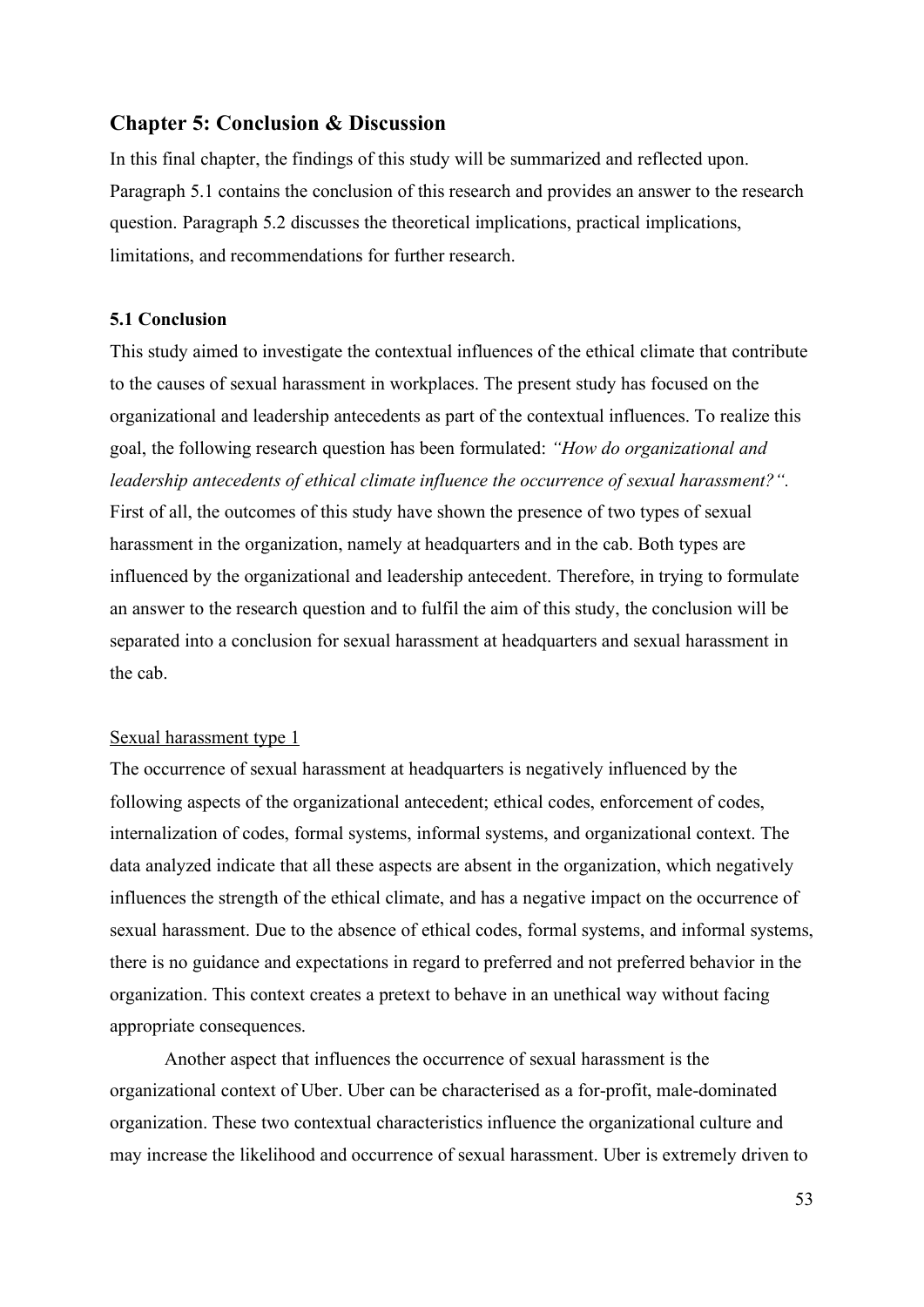make money, at all costs, and therefore due to their attitude do not seem to care for the feelings of employees and victims. This focus on making money may have negatively influenced the organizational culture, and thereby, increased the occurrence of sexual harassment. Moreover, the organization being male-dominated may have contributed to a hostile environment, which may also have contributed to the occurrence of sexual harassment.

Second, this study suggests there exists a relationship between the leadership antecedent and the occurrence of sexual harassment at headquarters. To specify, the findings indicate the absence of ethical leadership within the organization, which negatively influences the behavior of employees. There is an absence of concern for others, rewarding, punishing, emphasizing ethical standards, and justice. All these aspects together negatively impact ethical leadership. We can thus conclude the leadership antecedent negatively influences the behavior of employees in the organization, and this affects the occurrence and likelihood of sexual harassment in the organization.

Besides these two antecedents, this study suggests that two new aspects also have a significant influence on the occurrence of sexual harassment, namely the role of the CEO and the role of the HR department. The CEO is considered to be the most influential leader in the organization and his unethical behavior and decisions has played a central role in the occurrence of sexual harassment at headquarters. Furthermore, the HR department plays an important role in addressing and solving sexual harassment. This happens in an unethical manner, with negative influences on the occurrence of sexual harassment.

To summarize, the conclusion can be drawn that the organizational and leadership antecedent, the role of the CEO, and the HR department negatively influences the strength of the ethical climate and thereby impact the occurrence of sexual harassment. This occurrence is influenced by the aspects of each antecedent discussed above.

#### Sexual harassment type 2

The occurrence of sexual harassment in the cab is influenced by the organizational antecedent. The following aspects are significantly related to this occurrence: ethical codes, enforcement of codes, internalization of codes, formal systems, informal systems. Overall, Uber did not do enough to set standards and expectations of preferred and not preferred behavior in the cab. As aforementioned, Uber is characterised as a for-profit organization, which also influences organizational culture, which indirectly influences the behavior of employees. To conclude, all these aspects together negatively influence the behavior of the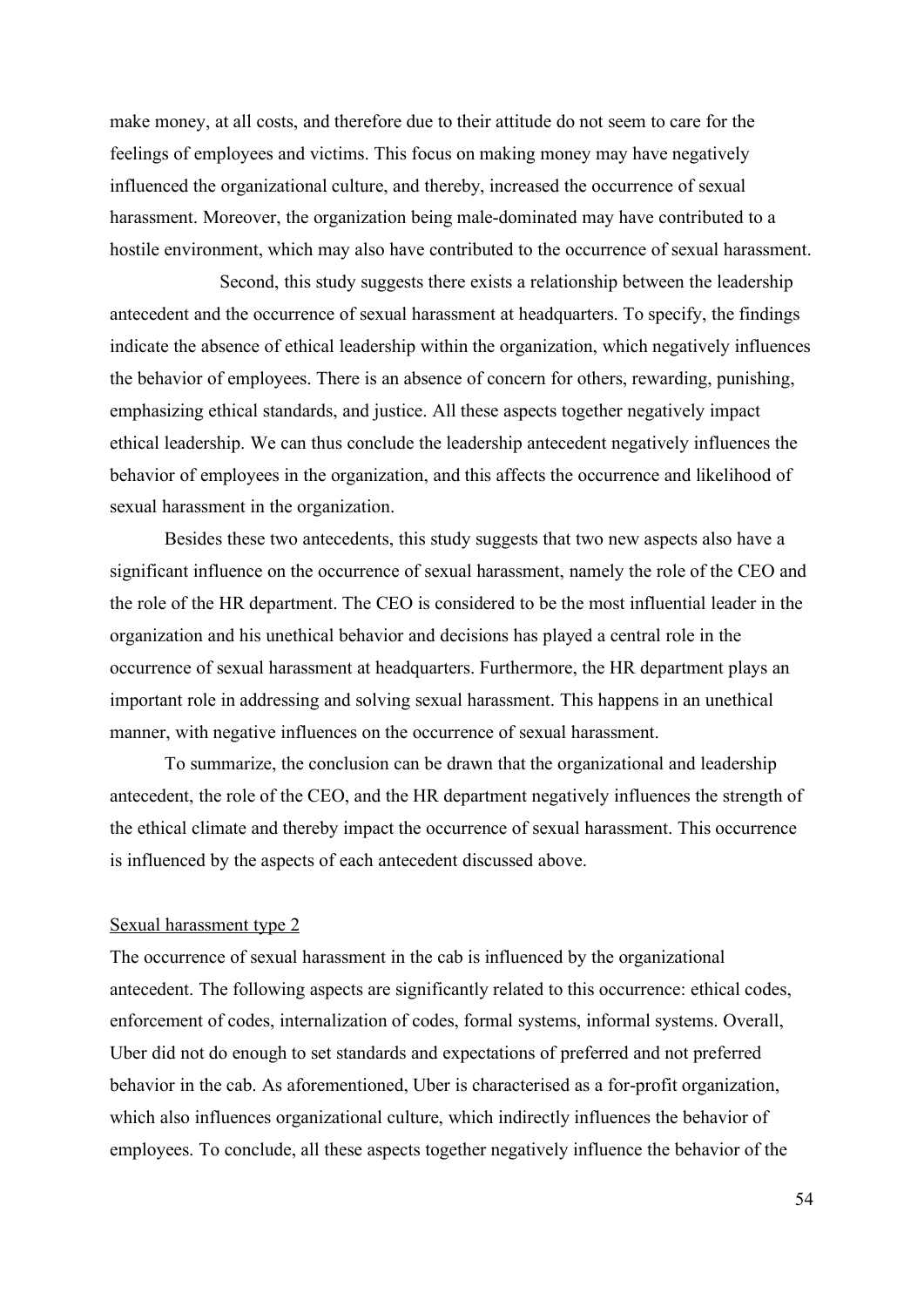drivers and riders in the cab, and this influences the occurrence and likelihood of sexual harassment.

Secondly, the leadership antecedent has a significant influence on the occurrence of sexual harassment in the cab. The following aspects are absent concerning this antecedent: concern for others, emphasizing ethical standards, role models. The absence of these aspects negatively influences ethical leadership in the organization. Therefore, the leadership antecedent negatively influences the behavior of drivers and riders in the cab.

The role of the CEO plays an important role due to the high influence of his actions and decisions concerning sexual harassment in the cab. This behavior is observed by drivers and riders and may negatively influence their behavior. In sum, the organizational and leadership antecedent have a significant influence on the occurrence of sexual harassment in the cab.

#### <span id="page-54-0"></span>**5.2 Discussion**

In this paragraph, the results of this study will be interpreted and reflected upon. First, the results will be compared to the existing literature to present the theoretical implications. Hereafter, the practical implications will be discussed. Next, the limitations of this research will be discussed. Finally, this paragraph will conclude with suggestions for further research.

#### <span id="page-54-1"></span>*5.2.1 Theoretical implications*

The insights found in this study have resulted in some theoretical implications.

The results of this study contribute to the existing literature about workplace sexual harassment in relation to the ethical climate. The concept of sexual harassment in the context of ethical climate has only been studied by Tenbrunsel et al. (2019). The findings of the current study contribute to the literature concerning the relationship between the contextual influences of the ethical climate and sexual harassment. The results imply that, in the studied case, the antecedents of ethical climate are significantly related to workplace sexual harassment; the antecedents of ethical climate influence the occurrence of sexual harassment in several ways. Therefore, this study contributes to the literature by gaining insight into how ethical climate might affect the occurrence of workplace sexual harassment.

Moreover, further insights of this study relate to the ethical climate in an organization. Prior research has shown that weak ethical climates promote unethical behavior in organizations, thereby promoting sexual harassment (Mayer, 2014). The findings of this study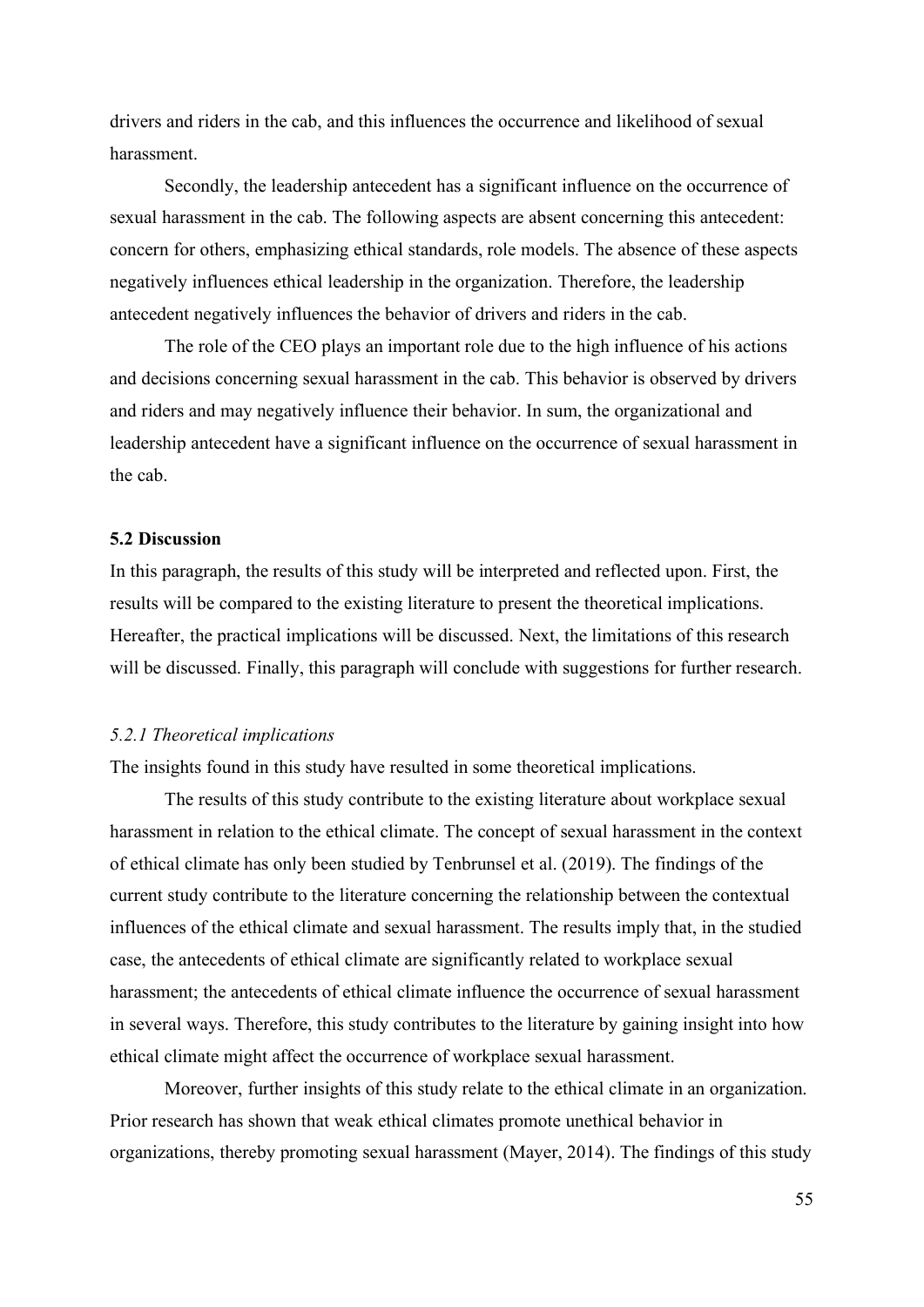are in line with the arguments of Mayer (2014). It can be concluded that Uber has a weak ethical climate, due to the absence of policies and perceptions regarding preferred and not preferred behavior. The findings suggest that the absence of several aspects of the ethical climate increases the unethical behavior of employees, in turn augmenting the occurrence of sexual harassment. In addition, this study illustrates that the absence of ethical codes and formal systems influences the other aspects of the organizational antecedent and ethical leadership of the leadership antecedent.

Second, in line with the arguments of Tenbrunsel et al. (2019), the lack of corrective actions taken by the leader against harassers who engage in sexual harassment allows for the continuation of sexually harassing behavior. The insights in this study lay bare that, indeed, the failure of taking correct actions by the leader allows the continuation of sexual harassment in the organization. Mayer et al. (2010) argues that ethical leaders are role models in developing an ethical climate and ethical behavior. The insights in this study are in line with the arguments of Mayer et al. (2010). This research has shown that the leaders in the organization are fundamental in setting the ethical tone in the organization through their behavior. Moreover, the results have shown a new insight, namely that the CEO has a fundamental impact on setting the ethical tone in the organization, and more so than any other leaders in the organization.

The findings in this study indicate that the absence of ethical codes probably negatively influences the strength of the organizational ethical climate, the way sexual harassment is handled and the expectations concerning behavior of the individuals in the organization. The findings of this study contribute to the literature by providing insight into the influence and importance of the ethical codes on the occurrence of sexual harassment. These findings are in line with the arguments of Schewpker & Hartline (2005), who argue that ethical codes have a great impact on the organizational ethical climate.

Multiple findings indicate the importance and great influence of the HR department concerning sexual harassment. Even though the role of the HR department is not part of the organizational antecedent, it is found to be of great importance. It is an interesting opportunity for further research. This finding could be expanded by examining the influence of the HR department on the occurrence of sexual harassment; it could thereby contribute by means of providing insight into contextual influences which contribute to the occurrence of sexual harassment.

56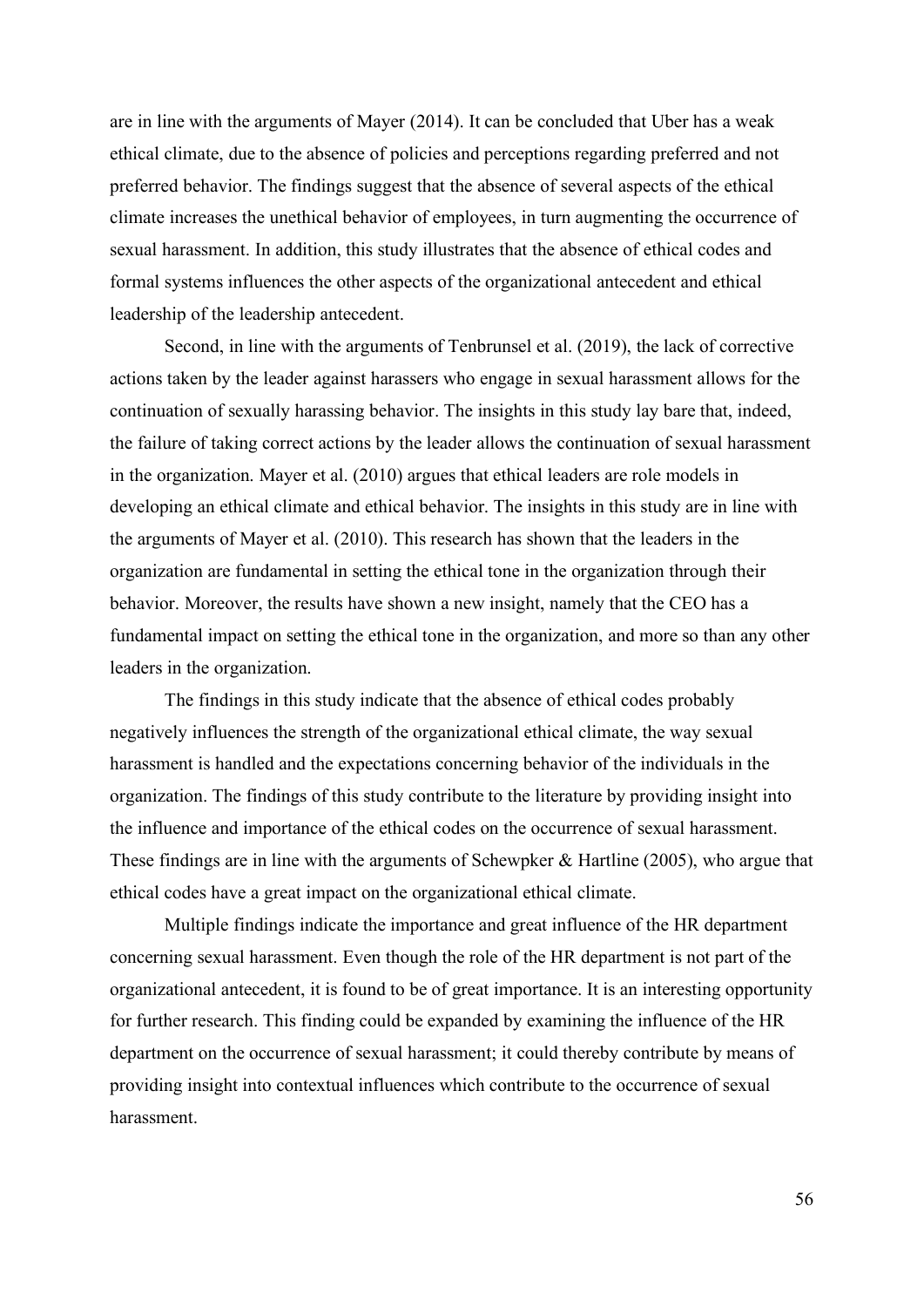Throughout the analysis, it became clear that the role of the CEO also plays an important role in the occurrence of sexual harassment. The findings show that the CEO has a greater impact than any other leader in the organization. Therefore, this finding is also an interesting opportunity for further research. This finding contributes to the leadership antecedent by providing a new knowledge, namely that the CEO plays an important role when it comes to the influence of leadership on sexual harassment.

#### <span id="page-56-0"></span>*5.2.2 Practical implications*

The significant relationship between the organizational and leadership antecedent of the ethical climate and the occurrence of sexual harassment has practical implications for addressing sexual harassment in practice. It means that by fostering an ethical climate, businesses may be able to decrease the likelihood of sexual harassment. However, this relationship is not self-evident. The organization must put time and effort into fostering an ethical climate to create ethical behavior in the organization, to decrease the likelihood of sexual harassment.

First of all, it is suggested that the ethical codes are of great influence on the organizations' ethical climate. Therefore, it is highly essential to implement ethical codes in the organization that stimulate ethical behavior. More specifically, the first step would be for organizations to incorporate an ethical code of conduct. Hereafter, the organization should incorporate these ethical codes of conduct in the policies that give guidance on how to address and solve sexual harassment.

Secondly, this study indicated the important role of the HR department in the organizations' headquarters. The HR department contributes to forming an ethical climate, which influences the occurrence of sexual harassment. It is of importance to give attention to the role of the HR department and to incorporate ethics in their processes and procedures. This will positively influence the ethical climate and shape the perception and behavior of employees in the organization. This means that upper management and HR should draft new policies together, with a focus on incorporating the ethical codes of conduct. Finally, this illustrates how ethical leadership can be seen as influencing the organizations' ethical climate, which affects the ethical behavior of employees. Practically, the managers in an organization should be motivated to practice ethical leadership because of their influence on the employees. Given these outcomes, organizations should implement leadership education, where leaders learn to integrate an ethical leadership style. This will result in leaders serving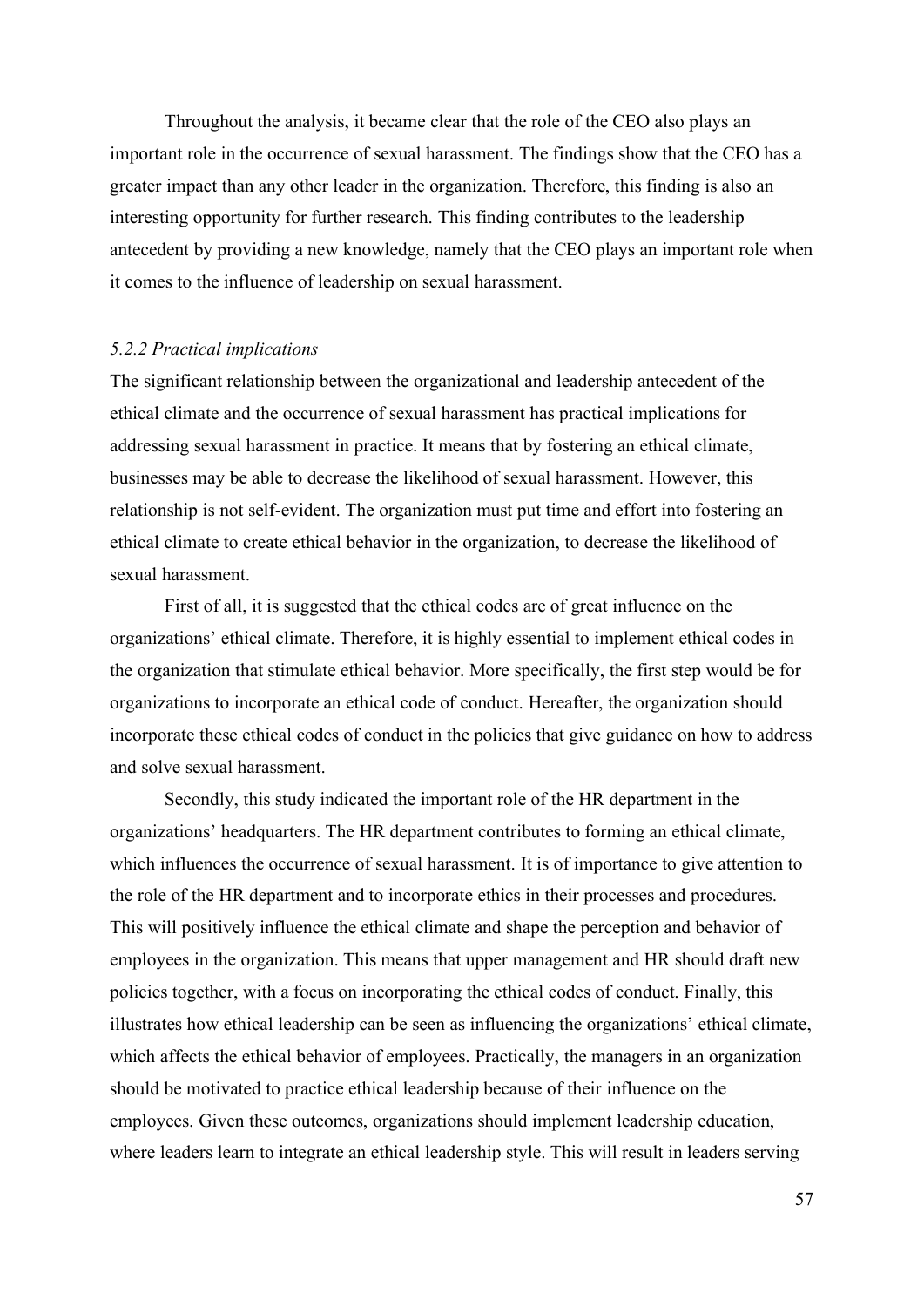as a motivation for the employees to adopt ethical behavior, so that the organizational ethical climate will be positively affected.

#### <span id="page-57-0"></span>*5.2.3 Limitations of this research*

Although the researcher tried to ensure quality standards, this study has several limitations. First of all, it is important to mention that this study did only use documents in the analysis. This study has not applied triangulation, and the findings are thus not obtained from different data sources. The absence of triangulation in this study might decrease the validity and reliability of the results of this study. Furthermore, applying one data collection method can lead to a certain bias in the results because there is no incorporation of different perspectives on the phenomenon of workplace sexual harassment.

Second, the data in this thesis only represents what others have said about Uber. Therefore, there is no possibility to check whether what is stated is true, which means that the findings rely on others. The effect of this limitation has been softened by telling more about who says what and by adding nuance in the findings. However, it is still a limitation which may affect the reliability of the data.

Thirdly, this master thesis has been unable to encompass the entire framework of Mayer. Although the interest of this study is to gain insight into how the organizational and leadership antecedent influences sexual harassment, the full range of antecedents of this framework are not incorporated. The researcher has chosen to incorporate only the antecedents that are measurable through document analysis. Incorporating all the antecedents of the framework was not feasible due to the data collection method. This means that the limited scope of this research has implications for the results.

Another restriction of this study relates to the generalisability of the findings of this research. This research was focussed on one specific for-profit organization, and this implies the results cannot easily be transferred and applied to other organizations. Future research is needed to dig deeper in the current results and to broaden the scope of organizations to provide more in-depth insight into the relationship between the ethical climate and sexual harassment.

#### <span id="page-57-1"></span>*5.2.4 Further research*

This study results in some recommendations for future research on workplace sexual harassment and how it is influenced by the antecedents of the ethical climate. Tenbrunsel et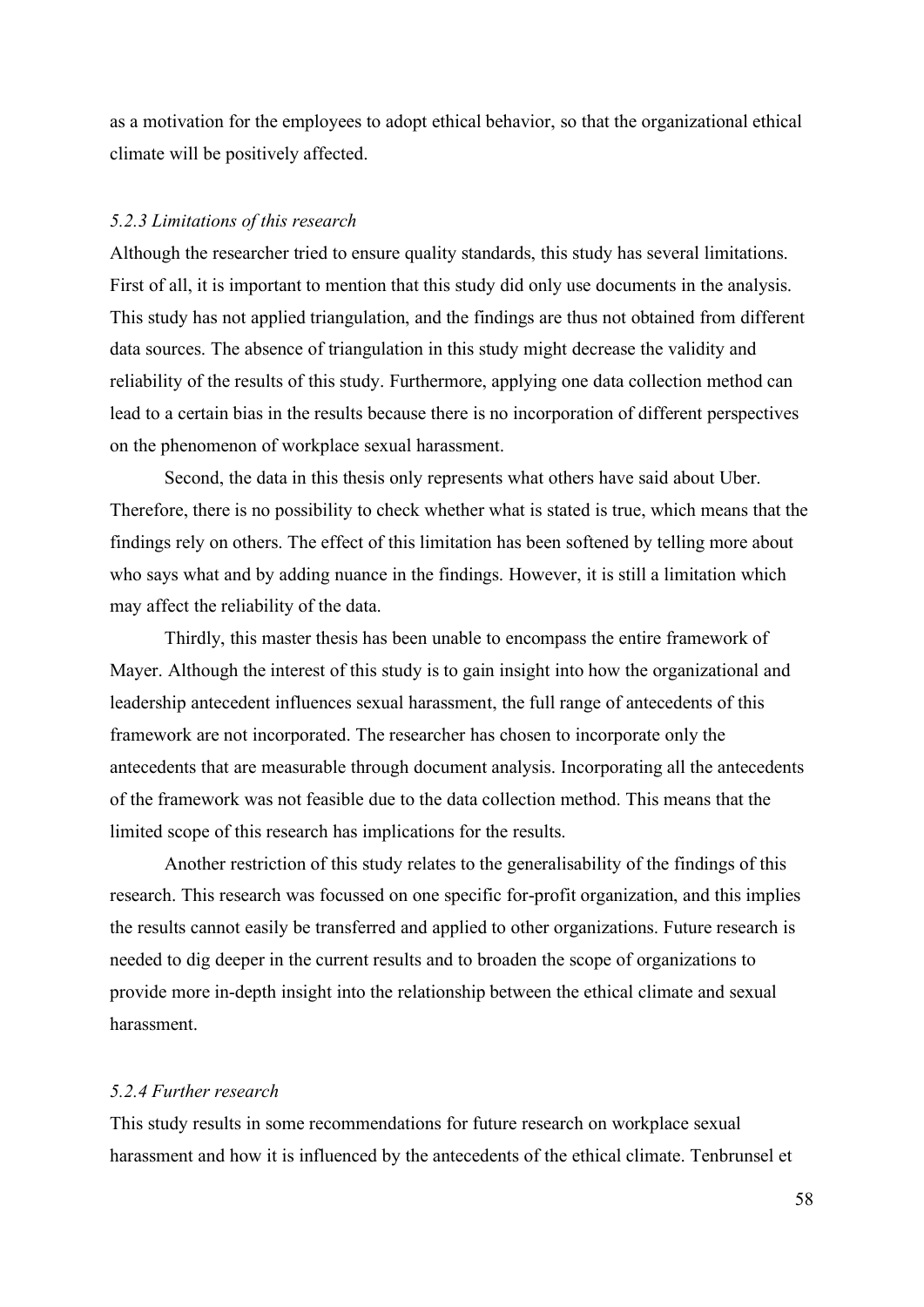al. (2019) suggest that the work on ethical climates should be further integrated with the phenomenon of sexual harassment. This research incorporated only the organizational and leadership antecedent, but to broaden the understanding of how workplace sexual harassment relates to the antecedents of the ethical climate it would be recommended to examine all the four antecedents. This could provide insights into the way sexual harassment is influenced by the whole ethical climate, which is necessary to develop a full picture.

Future research could combine several data collection methods to broaden the perspectives on this research topic. This could give a more comprehensive, complete, and detailed overview of this particular problem. Applying triangulation would increase the validity and reliability of the results.

More research should be carried out to find empirical evidence if there is a difference between the ethical climate of a non-profit and for-profit organizations and their influence on the occurrence of workplace sexual harassment. To transfer the results to other organizations, more research has to be done concerning this difference. In doing this, further insights will be generated into the differences between non-profit and for-profit organizations. More studies concerning this difference could also generate interesting new insights.

Another recommendation is associated with the role of the HR department. It would be interesting to investigate this new finding of this study more extensively. As is elaborated on above, this study illustrated the central and important role of the HR department. The role of this department has not been mentioned in the literature, and therefore, it would be interesting to investigate their role and influence on the occurrence of sexual harassment more extensively.

Finally, another future direction of research relates to the role of the CEO. This thesis proves the impact of the role of the CEO on the occurrence and likelihood of sexual harassment in the organization. However, further research with more focus on their role is suggested to dig deeper in the influence of the CEO.

In all, this study shows the necessity that organizations should do more against sexual harassment. There are still too many cases of sexual harassment in organizations. Organizations should take responsibility to address and solve sexual harassment to decrease the number of cases. Future research can help to expand research on the contextual influences that contribute to the occurrence of sexual harassment. More in-depth insights into these influences could help organizations to gather insights in how to prevent and address the occurrence of this problem. However, as described in the introduction there are some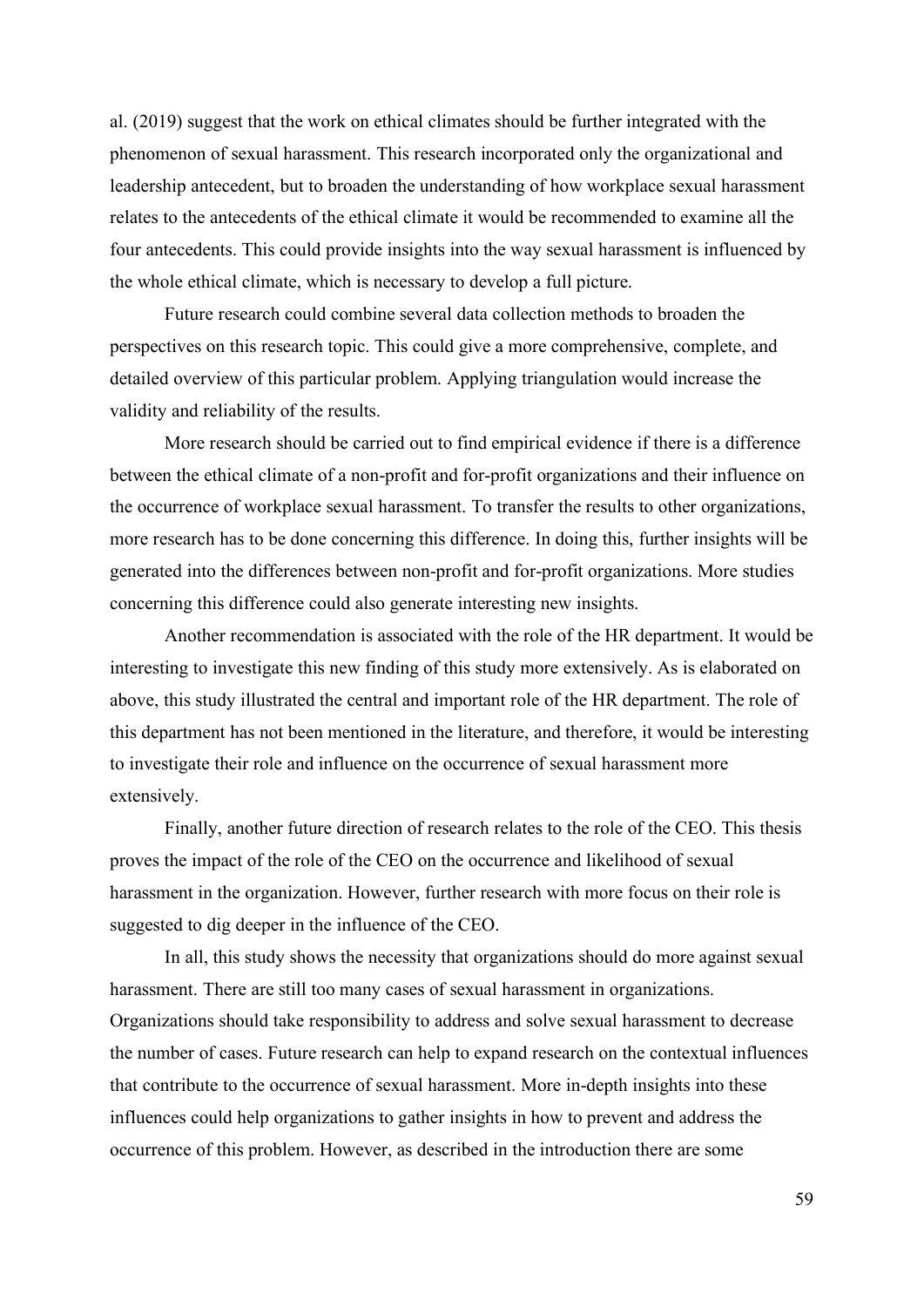movements, for example, the #Metoo movement. These movements indicate that our society is changing and is trying to acknowledge this problem. In conclusion, it is important to keep paying attention to this problem and for organizations to take their responsibility to address and prevent sexual harassment.

#### <span id="page-59-0"></span>**5.3 Personal reflection**

The process of writing this Master Thesis provided me with the opportunity to learn more about this particular topic but has also been of value for my personal development. As typical for any Master Thesis, this thesis involved a long process of ups and downs.

A few years ago, I finished my Bachelor of Human Resource Management at a University of Applied Sciences. The thesis I wrote back then was mainly practice-oriented. Therefore, it was quite a struggle for me to write a thesis with an emphasis on theory. This resulted in challenges in finding a suitable theory and academic writing about this theory. This was a huge learning process.

The biggest hurdle in this process for me was writing in academic English. I tried to manage this challenge by learning from other students, reading a lot of English, reading about grammar, and asking people to check my English. In all, I think I have developed myself as an academic writer, but improvement is always possible. In the end I am really proud of myself to have finished this Master Thesis, written in sufficient English.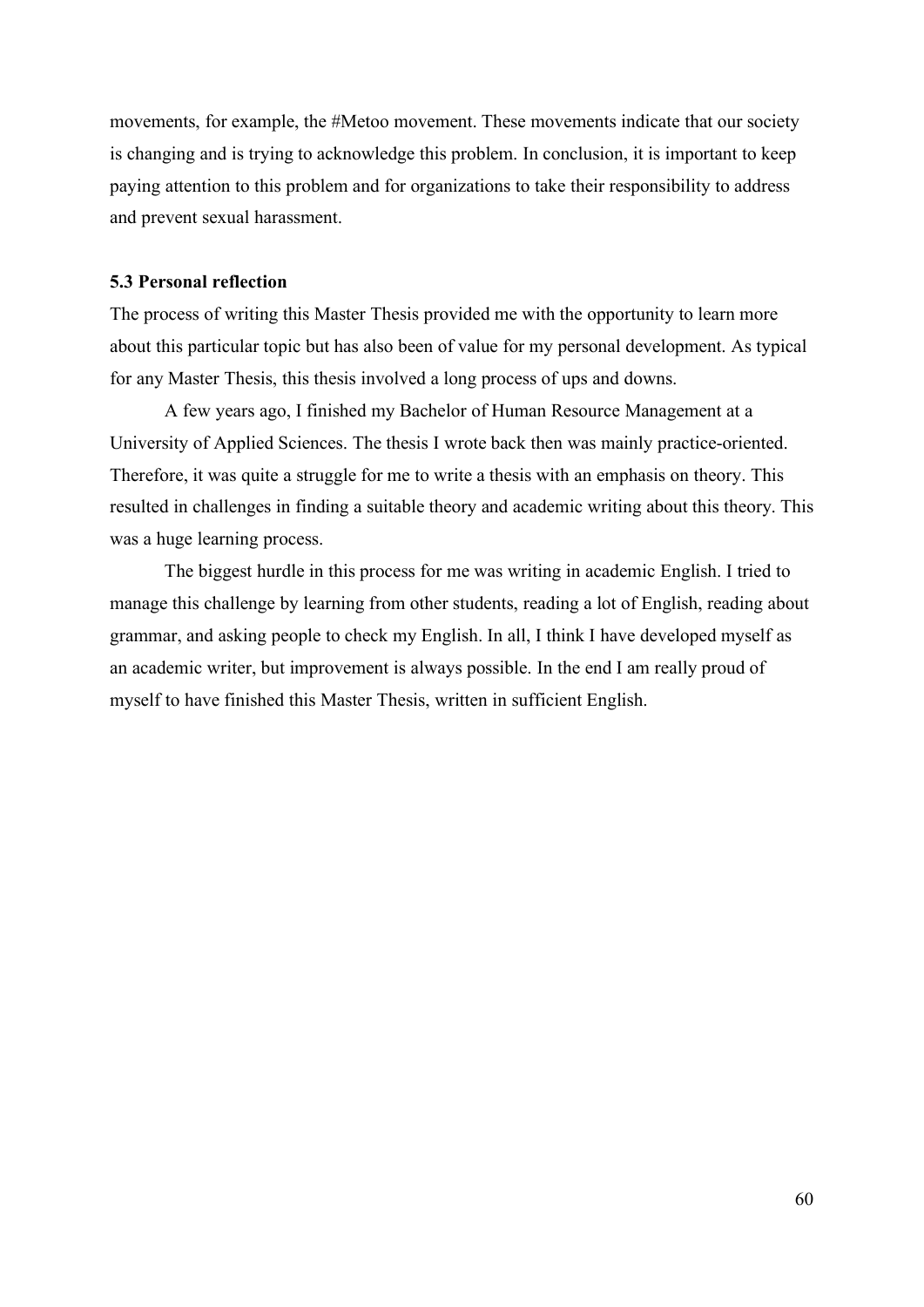## <span id="page-60-1"></span><span id="page-60-0"></span>**Appendix Appendix 1 Document analysis form**

## **Type of document**

What kind of document is it? For example, newspaper, blog, annual report

## **Observing the document**

Who wrote it? Date of the document? Origins of the document?

## **Scanning the document**

Where is the document about? What are the main points of the document? The goal of the author of the document?

## **Coding the document**

- **-** Open coding
- **-** Axial coding
- **-** Selective coding

Comparing the codes with the table below.

| Concepts                          | Sexual harassment | Unwelcome, sex-related     |
|-----------------------------------|-------------------|----------------------------|
|                                   |                   | behavior                   |
|                                   | Ethical climate   | Ethical organizational     |
|                                   |                   | procedures & policies, and |
|                                   |                   | perception employees       |
| <b>Organizational antecedents</b> | Type of company   | For-profit                 |
|                                   |                   | Non-profit                 |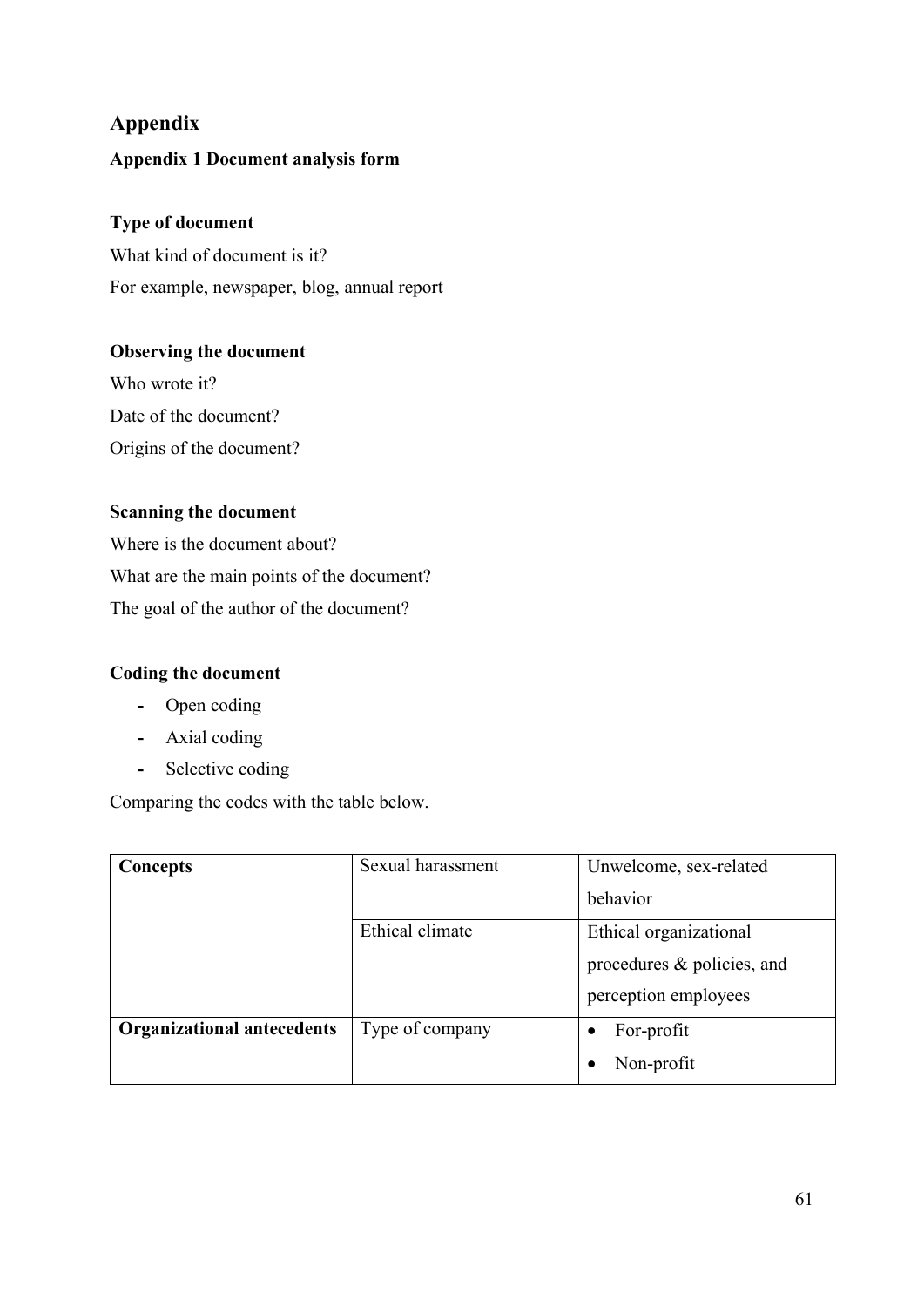|                              | Organization characteristics                   | Ethical codes<br>$\bullet$            |
|------------------------------|------------------------------------------------|---------------------------------------|
|                              |                                                | Ethical control:<br>$\bullet$         |
|                              |                                                | enforcement &                         |
|                              |                                                | internalization                       |
|                              |                                                | Enforcement: monitoring,<br>$\bullet$ |
|                              |                                                | ethical training program,             |
|                              |                                                | ethical appraisals reward             |
|                              |                                                | system of ethical behavior            |
|                              |                                                | Internalization: promoting            |
|                              |                                                | the discussion, ethical               |
|                              |                                                | training, role models                 |
|                              | Organizational                                 | Organizational context<br>$\bullet$   |
|                              | characteristics regarding<br>sexual harassment | Formal system                         |
|                              |                                                | Informal system<br>$\bullet$          |
|                              |                                                | Power                                 |
|                              |                                                | Job structure                         |
| <b>Leadership antecedent</b> | Leader demographics                            | Age, tenure, gender, and              |
|                              |                                                | management level                      |
|                              | Leader personal<br>characteristics             | Age, work tenure, educational         |
|                              | level, integrity, power, and                   |                                       |
|                              |                                                | resources                             |
|                              | Ethical leadership                             | Moral person                          |
|                              |                                                | Moral manager                         |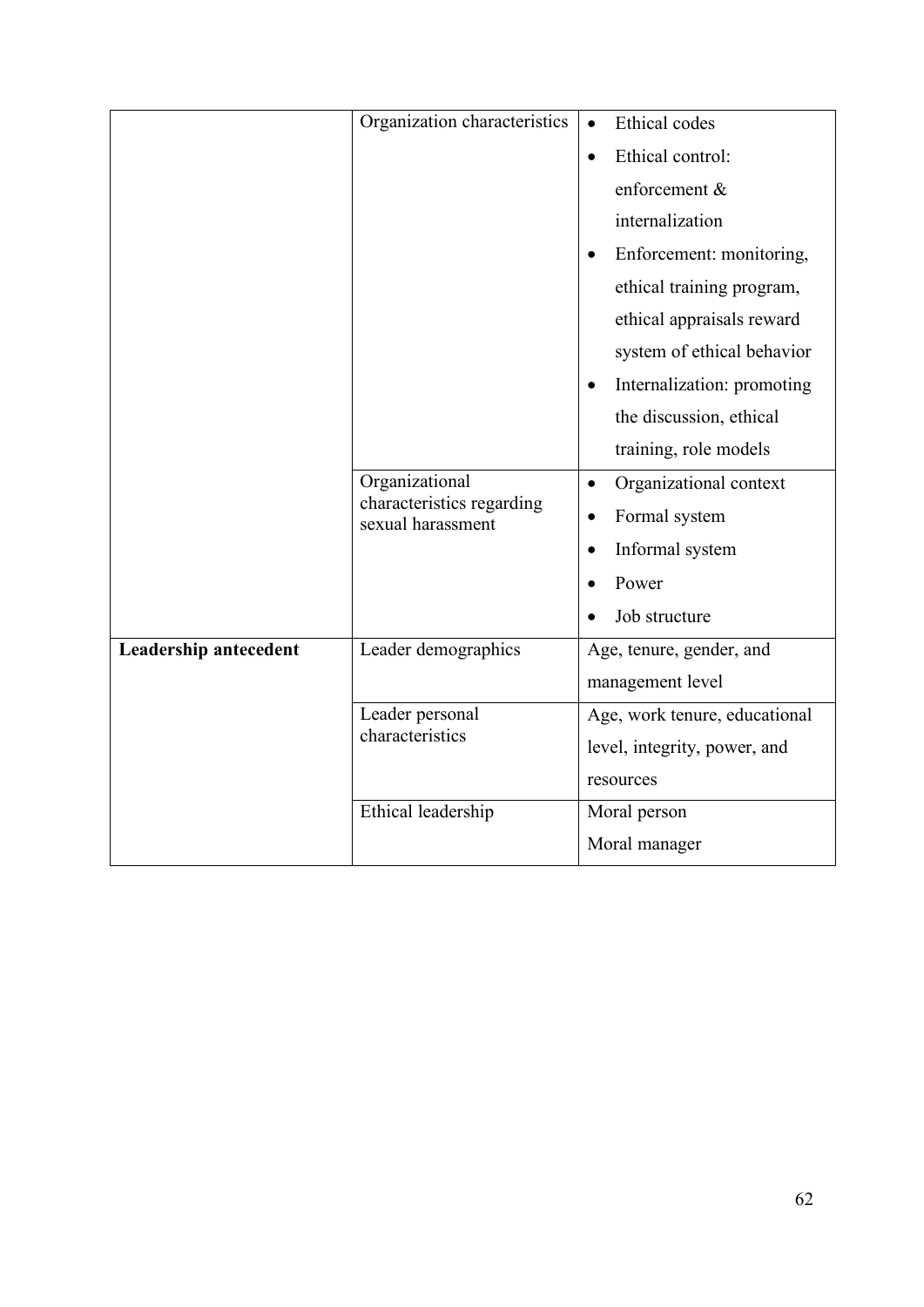## <span id="page-62-0"></span>**Appendix 2 Codebook**

Not included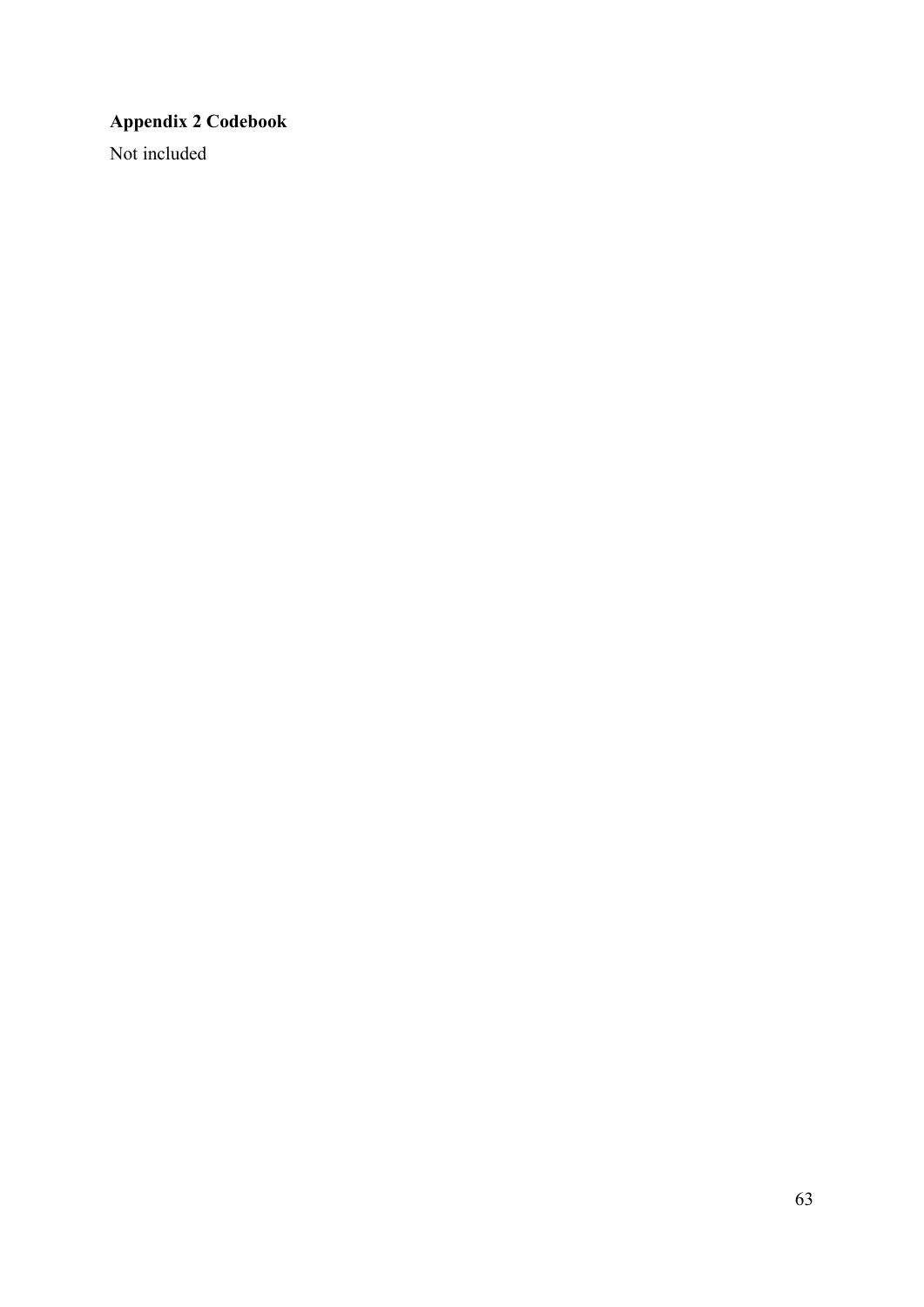#### <span id="page-63-0"></span>**Literature**

- Appelbaum, S. H., Deguire, K. J., & Lay, M. (2005). The relationship of ethical climate to deviant workplace behaviour. *Corporate Governance: The international journal of business in society*.
- BBC News. (2017, 21st of June). *Uber: The scandals that drove Travis Kalanick out*. https://www.bbc.com/news/technology-40352868
- Bleijenbergh, I. (2015). *Kwalitatief onderzoek in organisaties* (2de editie). Boom Lemma.
- Bowen, G. A. (2006). Grounded theory and sensitizing concepts. *International journal of qualitative methods, 5*(3), 12-23.
- Bourne, S., & Snead, J. D. (1999). Environmental determinants of organizational ethical climate: A community perspective. Journal of Business Ethics, 21(4), 283-290.
- Brower, H. H., & Shrader, C. B. (2000). Moral reasoning and ethical climate: not-for-profit vs. for-profit boards of directors. Journal of Business Ethics, 26, 147–167.
- Brown, M. E., Treviño, L. K., & Harrison, D. A. (2005). Ethical leadership: A social learning perspective for construct development and testing. *Organizational behavior and human decision processes*, *97*(2), 117-134.
- CDC. (2015). The National Intimate Partner and Sexual Violence Survey. https://www.cdc.gov/violenceprevention/pdf/NISVS-StateReportBook.pdf
- Cullen, J. B., Parboteeah, K. P., & Victor, B. (2003). The effects of ethical climates on organizational commitment: A two-study analysis. Journal of business ethics, 46(2), 127-141.
- Dawson, L. M. (1992). Will feminization change the ethics of the sales profession? Journal of Personal Selling & Sales Management, 12, 21–32.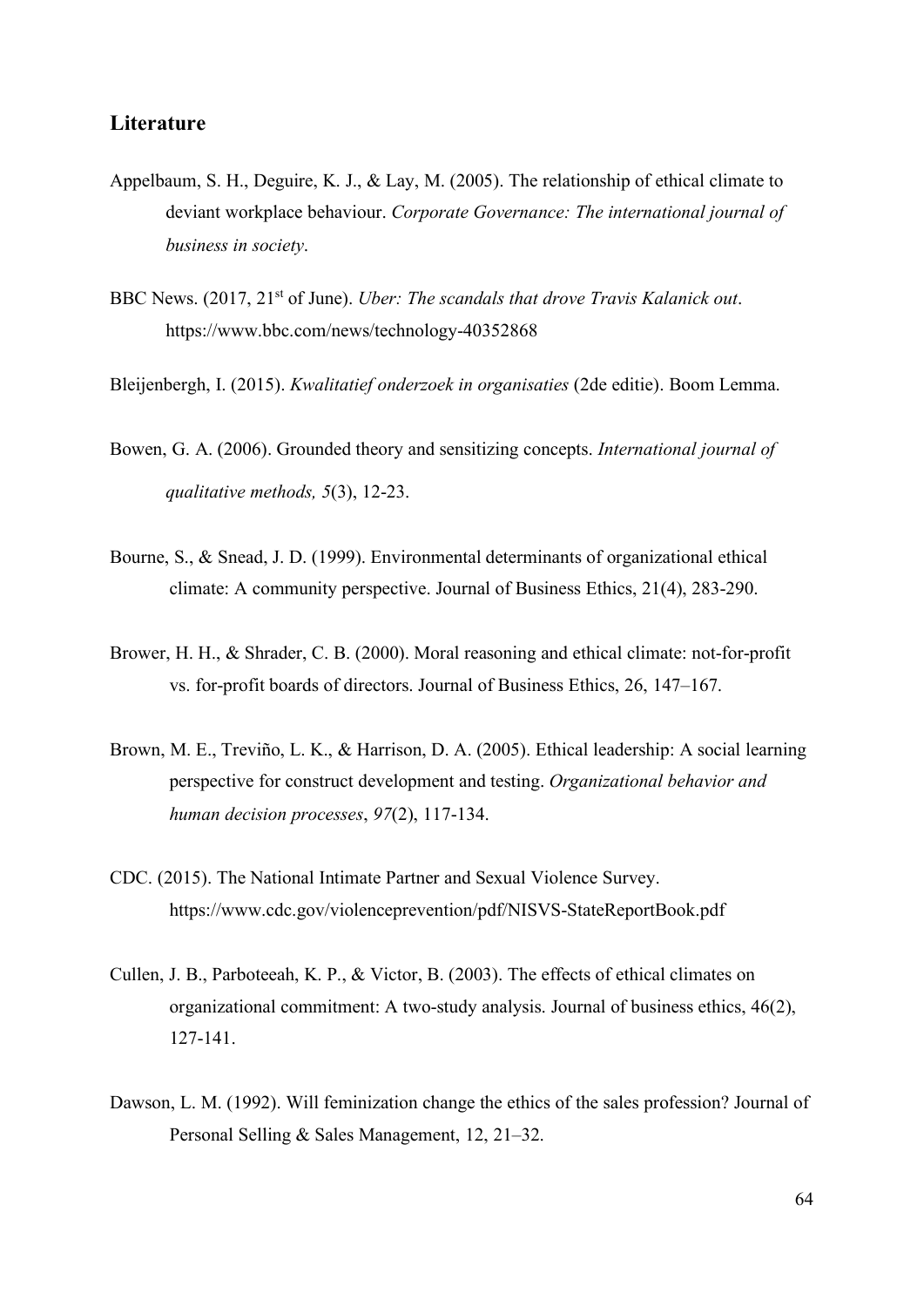- Deshpande, S. P., George, E., & Joseph, J. (2000). Ethical climates and managerial success in Russian organizations. Journal of Business Ethics, 23, 211–217.
- Dickson, M. W., D. B. Smith, M. W. Grojean and M. Ehrhart: 2001, 'An Organizational Climate Regarding Ethics: The Outcome of Leader Values and the Practices that Reflect Them', The Leadership Quarterly 12(Summer), 197–217.
- Elçi, M., & Alpkan, L. (2009). The impact of perceived organizational ethical climate on work satisfaction. Journal of business ethics, 84(3), 297-311.
- Elm, D. R., & Nichols, M. P. (1993). An investigation of the moral reasoning of managers. Journal of Business Ethics, 12, 817–833.
- Elo, S., & Kyngäs, H. (2008). The qualitative content analysis process. *Journal of advanced nursing*, *62*(1), 107-115.
- Equal Employment Oppurtunity Commission (EEOC). (2002). Facts About Sexual Harassment | U.S. Equal Employment Opportunity Commission. U.S. Equal Employment Oppurtunity Commission. [https://www.eeoc.gov/fact-sheet/facts-about](https://www.eeoc.gov/fact-sheet/facts-about-sexual-harassment)[sexual-harassment](https://www.eeoc.gov/fact-sheet/facts-about-sexual-harassment)
- Fitzgerald LF, Drasgow F, Hulin CL, Gelfand MJ, Magley VJ. (1997). Antecedents and consequences of sexual harassment in organizations: a test of an integrated model. J. Appl. Psychol. 82:578–89
- Fitzgerald, L. F., & Cortina, L. M. (2018). Sexual harassment in work organizations: A view from the 21st century.
- Forte, A. (2004a). Business ethics: A study of the moral reasoning of selected business managers and the influence of organizational ethical climate. Journal of Business Ethics, 51(2), 167-173.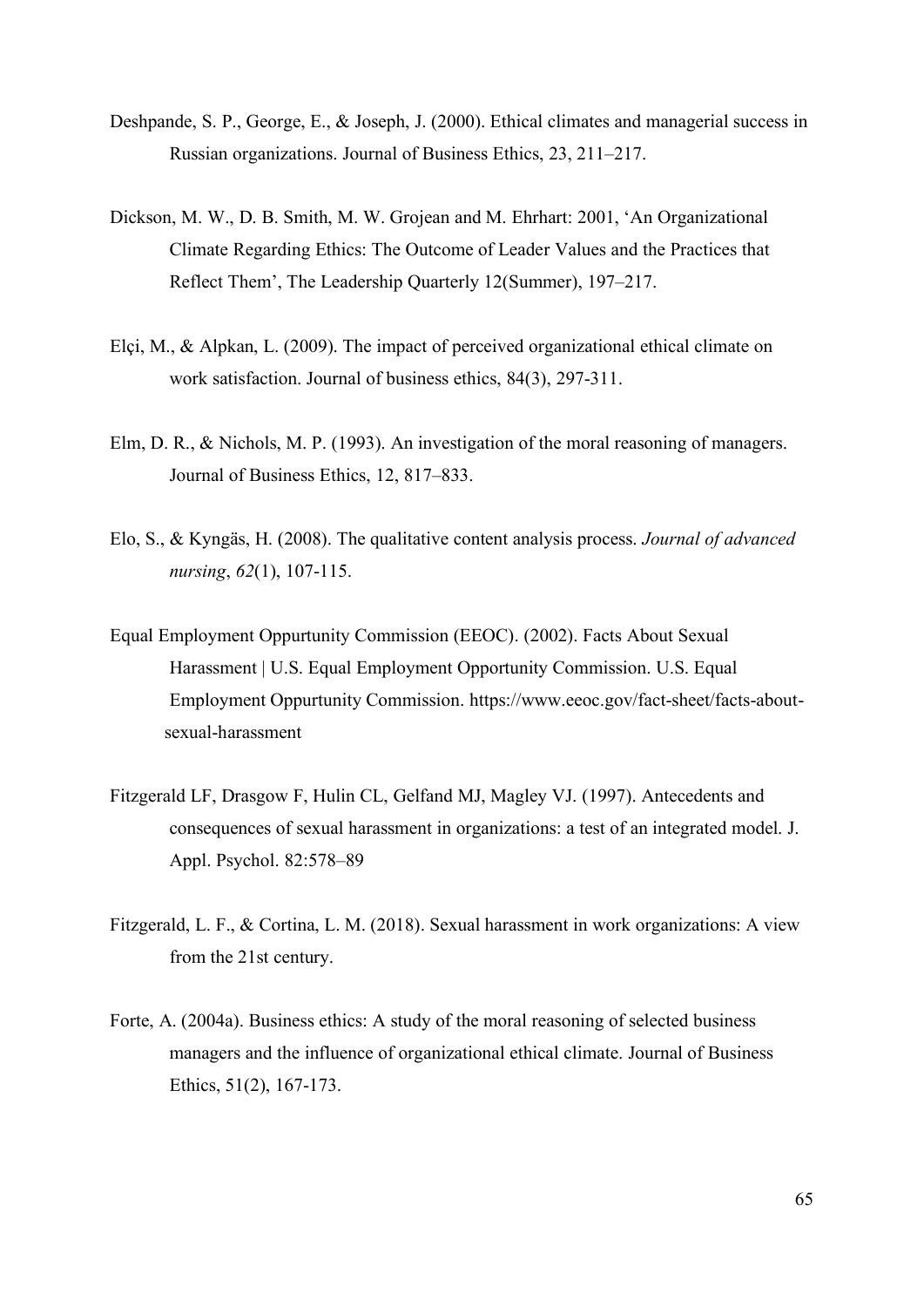Forte, A. (2004b). Antecedents of managers moral reasoning. Journal of Business Ethics, 51(4), 315-347.

- Fowler, S. (2017, 22 mei). Reflecting on one very, very strange year at Uber. Susan Fowler. https://www.susanjfowler.com/blog/2017/2/19/reflecting-on-one-very-strange-yearat-uber
- Guba, E. G., & Lincoln, Y. S. (1989). Fourth Generation Evaluation. Retrieved from https://wmich.edu/sites/default/files/attachments/u350/2014/constructivisteval.pdf

Hogan, R., Curphy, G. J., & Hogan, J. (1994). What we know about leadership: Effectiveness and personality. *American Psychologist*, *49*(6), 493–504. https://doi.org/10.1037/0003-066x.49.6.493

- Huerta M, Corina LM, Pan JS, Torges CM, Magley VJ. 2006. Sex and power in the academy: modeling sexual harassment in the lives of college women. Personal. Soc. Psychol. Bull. 32:616–28
- Insider. (2017). *Uber's bad year: The stunning string of blows that continue to upend the world's most valuable startup*. Business Insider. https://www.businessinsider.com/uber-scandal-timeline-2017 5?international=true&r=US&IR=T#march-25-travis-kalanicks-visit-to-a-seoul-escortkaraoke-bar-is-revealed-16
- Jones, T. M. (1991). Ethical decision making by individuals in organizations: an issuecontingent model. Academy of Management Review, 16, 366 - 395.
- Keyton, J., & Rhodes, S. C. (1997). Sexual harassment: A matter of individual ethics, legal definitions, or organizational policy?. Journal of Business Ethics, 16(2), 129-146.
- Knapp DE, Faley RH, Ekeberg SE, DuBois CLZ. 1997. Determinants of target responses to sexual harassment: a conceptual framework. Acad. Manag. Rev. 22:687–729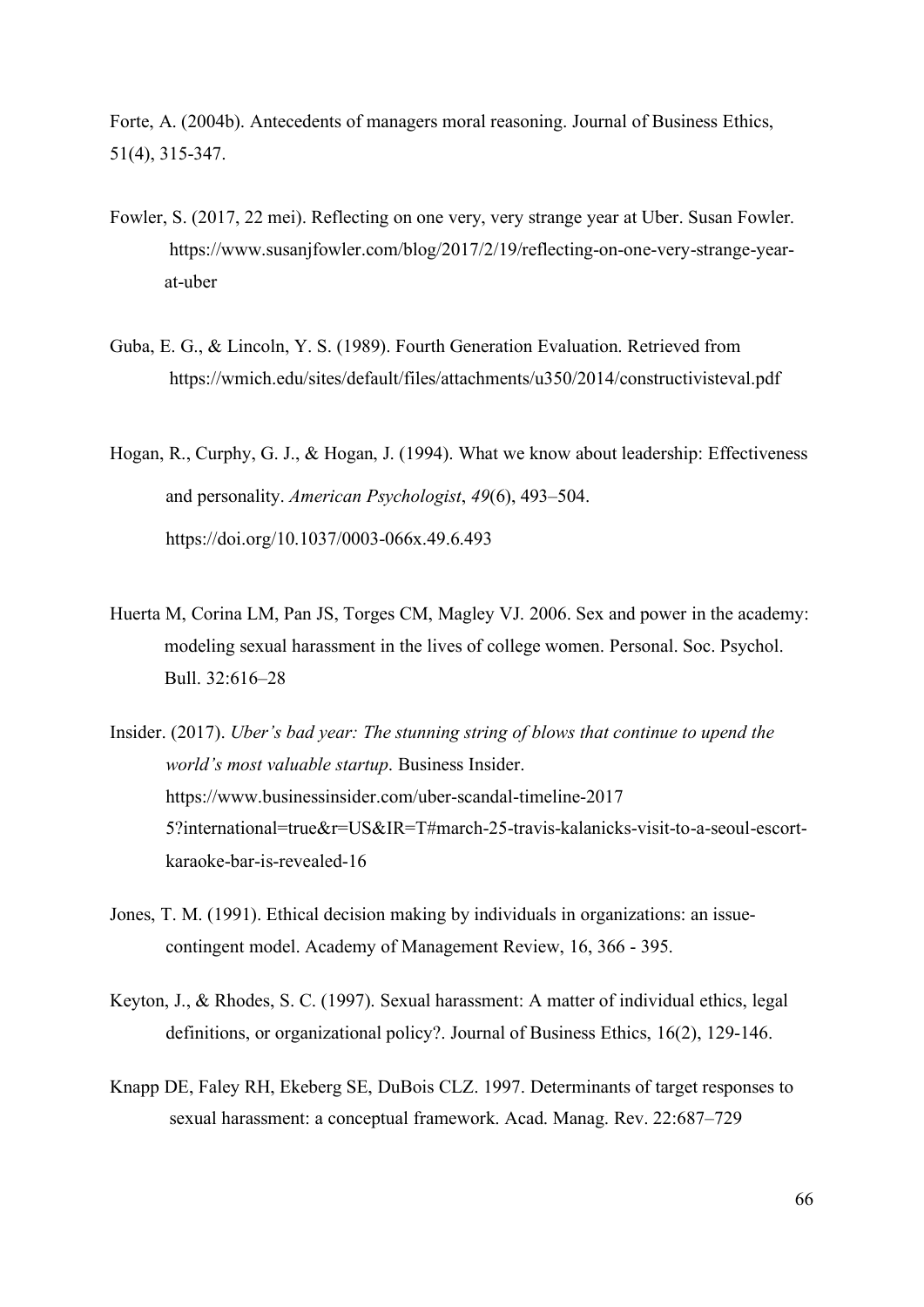- Luthar, H. K., Dibattista, & Gautschi, T. (1997). Perception of what the ethical climate is and what it should be: the role of gender, academic status, and ethical education. Journal of Business Ethics, 16, 205–217
- Mayer DM. 2014. A review of the literature on ethical climate and culture. In The Oxford Handbook of Organizational Climate and Culture, ed. B Schneider, KM Barbera, pp. 415–40. Oxford, UK: Oxford Univ. Press
- Mayer, D. M., Kuenzi, M., & Greenbaum, R. L. (2010). Examining the link between ethical leadership and employee misconduct: the mediating role of ethical climate. Journal of Business Ethics, 95, 7–16.
- *Me Too: Sexual Harassment Awareness & Prevention*. (2020, 16 september). Maryville Online. https://online.maryville.edu/blog/understanding-the-me-too-movement-asexual-harassment-awareness-guide/
- Nafei, W. (2015). The Influence of Ethical Climate on Job Attitudes: A Study on Nurses in Egypt. *International Business Research*, *8*(2). https://doi.org/10.5539/ibr.v8n2p83
- Netherlands Code of Conduct for Research Integrity (2018) Retrieved from http://www.vsnu.nl/files/documents/Netherlands%20Code%20of%20Conduct%20for %20Research%20Integrity%202018.pdf
- Neubaum, D., Mitchell, M., & Schminke, M. (2004). Firm newness, entrepreneurial orientation, and ethical climate. Journal of business ethics, 52(4), 335-347.
- Neubert, M. J., Carlson, D. S., Kacmar, K. M., Roberts, J. A., & Chonko, L. B. (2009). The virtuous influence of ethical leadership behavior: evidence from the field. Journal of Business Ethics, 90, 157–170.
- O'Leary-Kelly, A. M., & Bowes-Sperry, L. (2001). Sexual harassment as unethical behavior: The role of moral intensity. *Human Resource Management Review*, *11*(1-2), 73-92.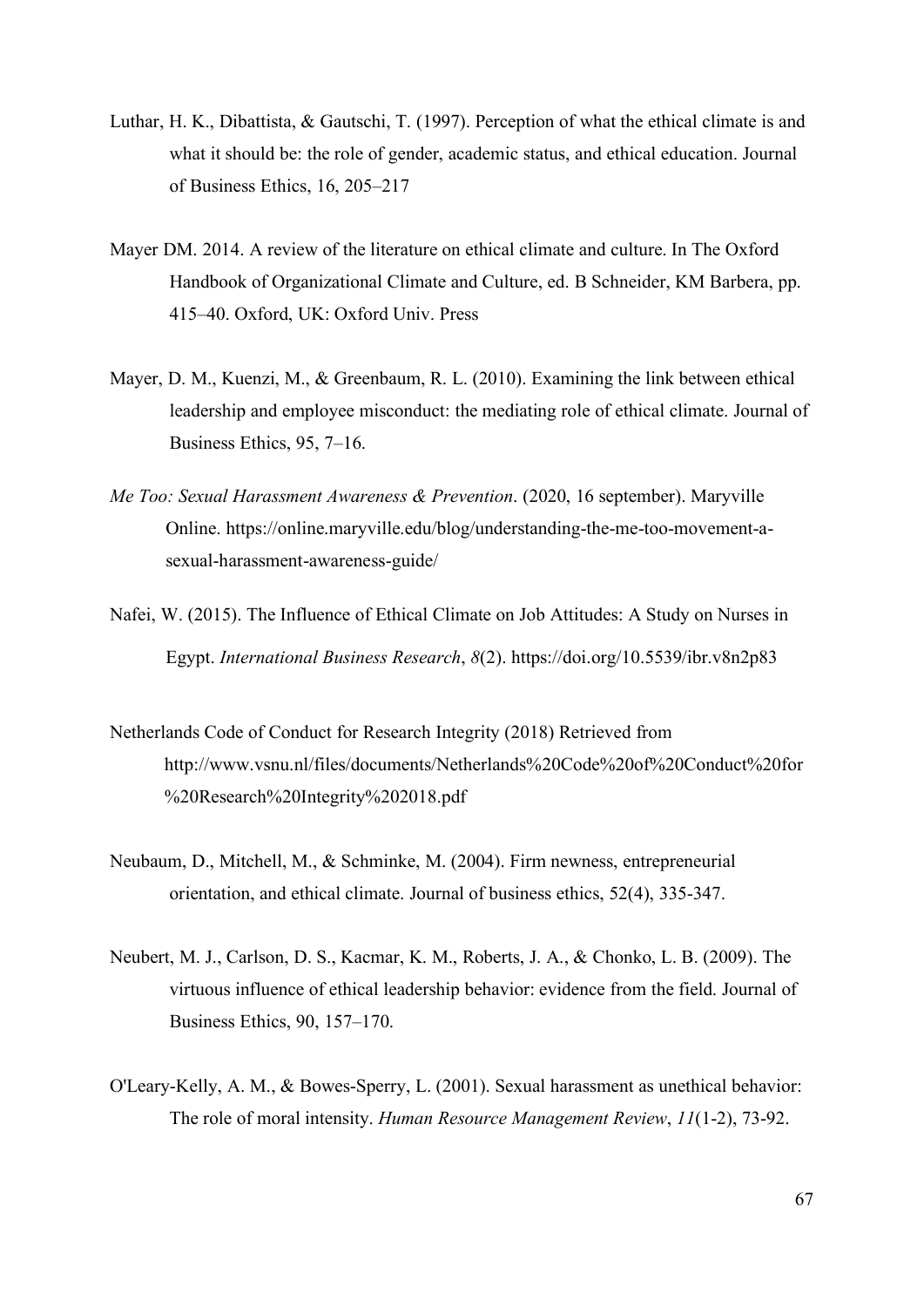- Parboteeah, K. P., Cullen, J. B., Victor, B., Sakano, T. (2005). National culture and ethical climates: a comparison of U.S. and Japanese accounting firms. Management International Review (MIR), 45, 459–481.
- Peterson, D. K. (2002). Deviant workplace behavior and the organization's ethical climate. Journal of business and psychology, 17(1), 47-61.
- Pew Research Center. (2018, 30 mei). Sexual Harassment at Work in the Era of #MeToo. Pew Research Center's Social & Demographic Trends Project. https://www.pewresearch.org/social-trends/2018/04/04/sexual-harassment-at-work-inthe-era-of-metoo/
- Rosenthal MN, Smidt AM, Freyd JJ. 2016. Still second class: sexual harassment of graduate students. Psychol. Women Q. 40:364–77
- Schminke, M., Ambrose, M. L., & Neubaum, D. O. (2005). The effects of leader moral development on ethical climate and employee attitudes. Organizational Behavior and Human Decision Processes, 97, 135–151
- Schneider, K. T., Swan, S., & Fitzgerald, L. F. (1997). Job-related and psychological effects of sexual harassment in the workplace: empirical evidence from two organizations. Journal of applied Psychology, 82(3), 401.
- Schwepker Jr, C. H., & Hartline, M. D. (2005). Managing the ethical climate of customercontact service employees. Journal of Service Research, 7(4), 377-397.
- Sigal, J. (2006). International sexual harassment. Annals of the New York Academy of Sciences, 1087(1), 356-369.
- Symon, G., & Cassell, C. (2012). Qualitative organizational research: core methods and current challenges. London: Sage.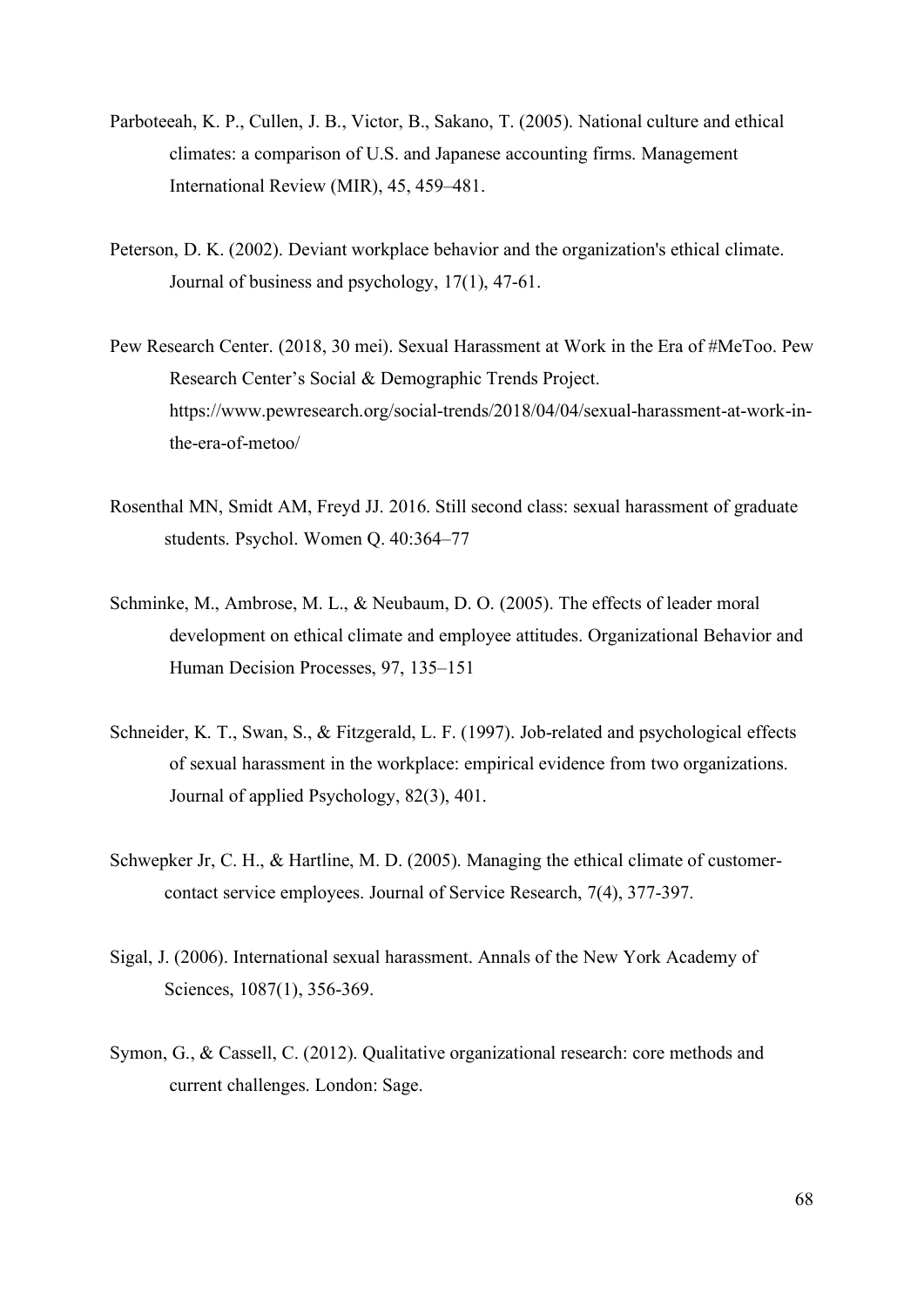- Tenbrunsel, A. E., Rees, M. R., & Diekmann, K. A. (2019). Sexual harassment in academia: Ethical climates and bounded ethicality. *Annual review of psychology*, *70*, 245-270.
- Tenbrunsel, A. E., Smith-Crowe, K., & Umphress, E. E. (2003). Building houses on rocks: The role of the ethical infrastructure in organizations. *Social justice research*, *16*(3), 285-307.
- *Uber*. (2021). Uber. https://www.uber.com/nl/en/
- Uber. (2019). Uber US Safety Report. https://www.uberassets.com/image/upload/v1575580686/Documents/Safety/UberUSS afetyReport\_201718\_FullReport.pdf?uclick\_id=38be9e05-0d2b-471c-a195- 10aab5d2c5c0
- Vennix, J. A. (2016). *Onderzoeks- en interventiemethodologie (6th ed.).* Amsterdam: Pearson.
- Verbeke, W., Ouwerkerk, C., & Peelen, E. (1996). Exploring the contextual and individual factors on ethical decision making of salespeople. Journal of Business Ethics, 15(11), 1175-1187.
- Victor, B., & Cullen, J. B. (1988). The organizational bases of ethical work climates. Administrative Science Quarterly, 33, 101 - 125.
- Weeks, W. A., Loe, T. W., Chonko, L. B., Martinez, C. R., & Wakefield, K. (2006). Cognitive moral development and the impact of perceived organizational ethical climate on the search for sales force excellence: a cross-cultural study. Journal of Personal Selling & Sales Management, 26, 205–217
- Willness, C. R., Steel, P., & Lee, K. (2007). A meta-analysis of the antecedents and consequences of workplace sexual harassment. Personnel Psychology, 60, 127–162.
- Wimbush, J. C., Shepard, J. M., & Markham, S. E. (1997). An empirical examination of the relationship between ethical climate and ethical behavior from multiple levels of analysis. Journal of Business Ethics, 16(16), 1705-1716.